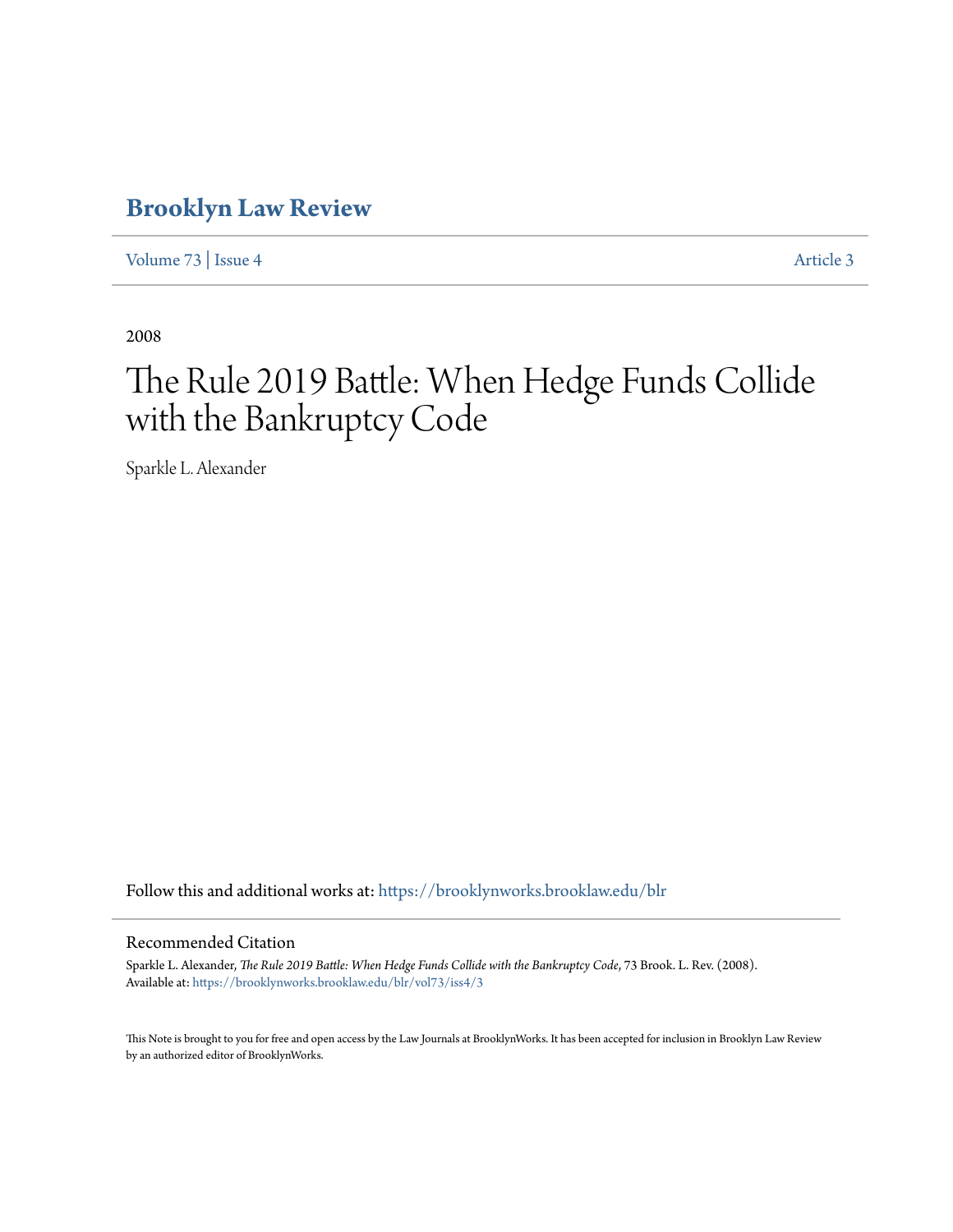# **NOTES**

# The Rule 2019 Battle

# WHEN HEDGE FUNDS COLLIDE WITH THE BANKRUPTCY CODE

#### INTRODUCTION

Federal Rule of Bankruptcy Procedure 2019 imposes certain disclosure requirements on committees representing more than one creditor or equity security holder in Chapter 9 and Chapter 11 bankruptcy cases.<sup>1</sup> It is "part of the disclosure" scheme of the Bankruptcy Code and is designed to foster the goal of reorganization plans which deal fairly with creditors and which are arrived at openly."2 The Rule seeks to provide complete disclosure to all parties involved in bankruptcy cases, prevent conflicts of interest, and promote overall fairness in the reorganization process.3 Although the disclosure requirements of Rule 2019 have existed in bankruptcy reorganization proceedings for nearly seventy years, they had been virtually ignored until hedge funds began to actively participate in bankruptcy cases.4

Hedge funds have become major participants in bankruptcy proceedings, in which they often form unofficial

 $^1$   $\,$  FED. R. BANKR. P. 2019. 2019. 2019. 2019. 2019. 2019. 2019. 2019. 2019. 2019. 2019. 2019. 2019. 2019. 2019. 2019. 2019. 2019. 2019. 2019. 2019. 2019. 2019. 2019. 2019. 2019. 2019. 2019. 2019. 2019. 2019. 2019. 2 eds., 15th ed. 2007).  $\frac{3}{1}$ 

<sup>4</sup> Menachem O. Zelmanovitz & Matthew W. Olsen, Rule 2019: A Long Neglected Rule of Disclosure Gains Increasing Prominence in Bankruptcy, http:// www.morganlewis.com/pubs/Restructuring\_Newsletter\_Summer20071.pdf (last visited Mar. 23, 2008) ("Recent divergent decisions of two bankruptcy courts have catapulted a largely ignored rule of procedure into the forefront of issues concerning hedge fund participation in bankruptcy cases.").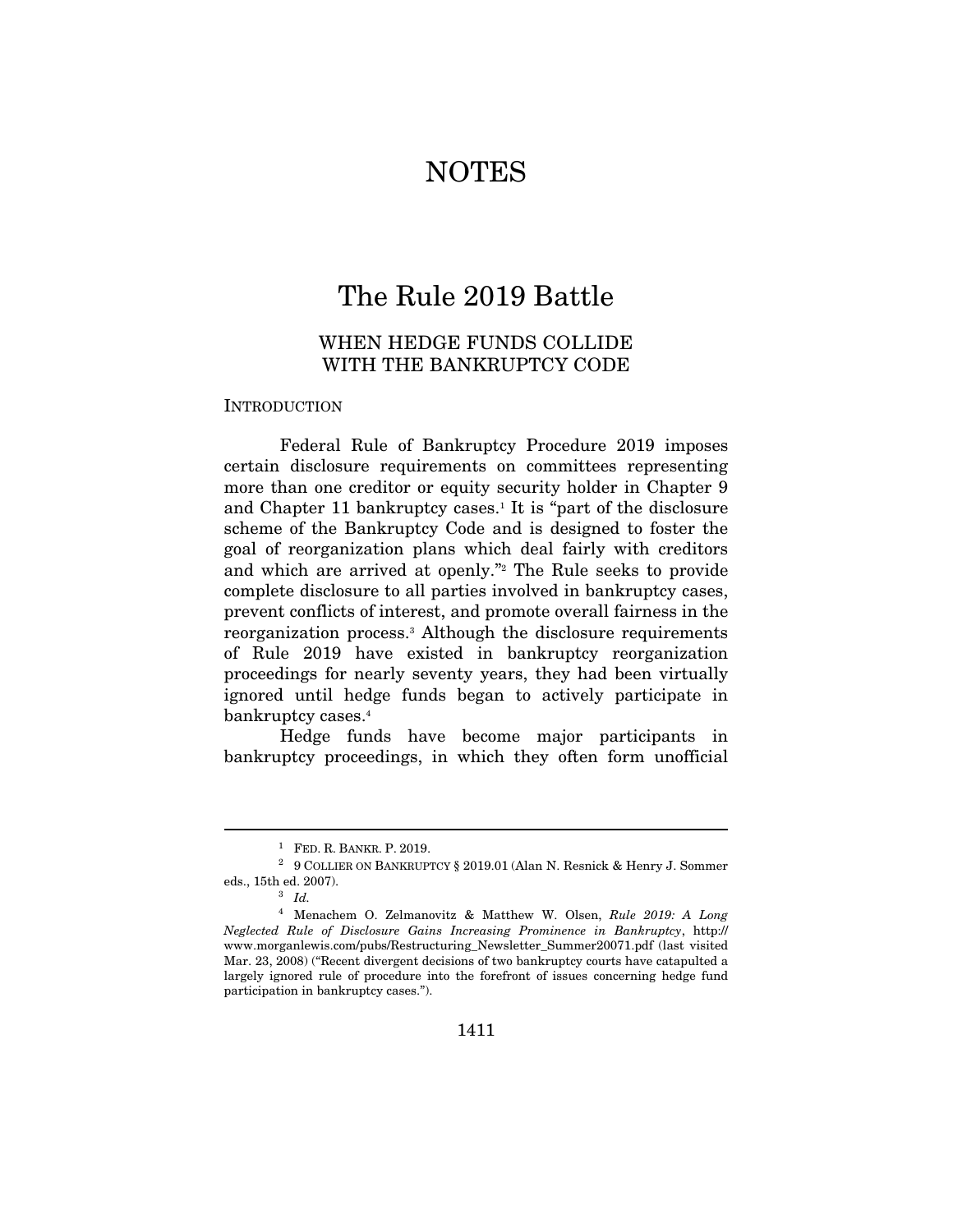or ad hoc committees.5 These ad hoc committees share the expenses of participating in bankruptcy cases by hiring legal counsel and other professionals to represent them throughout the process.6 By acting as a group, they are also able to exert greater influence and increase their leverage, since together they control a greater percentage of the company's claims.7 While this arrangement is especially beneficial to hedge funds, it raises unique disclosure issues.8 These disclosure issues have been the subject of two recent bankruptcy court decisions involving ad hoc committees and the application of Rule 2019.

In February 2007, in In re Northwest Airlines Corp., the United States Bankruptcy Court for the Southern District of New York held that an ad hoc committee failed to fulfill the disclosure requirements of Rule 2019 and ordered the committee to file a modified 2019 statement.10 Pursuant to the Rule's requirements, the court required each member of the committee to disclose the amounts of claims and interests owned, when the claims and interests were acquired, the amounts paid for the claims and interests, and any sales of the claims and interests.11 The committee then filed a motion requesting the court to permit the additional Rule 2019 statement to be filed under seal. The court denied the motion.<sup>12</sup> Conversely, in April 2007, in In re Scotia Development LLC ("Scopac"), the United States Bankruptcy Court for the Southern District of Texas denied a similar motion to compel an ad hoc committee to comply with the disclosure requirements of Rule 2019.13 The judge in that case decided that the

 $\overline{a}$ 

interests owned by the members of the committee, the times when acquired, the amounts paid therefor, and any sales or other disposition thereof.' The [committee's] statement . . . fails to disclose this information and is insufficient on its face.").<br><sup>12</sup> Northwest II, 363 B.R. at 705.<br><sup>13</sup> In re Scotia Development, 2007 WL 2726902, at \*1.

<sup>5</sup> Eric B. Fisher, Hedge Funds and the Changing Face of Corporate Bankruptcy Practice, 25 AM. BANKR. INST. J. 24, 24 (2007). 6 Id. at 87.

 $7$  Id. ("[S]uch committees offer similarly-situated creditors an avenue to increase their leverage within the bankruptcy case and to share legal and other expenses. Ad hoc committees are particularly effective when their members hold a blocking position with respect to a class of claims."). <br><sup>8</sup> Id. at 88. <br><sup>9</sup> See generally In re Northwest Airlines Corp. (Northwest I), 363 B.R. 701

<sup>(</sup>Bankr. S.D.N.Y. 2007); In re Northwest Airlines Corp. (Northwest II), 363 B.R. 704 (Bankr. S.D.N.Y. 2007); In re Scotia Development LLC, No. 07-20027-C-11, 2007 WL 2726902 (Bankr. S.D. Tex. Apr. 18, 2007).<br><sup>10</sup> Northwest I, 363 B.R. at 704.<br><sup>11</sup> Id. at 702 ("The Rule requires disclosure of 'the amounts of claims or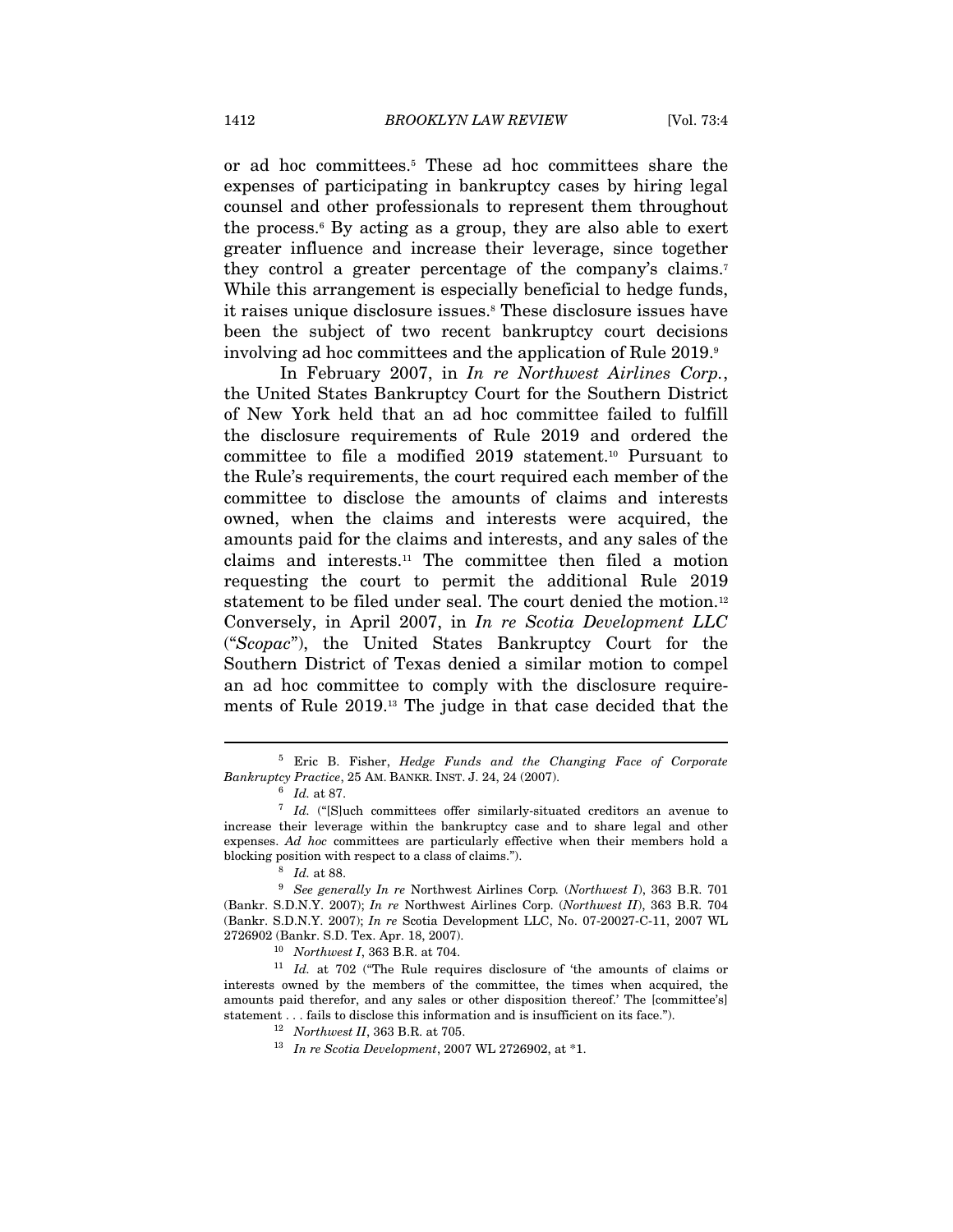ad hoc committee was not a committee for the purposes of Rule 2019.14

This Note focuses on whether ad hoc committees comprised of hedge funds or private equity firms should be required to comply with the disclosure requirements of Rule 2019. It argues that Rule 2019 in its current form was enacted to address abuses by protective committees in the 1930s, and does not contemplate the types of investors or committees that exist today. Further, if required to comply with the current Rule 2019, investors like hedge funds and private equity firms will likely stop trading in distressed claims, which would be inefficient for the market for distressed securities. However, while efficiency is important to the financial markets, transparency is important to bankruptcy cases, and a proper balance must be struck to address these competing interests. Therefore, Rule 2019 should be amended to facilitate market efficiency while still allowing for disclosure of the information that is necessary to administer a bankruptcy case.

Part I of this Note explores the background of hedge funds and their role in bankruptcy proceedings, as well as the history, requirements, and purpose of Rule 2019. Part II evaluates the recent bankruptcy decisions of Northwest and Scopac. Part III discusses the importance of disclosure and transparency to bankruptcy proceedings, as well as the implications of disclosure on the liquidity in the distressed securities market. Finally, Part IV proposes an amendment to Rule 2019 that will strike a balance between the competing interests discussed in Part III. The solution will only require disclosure of the information necessary for successful reorganizations, without having the effect of shutting down claims trading and decreasing the liquidity of the distressed claims market.

### I. BACKGROUND

#### A. Hedge Funds: Friend or Foe?

A hedge fund is "an investment vehicle that pools capital from a number of investors and invests in securities and other instruments."15 They are customarily private investment

 $^{14}$   $\,$   $Id.$  at 2.  $^{15}$   $\,$  THOMAS P. LEMKE ET AL., HEDGE FUNDS AND OTHER PRIVATE FUNDS: REGULATION AND COMPLIANCE § 1:1 (2007).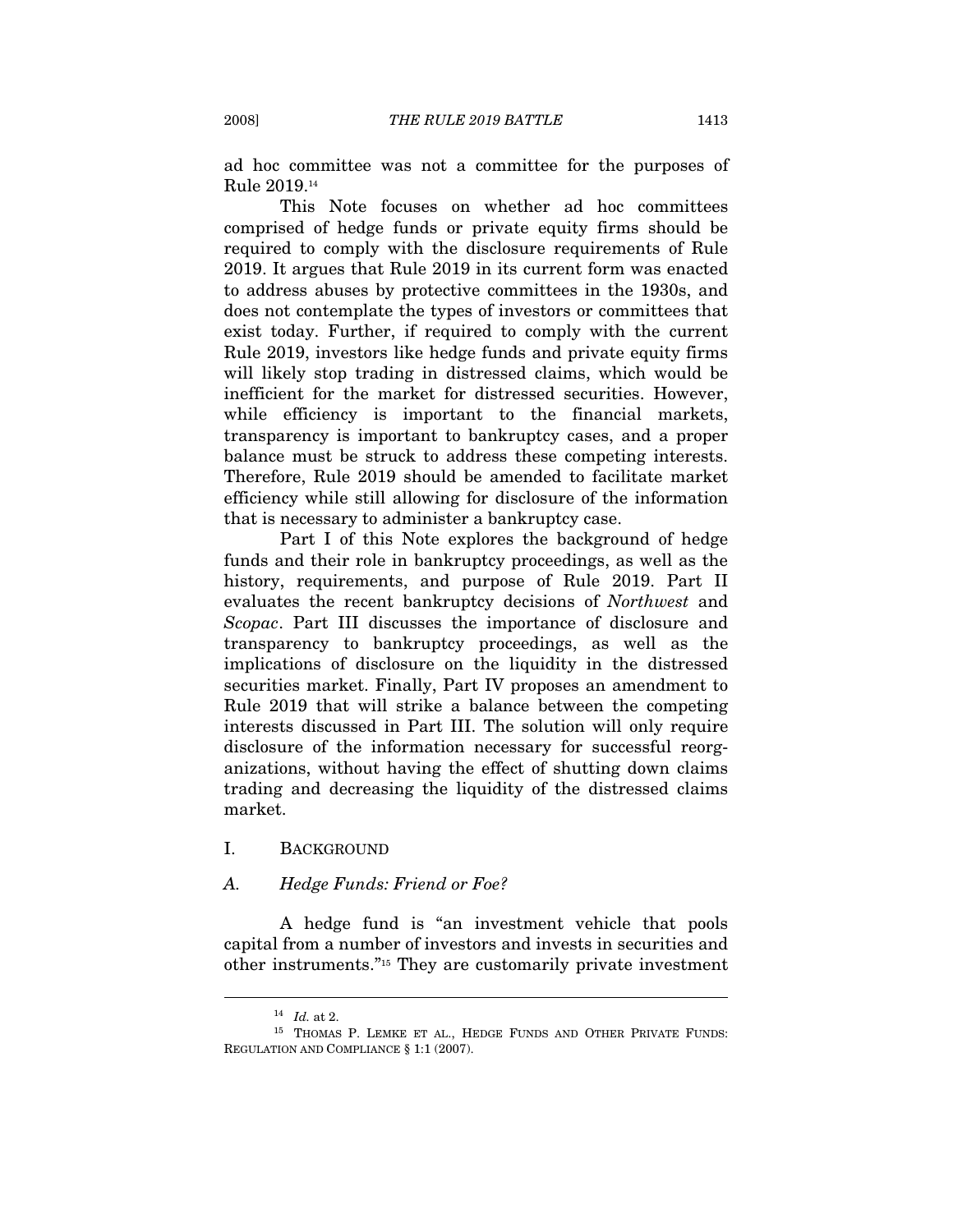funds, open to only a limited number of investors.<sup>16</sup> This selfimposed restriction is extremely beneficial because it allows hedge funds to be lightly regulated by the Securities and Exchange Commission ("SEC") and other regulatory agencies.<sup>17</sup> Unlike heavily regulated mutual funds, which are subject to numerous disclosure requirements, hedge funds typically do not have to disclose their investment activities to third parties.18 They have become notorious for their secrecy and do not want the public knowing "who their investors are, what they invest in, what they pay for their investments, or, more importantly, what their return is on their investments."19 This secrecy is particularly important to hedge funds because it allows them to protect their investment strategies and prevent others from duplicating their trading models.20 While hedge funds were originally designed to use their leverage and short selling strategies to hedge their position in equity trading markets, many funds today have a wide variety of investment strategies and techniques.<sup>21</sup> Of particular significance to this Note is that in recent years many hedge funds have in fact become very active in the market for distressed securities.<sup>22</sup>

Distressed securities are the securities of companies that are in "severe economic distress, possibly facing bankruptcy, reorganization, or otherwise involved in restructurings

<sup>16</sup> Id.

 $17$  See id. Hedge funds are only available to accredited investors, and are not sold to the general public. As a result, hedge funds are exempt from certain registration requirements under the Investment Company Act of 1940. Id.; see also Paul F. Roye, Remarks at the Global Challenge in Investment Management Regulatory and Legal Issues, Apr. 19, 2002, http://www.sec.gov/news/speech/spch552.htm (last visited Mar. 23, 2008) (noting two major exemptions under the Investment Company Act of 1940 for funds with less than 100 investors and funds where the investors are "qualified purchasers").<br><sup>18</sup> U.S. Sec. & Exch. Comm'n, *Hedging Your Bets: A Heads Up on Hedge* 

Funds and Funds of Hedge Funds, http://sec.gov/answers/hedge.htm (last visited Apr.

<sup>10, 2008). 19</sup> Seymour Roberts, Jr. & Joe Wielebinski, When Worlds Collide: The Clash Between Hedge Funds and the Bankruptcy Code, May 21, 2007, at 1, http://www.munsch.com/publication.cfm?publication\_id=178 (follow "View Document" hyperlink) (last visited Mar. 23, 2008). <sup>20</sup> Hedge funds "use a combination of market philosophies and analytical

techniques to develop financial models that identify and evaluate market opportunities. Very often, the financial models are very sophisticated, highly quantitative and proprietary to the fund." Thomas G. Evans et al., Hedge Fund Investing, J. ACCOUNTANCY ONLINE, http://www.aicpa.org/pubs/jofa/feb2005/evans.htm (last visited Mar. 23, 2008). 21 Mark Berman & Jo Ann J. Brighton, *Hedge Funds: Lessons Learned from* 

the Radnor Decision, 26 AM. BANKR. INST. J. 30, 30 (2007).  $\frac{22}{Id}$ .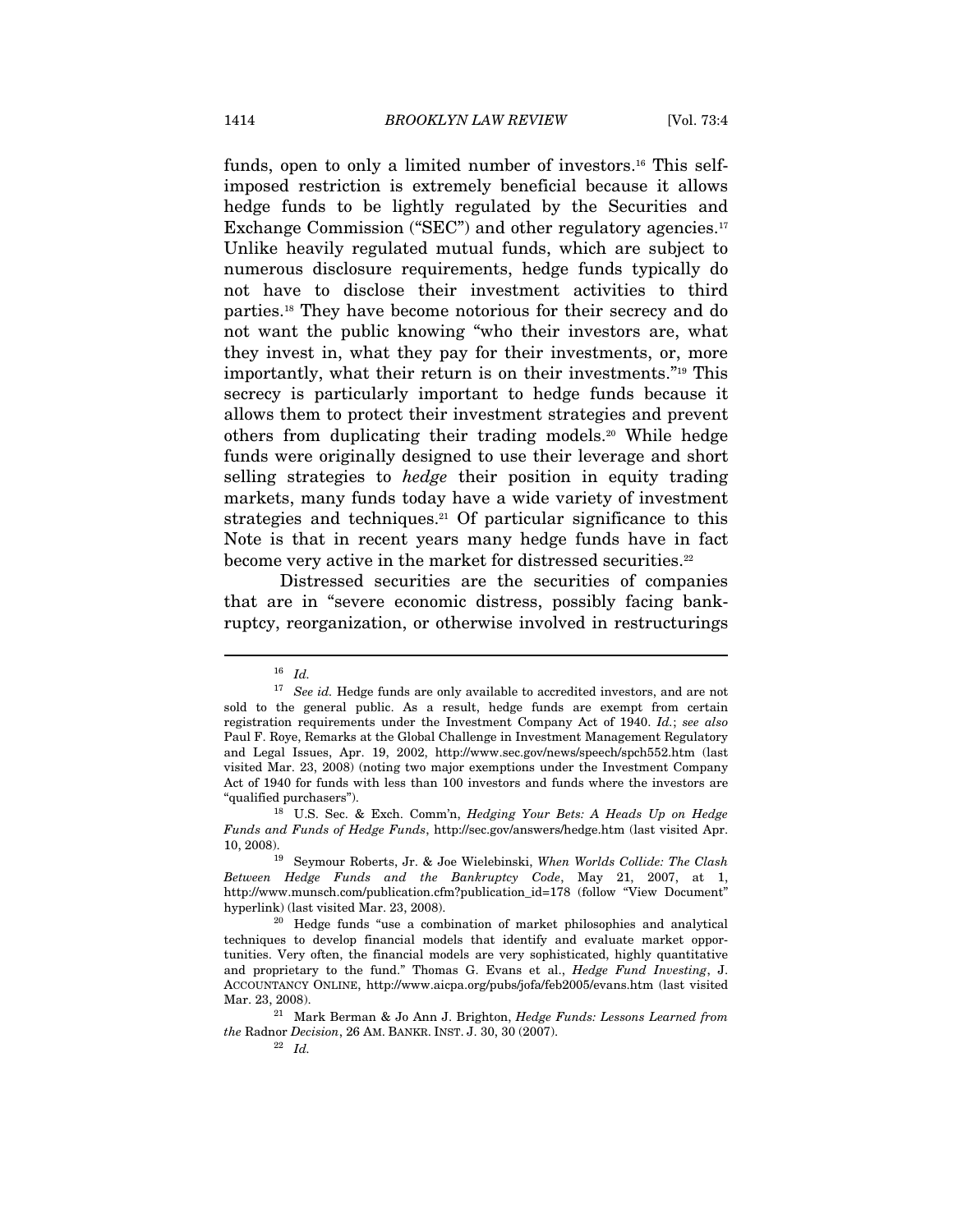or recapitalizations."23 Many hedge funds buy bonds, loans, or equity of these companies at deep discounts hoping to profit from the market's lack of understanding of the value of these investments.24 They are able to purchase these securities at a discount due to the companies' financial trouble.25 In addition, many banks and institutional investors are forced to sell such risky securities that tend to decrease the value of their investment portfolios.26 Hedge funds pursue these investments hoping to earn above-market returns, and, as a result, have become increasingly active in corporate bankruptcy proceedings.27 More and more, hedge funds are purchasing distressed securities in companies only if they think they can influence the bankruptcy proceedings, and if they think they can gain high returns on their investment.<sup>28</sup>

Some believe that hedge funds' involvement in bankruptcy proceedings is extremely beneficial to the reorganization process because it leads to "more competitive financing terms and increased liquidity in the debt markets."29 They are also particularly useful in the restructuring process because they can make different types of investments (debt and equity) in a single company.30 Additionally, their exemption from traditional regulation allows them to quickly adapt their investment strategies to the situation at hand.<sup>31</sup>

While some investors, commentators, and companies value their participation in corporate bankruptcy, hedge funds also have their critics. As owners of debt in a company, they can influence the restructuring process and have a significant say in that company's future.<sup>32</sup> They are able to influence the

 $\overline{a}$ 

 $29$  See id.; see also Timothy F. Geithner, Hedge Funds and Derivatives and Their Implications for the Financial System, Remarks at the Distinguished Lecture 2006, sponsored by the Hong Kong Monetary Authority and Hong Kong Association of Banks, Hong Kong (Sept. 15, 2006), transcript available at www.newyorkfed.org/ newsevents/speeches/2006/gei060914.html) (last visited Mar. 23, 2008) ("In most circumstances, increased trading and participation contributes to market liquidity and makes markets less volatile. The ultimate benefit should be lower risks for all market participants.").  $\frac{30}{31}$  Berman, *supra* note 21, at 30.  $\frac{31}{1}$  *Id.* 

32 Jenny Anderson, As Lenders, Hedge Funds Draw Insider Scrutiny, N.Y. TIMES, Oct. 16, 2006, at A1 ("[H]edge funds have also grown prominent in corporate

 $^{23}$  LEMKE ET AL.,  $supra$  note 15,  $\S$  1:2.  $^{24}$   $\,$   $Id.$ 

 $^{25} \;$  Id.

 $^{26}\,$   $Id.$ 

<sup>&</sup>lt;sup>27</sup> Fisher, *supra* note 5, at 24.<br><sup>28</sup> Id.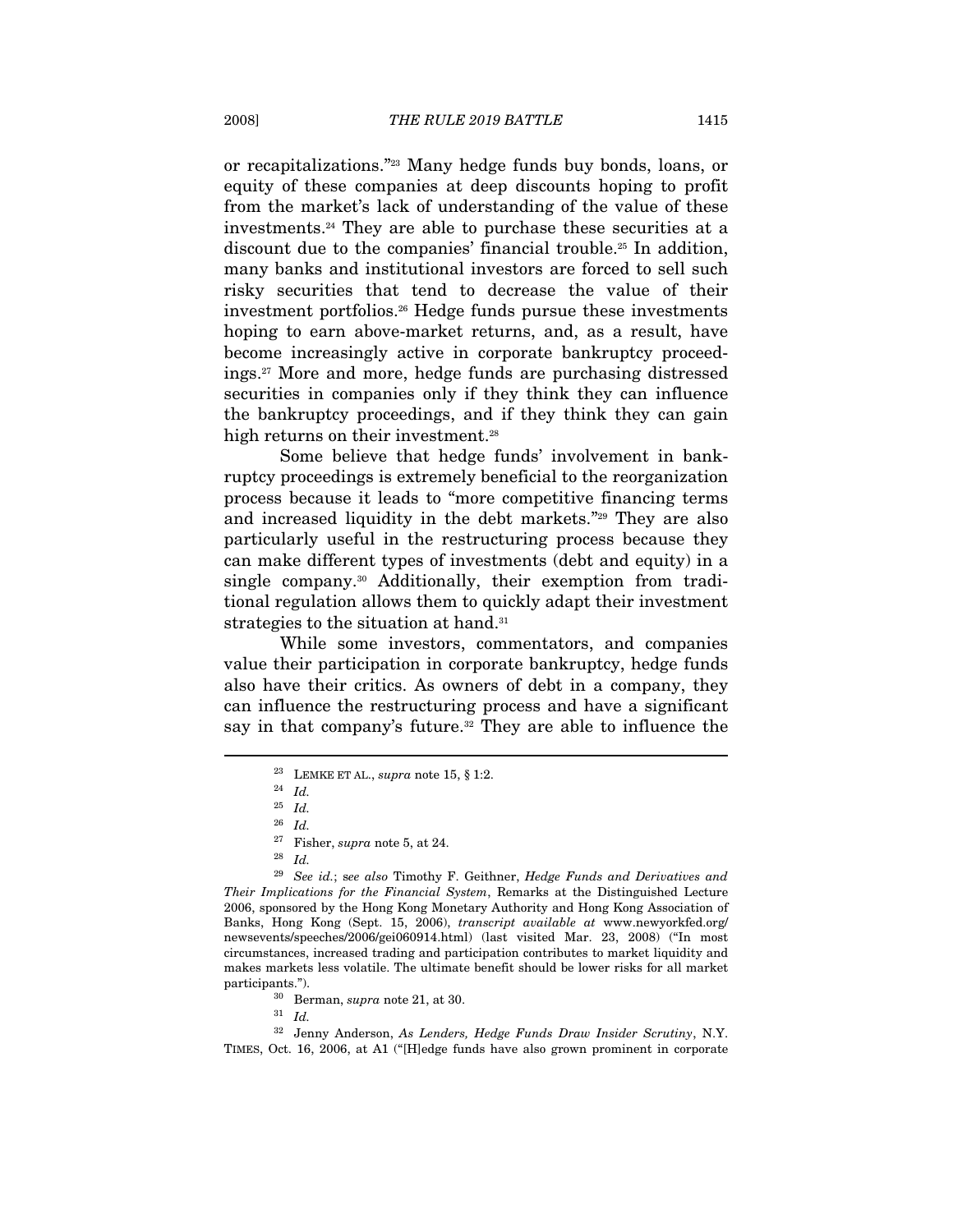bankruptcy case and protect their interests because as a committee, they have standing to be heard on any issue involved in the proceedings.33 This is troubling to some because hedge funds tend to have short-term investment objectives and may own both debt and equity in the same company, leaving them with seemingly conflicting priorities.34 The lack of any strict regulatory oversight over their activities also contributes to the general negative perception of hedge funds in the industry.35

#### B. The Bankruptcy Code and Rule 2019

It has been said that the "three most important words in the bankruptcy system are: disclose, disclose, disclose."36 In fact, transparency is "one of the hallmarks of the bankruptcy process," which is illustrated by a number of provisions of the Bankruptcy Code including Rule 2019 disclosures.<sup>37</sup> Disclosure by the debtor allows creditors to assess the financial affairs of the company and decide whether a proposed plan of reorganization is feasible and in their best interests.38 On the other hand, disclosure by creditor committees, like those required by Rule 2019, allows the debtor and other parties involved in the case to understand with whom they are negotiating and who will be voting on the reorganization plan.39 Historically, bankruptcy was generally meant to be an open

bankruptcies, where they can make a cheap bet on a company's recovery by buying its debt. By owning the debt, they can become powerful creditors and serve on committees that have a large say in the future of a company.").<br><sup>33</sup> John D. Ayer et al., What Every Unsecured Creditor Should Know About

 $\begin{array}{c} {\it Chapter~11, 23~\rm AM.~BANKR.~INST.~J.~16, 40~(2004).} \\ \vspace{0.4cm} ^{34} \hskip 0.4cm {\rm Anderson,}~supra~note~32, at~A1. \\ \vspace{0.4cm} ^{35} \hskip 0.4cm {\it Id.} \end{array}$ 

<sup>36</sup> In re Sanchez, 372 B.R. 289, 305 (Bankr. S.D. Tex. 2007).

 $37$  Michael P. Richman & Jill L. Murch, The Importance of Full Disclosure in Seeking Success Fees Under §328(a), 26 AM. BANKR. INST. J. 36, 87 (2007). (Other examples of transparency are the debtor's schedules and the 341 meeting.)<br><sup>38</sup> Richard E. Mendales, We Can Work It Out: The Interaction of Bankruptcy

and Securities Regulation in the Workout Context, 46 RUTGERS L. REV. 1213, 1248 (1994); see also Harvey L. Tepner, Common Sense, Nonsense and Higher Authorities: The Need for Improved Chapter 11 Financial Disclosures, 22 AM. BANKR. INST. J. 36, 37 (2003) ("Proper financial disclosure by debtors enables creditors and other parties to make decisions based on information rather than rumor, speculation or supposition.").

 $39$  Mark Berman, Will the Sunlight of Disclosure Chill Hedge Funds, 26 AM. BANKR. INST. J. 24, 64 (May 2007) ("[I]f committee members want the benefit of collective participation [in bankruptcy cases], they must accept a fiduciary obligation to the class and disclosure rules must be complied with.").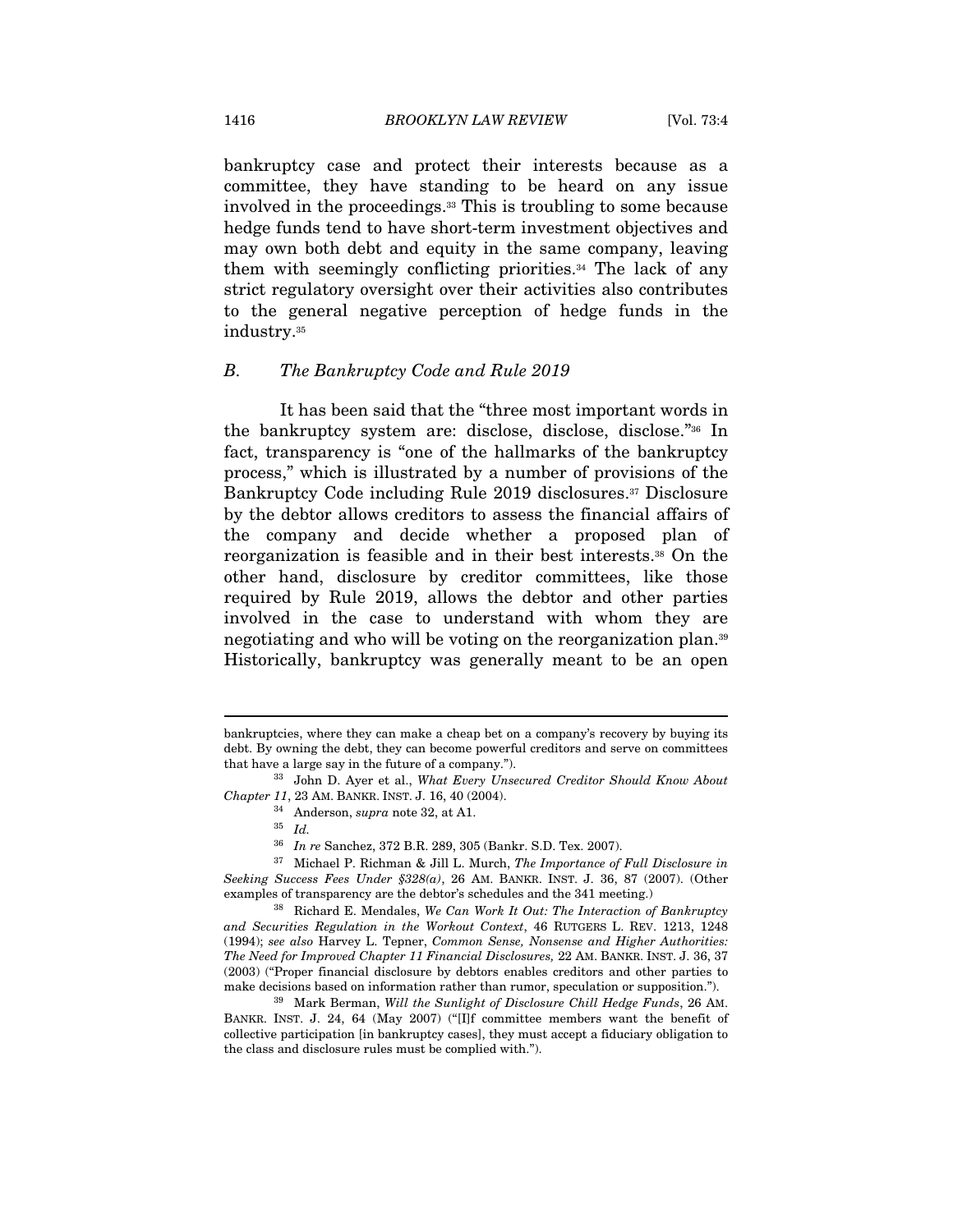arena where all parties could work together and come to a mutually beneficial decision.40

Compliance with Rule 2019 requires the filing of a verified statement containing the following information: (1) the name and address of each creditor or equity security holder; (2) the nature and amount of the claim or interest and the time of acquisition if it was acquired within a year of the filing of the petition; (3) the facts and circumstances in connection with the employment of the representative filing the statement, and, for committees, the names of the entities who employed or organized the committees; and (4) the amounts of claims or interests owned by the representatives or committee members, the times they were acquired, the prices paid, and any subsequent sales of the claims or interests.<sup>41</sup> Additionally, if there are material changes to the information presented in the original disclosure statement, the Rule requires that a supplemental statement be filed to update the information.42 If an entity or committee fails to comply with these requirements, the Rule sets out sanctions that may be imposed.43 Among other forms of relief, a court may prohibit those entities or committees that fail to comply from further participation in the bankruptcy proceedings.44

Rule 2019 covers entities and committees that act in a fiduciary capacity but are not otherwise controlled by the court.45 This specifically excludes official committees that are required to be organized under other provisions of the Bankruptcy Code.46 Official committees are exempt from the disclosure requirements of Rule 2019 because they are otherwise "subject to direct court oversight in a variety of ways."47

<sup>&</sup>lt;sup>40</sup> Adam H. Kurland, *Debtors' Prism: Immunity for Bankrupts Under the* Bankruptcy Reform Act of 1978 (Part I), 55 AM. BANKR. L.J. 177, 179 (1981) ("Full disclosure of all relevant information has always been an important policy of the bankruptcy laws . . . .").<br>
<sup>41</sup> FED. R. BANKR. P. 2019.<br>
<sup>42</sup> Id.

<sup>43</sup> Id.

<sup>44</sup> Id.

 $^{45}$  COLLIER ON BANKRUPTCY,  $supra$  note 2,  $\S$  2019.02.  $^{46}$   $~Id$ 

<sup>47</sup> Zelmanovitz & Olsen, supra note 4. "Among other things, official committees are appointed by the United States Trustee and must seek bankruptcy court authorization to retain professionals and court approval of their professional fees and expenses. 11 U.S.C. §§ 1102, 327, 328, 330." Id. at note 9.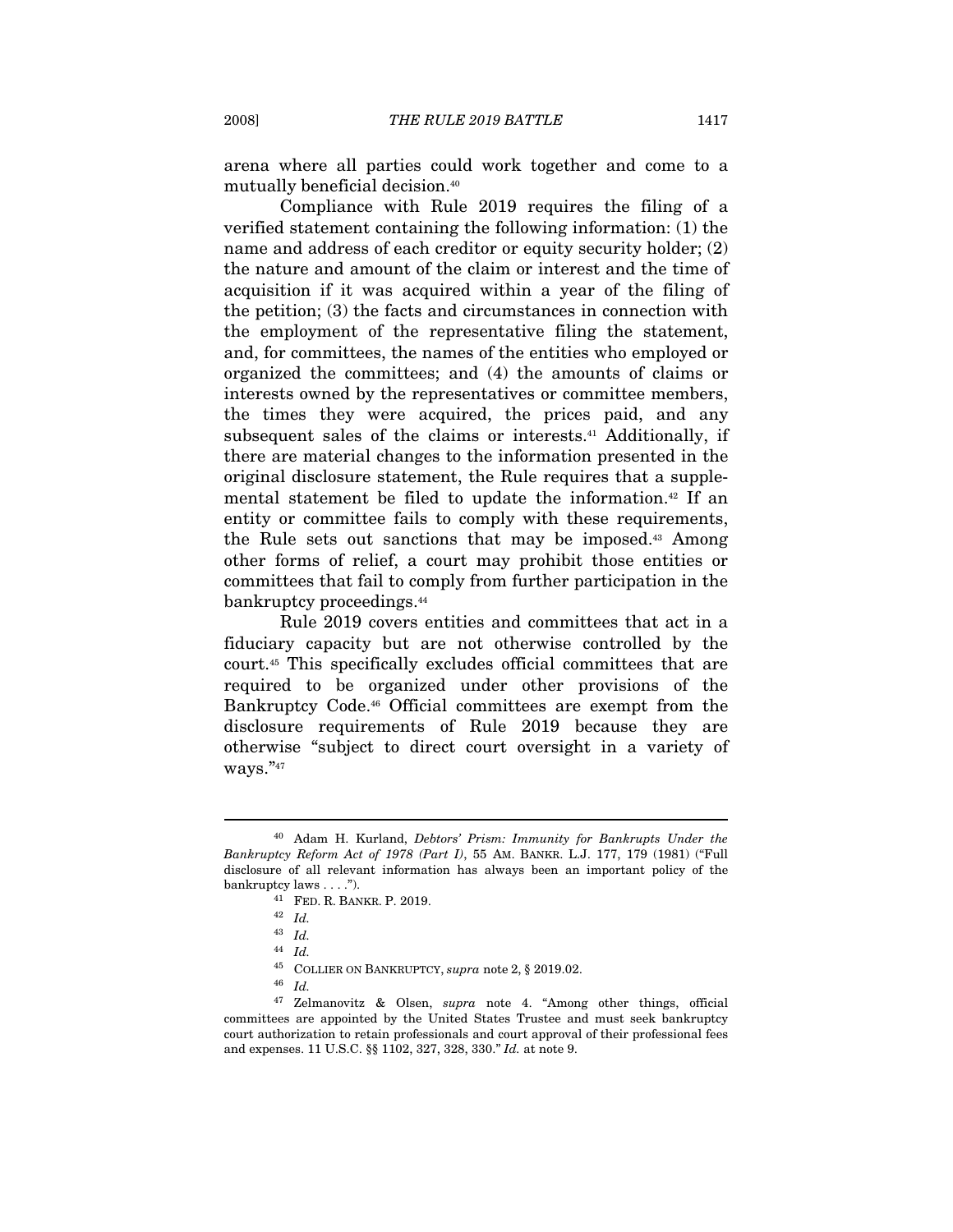The original purpose of Rule 2019 can be traced back almost seventy years to an influential study conducted by William O. Douglas<sup>48</sup> for the SEC in the  $1930s<sup>49</sup>$  Douglas held public hearings for fifteen months, calling hundreds of witnesses who testified about inside groups working with bankrupt companies to take advantage of creditors. The investigation uncovered "[i]nside arrangements, unfair committee representation, lack of oversight, and outright fraud [that] often cheated investors in financially troubled or bankrupt companies out of their investments."50 The final report, entitled Report on the Study and Investigation of the Work, Activities, Personnel and Functions of Protective and Reorganization Committees ("Douglas Report"), "centered on abuses by unofficial committees in corporate reorganizations and equity receiverships."51 The unofficial committees addressed in the report, unlike the committees that exist today, were referred to as protective committees. These committees were often sponsored by the debtor and solicited deposit agreements from individual creditors that granted control over the claims to the committees.52 Douglas viewed the members of these protective committees as fiduciaries that owed "exclusive loyalty to the class of investors they represent[ed]" because the deposit agreements were irrevocable and transferred all powers from the owner of the claim to the committee.53 Based on his investigation, Douglas explained that many of these committees frequently violated that fiduciary duty to the depositor in two ways: (1) conflict of interests and (2) the exercise of excessive powers by committee members.<sup>54</sup> As will

<sup>48</sup> William O. Douglas later served as a Supreme Court Justice from April 17, 1939 to November 12, 1975. With a term lasting thirty-six years and seven months, he is the longest-serving justice in the history of the Court.<br>
<sup>49</sup> Northwest I, 363 B.R. 701, 704 (Bankr. S.D.N.Y. 2007).<br>
<sup>50</sup> Douglas and the Protective Committee Investigation: Implementing the

Power of the SEC through Investigative Hearings and Legislative Recommendations, http://www.sechistorical.org/museum/galleries/douglas/protectiveCommittee.php (last visited Mar. 23, 2008). 51 Northwest I, 363 B.R. at 704. 52 William O. Douglas, Statement before Interstate and Foreign Commerce

Committee of the U.S. House of Representatives, http://www.sechistorical.org/collection/ papers/1930/1937\_0608\_Douglas\_ProtCom.pdf (last visited Mar. 3, 2008). 53 Id.

 $^{54}\;$  With respect to conflicts of interests, Douglas pointed to several examples, including committees dominated by management and investment bankers, bondholders serving on stockholders' committees and vice versa, and committee members serving their own individual interests. He pointed to a hypothetical case where some committee members may have acquired their securities at very low prices, and others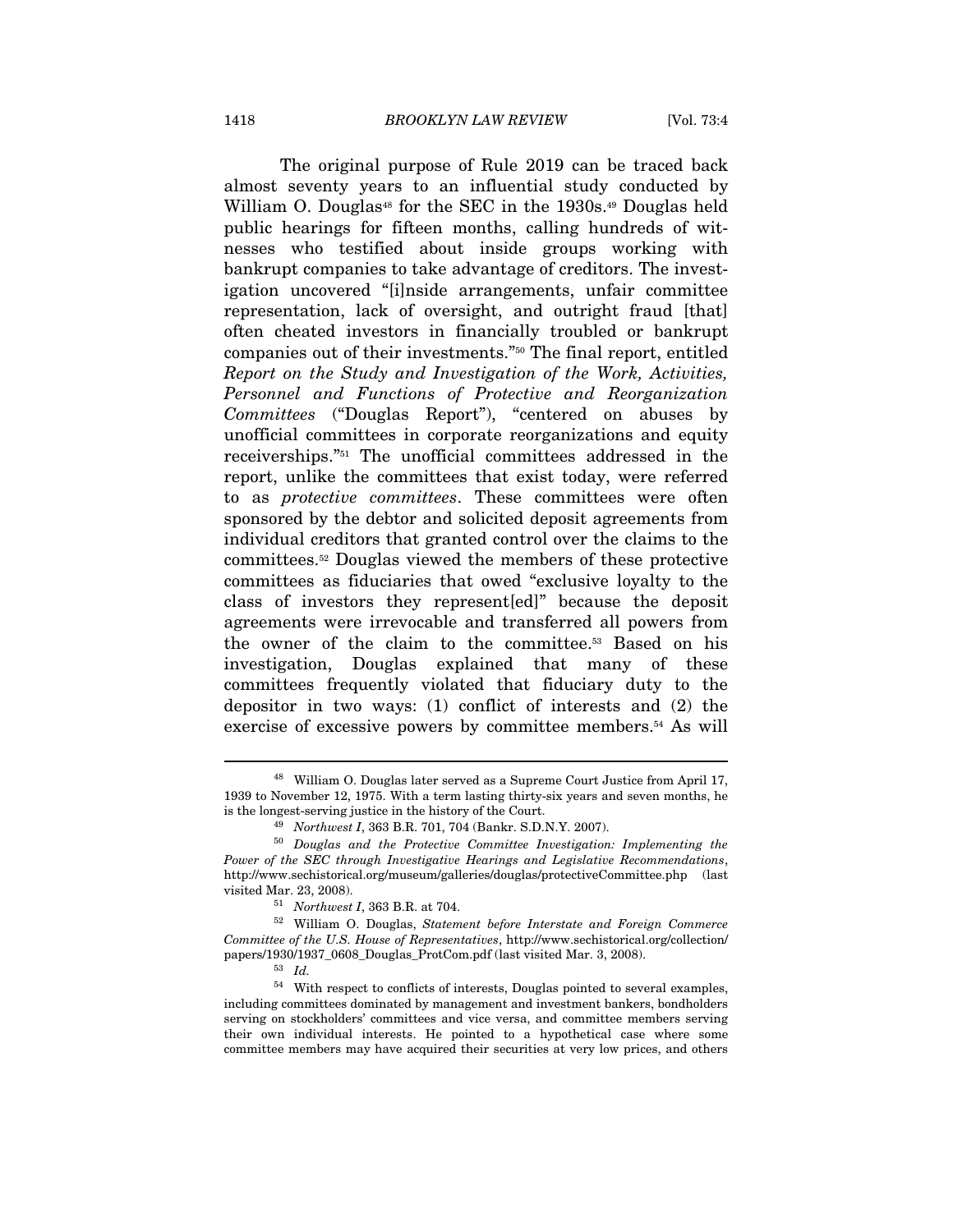be discussed in this Note, while the protective committees that Douglas investigated are unlike the committees that exist today, some of these examples of abuses are still relevant today.<sup>55</sup>

Douglas concluded that existing laws were not sufficient and that "public investors needed protection from insiders in reorganization cases."56 Douglas made several recommendations to Congress based on the evidence he presented. One of the recommendations was that any person who represents more than twelve creditors or stockholders (including committees) appearing in the bankruptcy cases be required to file a sworn statement that included the following: the amount of securities or claims owned by the investor being represented, the dates of acquisition, the amount paid for the securities or claims, and any subsequent sale or transfer.57 This recommendation led to the adoption of Chapter X of the former Bankruptcy Act,<sup>58</sup> which became Rule 10-211 under the 1978 Bankruptcy Code and later Rule 2019.<sup>59</sup> Though many changes were made to the provisions affecting reorganizations, the drafters of the 1978 Bankruptcy Code retained the substance of the original Rule in the current Rule 2019.60 In fact, in the legislative history of the Bankruptcy Reform Act of 1978, it was stated that "[t]he Commission on the Bankruptcy Laws is of

may have acquired their securities at or near to par value. These instances would create an automatic conflict of interest since the committee members who purchased at low prices may want to agree to a settlement that would be of economic harm to those who purchased at or near to par. He said that "[o]ut of such circumstances are serious conflicts of interest born." Id.

With respect to the exercise of excessive powers by committee members, Douglas pointed to numerous examples, including committee members trading the securities of a corporation undergoing reorganization based on inside information, committees fixing their own fees without supervision, committees paying solicitors to use "high pressure" tactics to get investors to deposit their securities, and one-sided deposit agreements giving control of the investors' securities to the committee and immunizing the committee from responsibility. Id.

<sup>55</sup> See infra Part IV.

<sup>56</sup> Charles Jordan Tabb, The History of the Bankruptcy Laws in the United States, 3 AM. BANKR. INST. L. REV. 5, <sup>30</sup> (1995). 57 William O. Douglas, Report on the Study and Investigation of the Work,

Activities, Personnel and Functions of Protective and Reorganization Committees (1937), available at http://www.sechistorical.org/collection/papers/1930/1937\_0510\_ SEC\_003.pdf. 58 The Bankruptcy Act of 1898 was significantly amended by the 1938

Chandler Act, which added, among other things, the predecessor to the current Chapter 11 provisions that govern corporate reorganization. This was replaced by the Bankruptcy Reform Act of 1978, also known as the Bankruptcy Code.<br>  $$^{59}$$  Northwest I, 363 B.R. 701, 704 (Bankr. S.D.N.Y. 2007). $$^{60}$$   $Id.$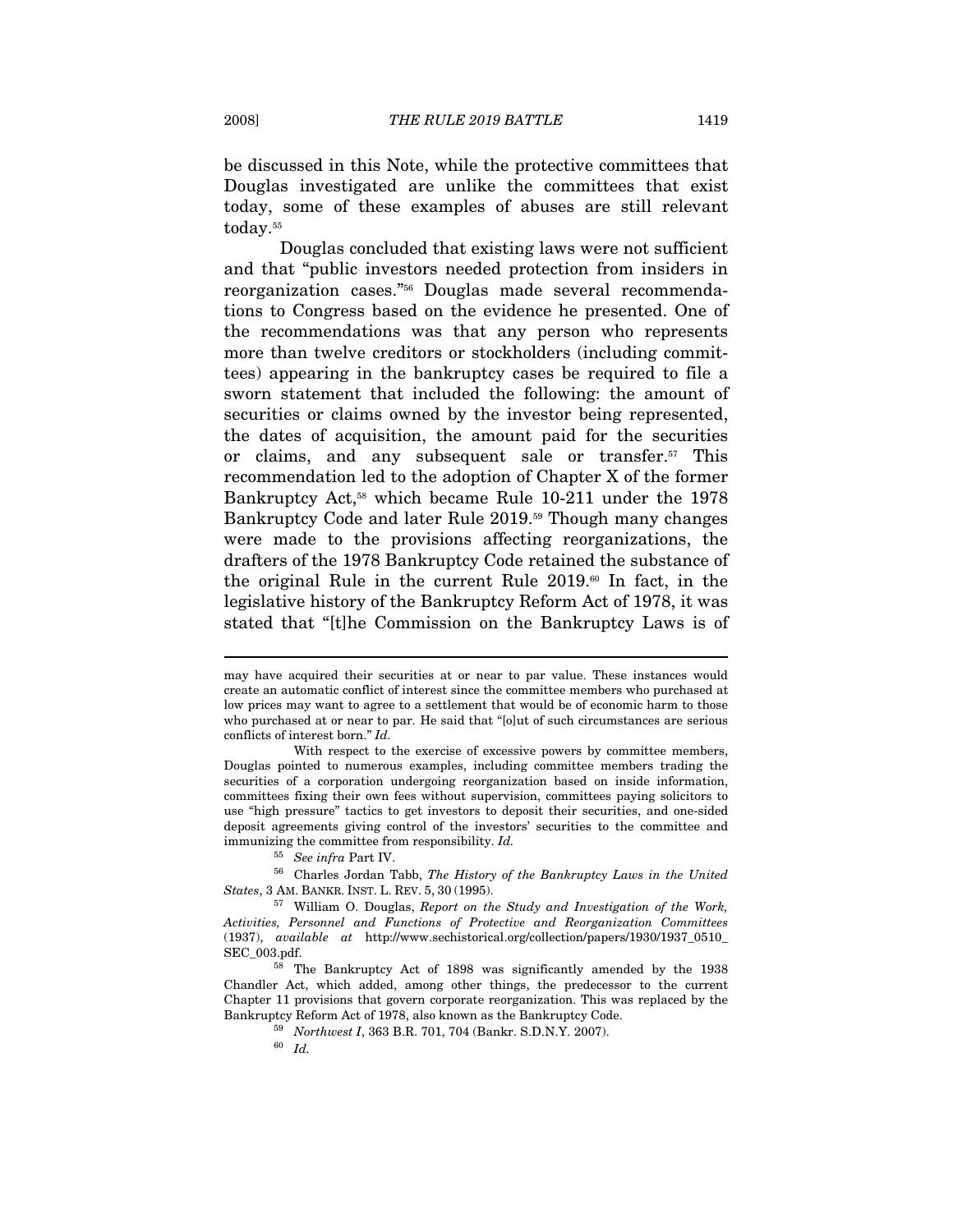the opinion that the conclusions and recommendations of the protective committee study and the Congressional policy embodied in the Chandler Act<sup>61</sup> are still valid."<sup>62</sup> While some of the conclusions of the study are certainly relevant today, it is clear that this Rule was enacted to specifically address abuses by protective committees in the 1930s that solicited deposit agreements from investors. This Note argues that over the years, the nature of unofficial committees changed significantly and Rule 2019 was never amended to meet the needs of the changing marketplace.

Though some claim that there is relatively little case law applying Rule 2019, there have been many cases where the Rule has been applied.<sup>63</sup> However, there are very few cases applying the Rule to unofficial or ad hoc committees.<sup>64</sup> The existing case law provides some evidence that when courts have applied the Rule, it was to ensure the overall fairness and integrity of the bankruptcy process.65 However, prior to the Northwest decision, no unofficial or ad hoc committees had been required to file disclosure statements in accordance with Rule 2019.<sup>66</sup> Typically, the legal counsel or law firms hired by committee members got away with filing a verified statement that disclosed the names of the committee members and the aggregate equity or debt holdings that the committee represented.<sup>67</sup>

Until Northwest, hedge funds in particular had participated in bankruptcy proceedings for many years without being subject to the disclosure requirements of Rule 2019. They have  $\overline{a}$ 

<sup>&</sup>lt;sup>61</sup> See supra note 58 (describing the Chandler Act).  $62$  Report of the Commission on Bankruptcy Laws of the United States, H.R. Doc. No. 93-137, at 247 (1973). 63 Northwest I, 363 B.R. at 704 ("Although the Committee argues that the

Rule has been frequently ignored or watered down, there is no shortage of cases applying it.").  $64$  Zelmanovitz & Olsen, *supra* note 4 (noting that the majority of cases

applying Rule 2019 have involved law firms representing class action plaintiffs against the debtor's estate). The court's main concern was whether the lawyer had the authority to represent the class. Id.<br><sup>65</sup> See In re Congoleum Corp, 321 B.R. 147, 167 (Bankr. D.N.J. 2005)

<sup>(</sup>ordering disclosure under Rule 2019 "to prevent conflicts of interest among Creditors' counsel from undermining the fairness of the Plan, bringing to bear the values of good faith and fairness in the reorganization process that pervade the bankruptcy code");  $In$ re Oklahoma P.A.C. First Limited Partnership, 122 B.R. 387 (Bankr. D. Ariz. 1990) (ordering compliance with Rule 2019 because the attorney represented conflicting interests in the case where the debtor filed for bankruptcy and the same law firm represented all creditors).

<sup>&</sup>lt;sup>66</sup> Zelmanovitz & Olsen, *supra* note 4.<br><sup>67</sup> Id.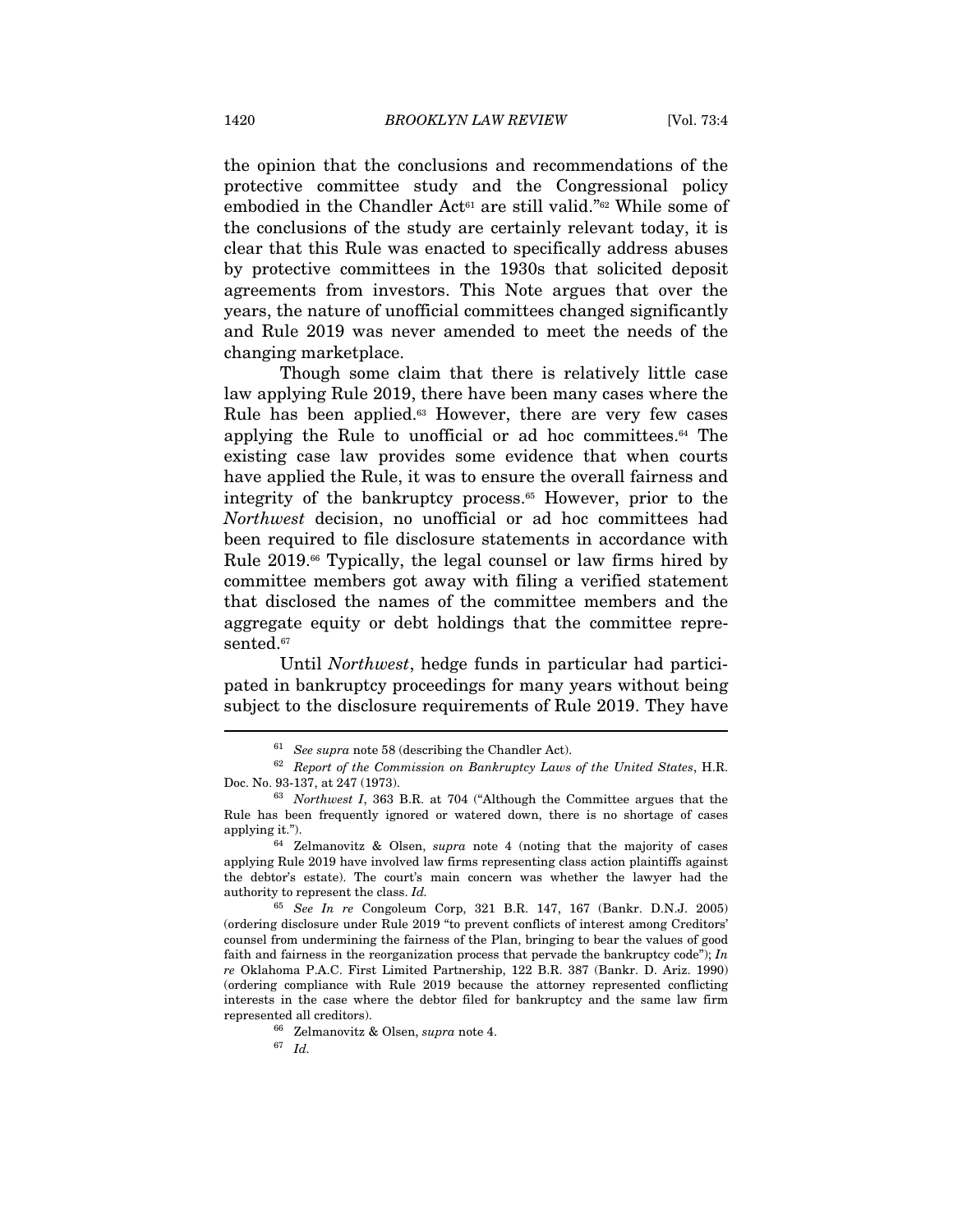often done so as members of ad hoc committees, since they are especially resistant to disclosing internal financial and trading information to debtors or the general public.<sup>68</sup>

#### II. NORTHWEST AND SCOPAC: RULE 2019 EMERGES

The court in Northwest received the attention of everyone in the bankruptcy industry when it applied Rule 2019 on its face to require ad hoc committees to disclose their trading information. It sent a strong message to industry experts, distressed companies, investors, creditors, and—most importantly—hedge funds. Scopac came on the heels of the Northwest decision, and once again drew the attention of everyone in the industry, when that court appeared to ignore the plain meaning of the Rule and refused to require disclosure because of the effects it would have on the claims-trading market. Clearly, the Scopac decision is at odds with Northwest and has added another piece to the already complicated Rule 2019 puzzle. Hedge funds celebrated a small victory, but the decision left everyone wondering how future cases would be decided. This Part explores the courts' decisions and reasoning in both cases. It argues that the Northwest court properly interpreted the Rule, as Rule 2019 on its face clearly applies to ad hoc committees. However, the Scopac court correctly recognized the tension that is created when Rule 2019 is applied on its face, which forced the court to ignore the plain meaning of the Rule. This Part therefore concludes that while Rule 2019 in its current form does apply to ad hoc committees, it is unequipped to address the needs of the financial marketplace and serve the changing dynamics of bankruptcy cases today.

#### A. In Re Northwest Airlines: Debtors Win Round I

Northwest Airlines filed a voluntary Chapter 11 bankruptcy petition in September 2005, and the trustee appointed a statutory committee of unsecured creditors.<sup>69</sup> In November

 $^{68}\,$  See supra Part I.A. 69 Debtors' Objection to Motion of the Ad Hoc Equity Committee for an Order (A) Pursuant to Sections 105(a) and 107(b) of the Bankruptcy Code and Rule 9018 of the Federal Rules of Bankruptcy Procedure Granting Leave to File Its Bankruptcy Rule 2019(a) Statement Under Seal, (B) Limiting the Disclosure Required in Their Rule 2019 Statement and (C) Granting a Temporary Stay Pending Determination of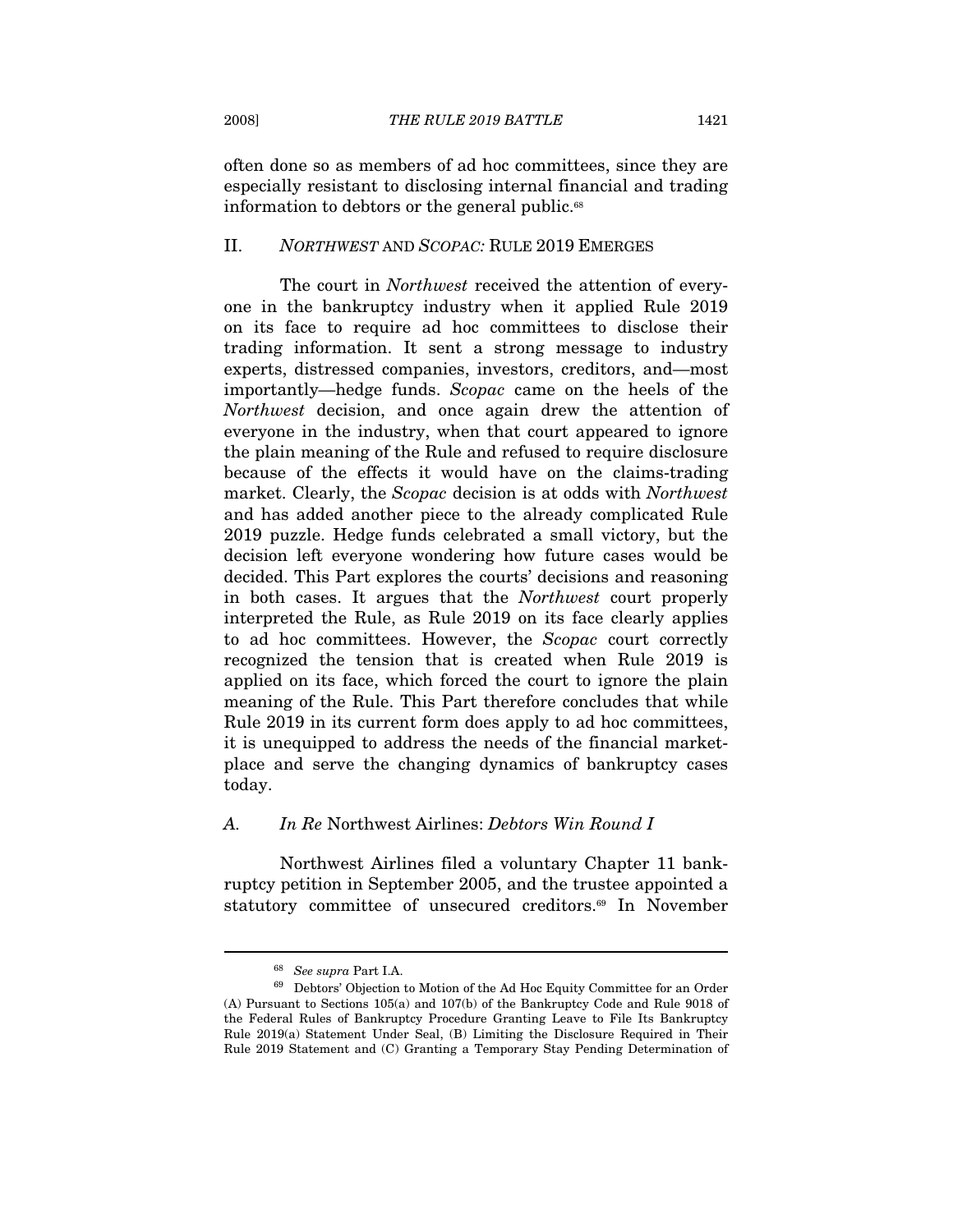2006, news broke that U.S. Airways had made a bid to acquire Delta Air Lines out of its bankruptcy proceedings.70 This caused speculation about consolidation in the airline industry, and within a week, Northwest's stock rose nearly 300%.<sup>71</sup> This prompted a group of investors who regularly invest in distressed companies to purchase some of Northwest's common stock.72 Over the next couple of months, these investors sought the appointment of an official committee based on the contention that the increased share price was evidence of Northwest's solvency.73 In response, the U.S. Trustee declined to appoint an official committee.74 These investors then formed an ad hoc committee, and in January 2007, they filed a notice of appearance in the case.75 The law firm representing the committee filed a verified statement pursuant to Rule 2019, which included the names of the eleven committee members, the aggregate amount of common stock and claims owned by the committee members, and a statement that some of the claims were acquired after the commencement of the bankruptcy case.76

In February 2007, Northwest filed a motion seeking, among other things, an order compelling the ad hoc committee to file an amended 2019 statement disclosing more detailed information on the amounts of claims owned by each committee member, when these claims were acquired, the amount paid for these claims, and any subsequent sale of these claims.77 The ad

This Motion at 4, Northwest I., 363 B.R. 701 (Bankr. S.D.N.Y. 2007) (No. 05-17930) [hereinafter Northwest Debtors Objection].  $70\;\;Id.$ 

 $\frac{71}{72}$  *Id.* at 4-5.

 $73$  Id. at 5. The investors argued that the increase in Northwest's stock price as well as general speculation about industry consolidation were evidence that Northwest was solvent and there was value for the equity holders. Id. The debtors opposed the motion, arguing that an increase in the trading price of their securities was not indicative of reorganization value. Id.

<sup>74</sup> Id. at 6. The U.S. Trustee declined the motion because the ad hoc committee "failed to demonstrate both the likelihood of a meaningful recovery for equity holders in these cases, and that a separate committee was necessary for their adequate representation." Id.

<sup>&</sup>lt;sup>75</sup> Northwest I, 363 B.R. at 701.<br><sup>76</sup> Id. at 701-02.<br><sup>77</sup> Northwest Debtors Objection, *supra* note 69, at 7. Northwest argued that the ad hoc committee sought to make an impact at a late stage in the reorganization, yet the committee's true purpose remained a mystery because it did not disclose its individual holdings. Therefore, Northwest asked the court to prohibit the committee from further participating in the case unless it made proper disclosure. Posting of Bob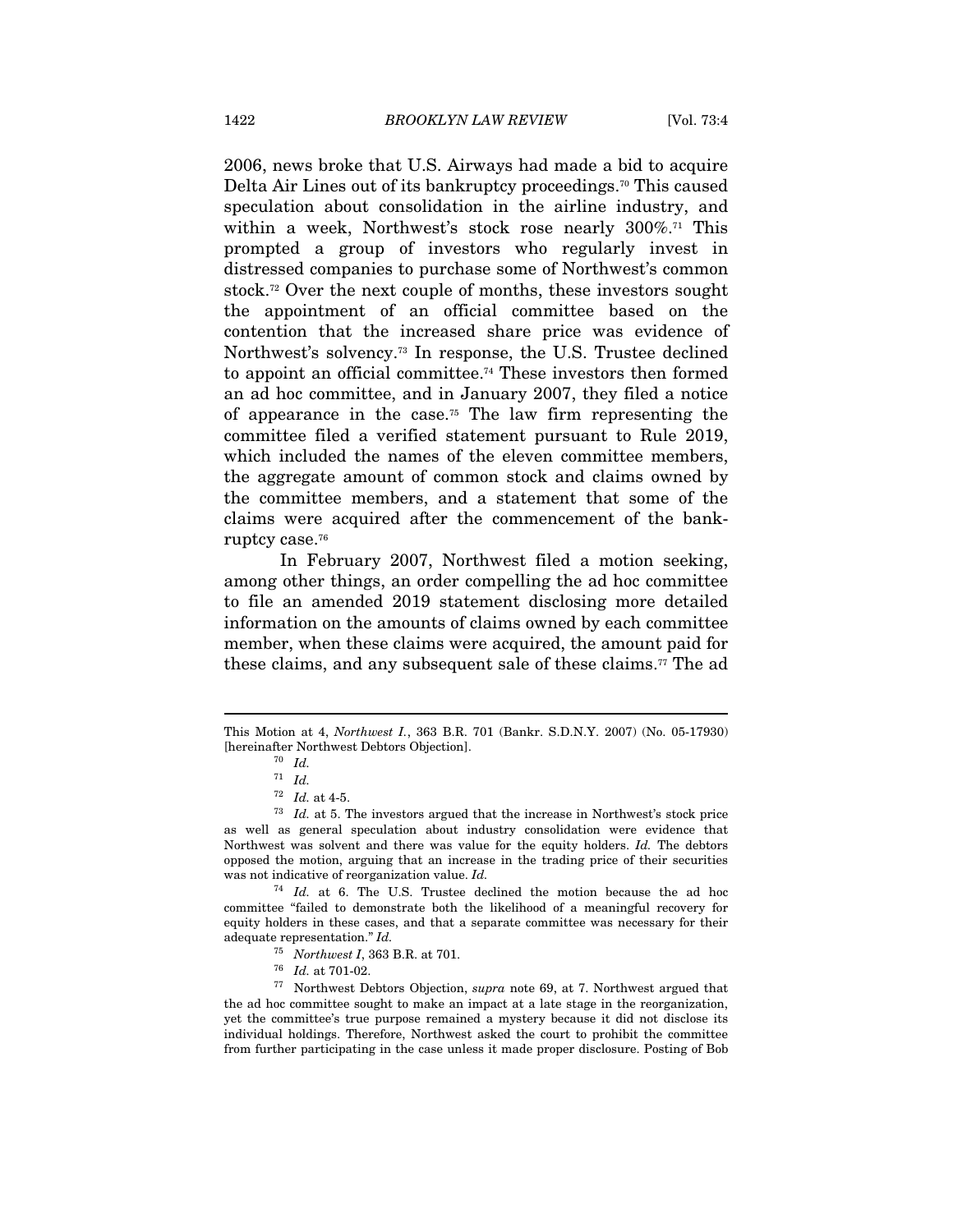hoc committee opposed the motion, arguing that its 2019 statement was sufficient.<sup>78</sup>

# 1. The Court's Decision

On February 26, 2007, Judge Allan Gropper of the United States Bankruptcy Court for the Southern District of New York decided in favor of Northwest that the ad hoc committee had failed to fulfill the disclosure requirements of Rule 2019.79 He ordered the committee to file a modified 2019 statement within three business days, concluding that "the Rule is long-standing, and there is no basis for failure to apply it as written."80 The court's reasoning was twofold. It first addressed the committee's substantive argument against disclosure and then looked to the history and purpose of Rule 2019.

The ad hoc committee argued that the Rule on its face applied only to "every entity or committee representing more than one creditor or equity security holder" and that since no committee member represented any party other than itself, Rule 2019 did not apply.<sup>81</sup> In addition, only the law firm represented more than one creditor, but since the firm did not have any claims in Northwest, it had nothing to disclose.<sup>82</sup> The court held that this interpretation of Rule 2019 by the ad hoc committee was flawed, stating succinctly that "the Rule cannot be so *blithely* avoided."<sup>83</sup> It pointed out that the law firm's clients appeared as a committee, filed a notice of appearance in the case as a committee, moved for the appointment of an official committee, and had been litigating discovery issues collectively.84 Additionally, the court noted that the committee retained a firm to represent it, that it compensated the firm for the work done on its behalf, and that the firm represented the

 $\overline{a}$ 

 $^{84}\,$   $Id.$ 

Eisenbach, In the (Red): The Business Bankruptcy Blog, http://bankruptcy.cooley.com/ 2007/03/ (Mar. 4, 2007).  $^{78}$  Eisenbach, *supra* note 77 (noting that the committee stated that the

purpose of the Rule was only to ensure that reorganization plans were negotiated and voted on by those authorized to act for the real parties in interest, and that purpose was satisfied by its statement).<br>
<sup>79</sup> *Northwest I*, 363 B.R. at 704.<br>
<sup>80</sup> *Id.* at 704.<br>
<sup>81</sup> *Id.* at 703.

 $^\mathrm{82}$   $\,$   $\!Id.$ 

<sup>83</sup> Id.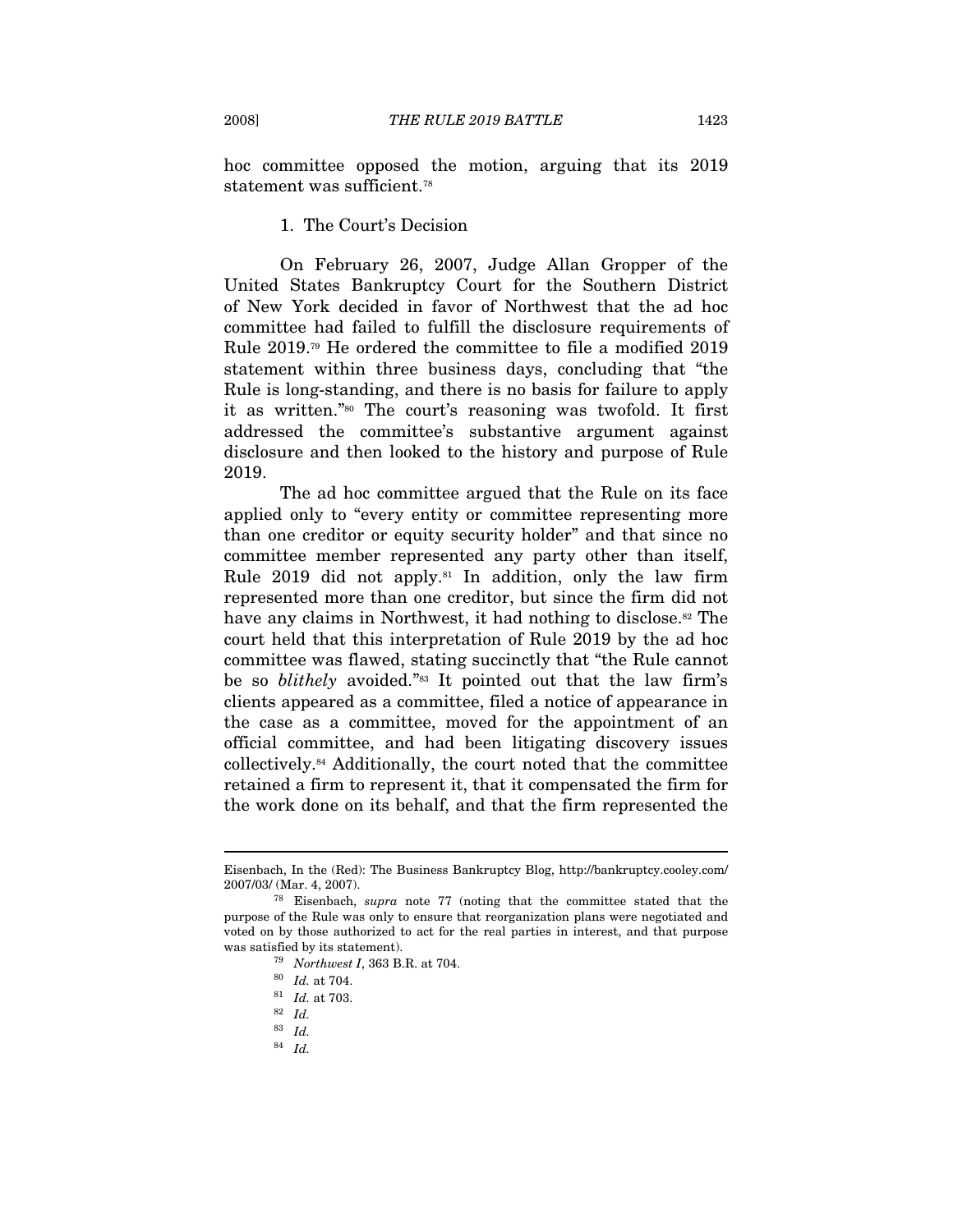interests of the committee collectively, not the interests of individual committee members.<sup>85</sup>

After responding to the committee's substantive argument, Judge Gropper then looked to the history and purpose of Rule 2019 with regards to the role of ad hoc committees.<sup>86</sup> He pointed out that by appearing as a committee, the members speak as a group and "implicitly ask the court and other parties to give their positions a degree of credibility."87 The court also cited the Douglas Report, which focused on abuses by unofficial committees, and accordingly led to the adoption of disclosure requirements under the current Rule 2019.88

The court therefore ordered the ad hoc committee to comply with the disclosure requirements of Rule 2019 and file an amended statement within three business days.<sup>89</sup> Specifically, the court required each member of the committee to provide the amounts of claims and interests owned, when the claims and interests were acquired, the amounts paid for the claims and interests, and any sales of the claims and interests.

# 2. A Frenzy of Filings: The Committee Seeks Privacy, Northwest Seeks Disclosure

Following Judge Gropper's ruling, both the ad hoc committee and Northwest made a series of motions and filings.<sup>90</sup>

 $85$  *Id.* Judge Gropper also distinguished this case from others where a law firm might represent individual clients, and as such the firm would be the only party required to file a disclosure statement under Rule 2019. He pointed out that this was not the case with the ad hoc committee who, based on the facts, clearly formed a group and retained counsel to represent the collective interests of that group. Consequently, the committee fell under the plain meaning of Rule 2019, and was required to provide the information required for each of the individual committee members. Id.  $^{86}$  Id.

 $87$  *Id.* The court also noted that because the Bankruptcy Code provides the possibility of giving compensation to unofficial committees, disclosure is important. Id. 88 Id. at 704.

 $90$  This case drew the attention of many in the industry, and there were also motions from the Official Committee of Unsecured Creditors, the U.S. Trustee, and Bloomberg News, who wanted to weigh in on the court's decision. See generally Objection of the Official Committee of Unsecured Creditors to Ad Hoc Equity Committee's Motion for an Order Granting Leave to File Its Rule 2019(a) Statement Under Seal, Northwest I, 363 B.R. 701 [hereinafter Northwest Official Committee Objection]; Response of the United States Trustee to Motion of Ad Hoc Equity Committee for an Order Pursuant to 11 U.S.C. §§ 105(a) and 107(b) and Rule 9018 of the Federal Rules of Bankruptcy Procedure Granting Leave to File Its Bankruptcy Rule 2019(a) Statement Under Seal, Northwest I, 363 B.R. 701 [hereinafter U.S. Trustee Motion]; Memorandum of Law by Bloomberg News in Support of Intervention and in Opposition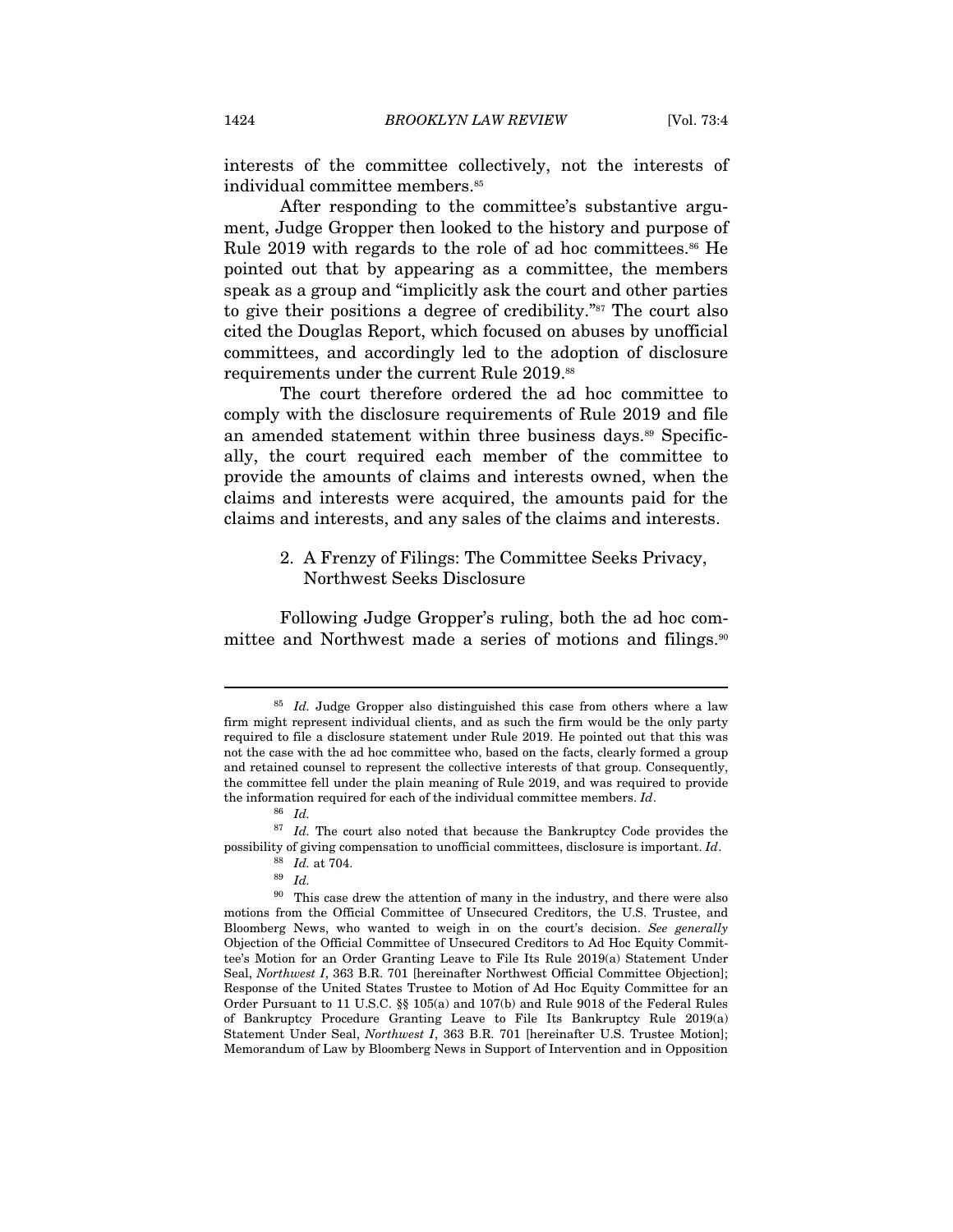Essentially, the committee sought to retain the private investment information of its members, and Northwest sought disclosure of the information that had been ordered by the court under Rule 2019.

The ad hoc committee first filed a motion for an order allowing the additional Rule 2019 statement to be filed under seal because it constituted confidential commercial information and trade secrets as contemplated by Section 107(b) of the Bankruptcy Code.91 The committee argued that hedge funds trade using complex and proprietary strategies and maintain strict confidentiality over their trading practices.<sup>92</sup> Thus, the information required under Rule 2019 would prejudice the committee members if not filed with the court under seal.93 The ad hoc committee also argued that requiring public disclosure of confidential information would have a "chilling effect" on future creditor participation in bankruptcy proceedings<sup>94</sup> and discourage investors such as themselves from trading in distressed securities on the secondary market.<sup>95</sup>

to the Ad Hoc Committee's Request for an Order Sealing Its Rule 2019(a) Disclosures, *Northwest I*, 363 B.R. 701 [hereinafter Bloomberg Motion to Intervene].<br><sup>91</sup> Section 107(b) provides in pertinent part that "[o]n request of a party in

interest, the bankruptcy court shall, and on the bankruptcy court's own motion, the bankruptcy court may—protect an entity with respect to a trade secret or confidential research, development, or commercial information . . . ." 11 U.S.C. § 107 (2000). 92 Motion of the Ad Hoc Equity Committee for an Order (A) Pursuant to

Sections 105(a) and 107(b) of the Bankruptcy Code and Rule 9018 of the Federal Rules of Bankruptcy Procedure Granting Leave to File Its Bankruptcy Rule 2019(a) Statement Under Seal, and (B) Granting a Temporary Stay Pending Determination of This Motion at 6, Northwest I, 363 B.R. 701 [hereinafter Northwest Ad Hoc Committee Motion].<br><sup>93</sup> *Id.* at 6-7. In support of this proposition, the committee relied on prior

cases that held that information relating to the trading of securities was confidential, proprietary and did not have to be disclosed. See, e.g., Fed. Open Market Comm. of Fed. Reserve Sys. v. Merrill, 443 U.S. 340, 363 (1978) (holding that the committee did not have to disclose commercial information including the buying and selling of securities on the open market), cited in Northwest Ad Hoc Committee Motion, supra note 92, at 6-7. The committee also argued that such relief was not discretionary, but required by the Code if the court determined that the information fell under Section 107(b). See, e.g., In re Orion Pictures Corp., 21 F.3d 24, 28 (2d Cir. 1994); In re Phar-Mor, Inc., 191 B.R. 675, 679 (Bankr. N.D. Ohio 1995); In re Handy Andy Home Improvement Centers, Inc., 199 B.R. 376, 381 (Bankr. N.D. Ill. 1996). 94 Northwest Ad Hoc Committee Motion, supra note 92, at 10-11. They noted

that the information required is highly confidential and the committee members do not even share it among themselves. Only counsel has access to the information. Id.

 $95$  Id. at 11-12. The committee also attempted to convince the court that it should not compel the individual committee members to submit the information required by Rule 2019, but rather that the committee should be allowed to submit aggregate information. In support of this alternative, the committee pointed to the time and expense that would be incurred to gather this type of detailed information for a significant number of trades. The committee argued that the level of detail ordered by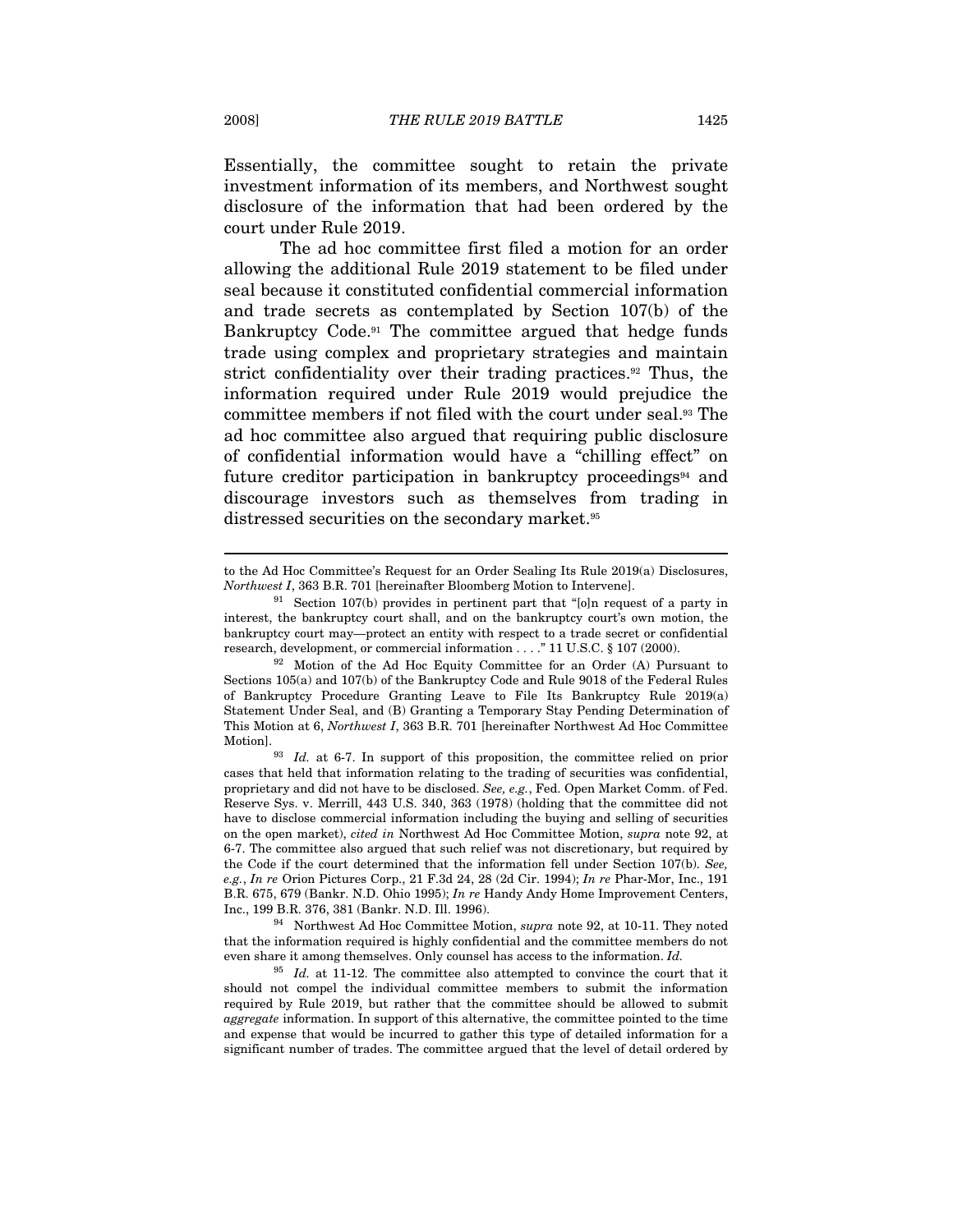Northwest quickly objected to the ad hoc committee's motion to file the information under seal. It refuted the committee's assertion that the information ordered by the court was a trade secret or proprietary information under Section 107(b).96 Northwest maintained that the information was merely historical, factual information, not trading models or strategies.97 In support of its argument, Northwest pointed out that current SEC regulations require disclosure of this information "as part of the fundamental premise that transparency promotes fair and efficient markets and market practices."98 It equated this regulation to Rule 2019's purpose in a bankruptcy setting.99 Additionally, Northwest noted that Owl Creek Asset Management, one of the leading members of the ad hoc committee, had voluntarily disclosed the information required by Rule 2019, yet there had been no contention that it had suffered any harm or prejudice as a result of its public disclosures.<sup>100</sup>

The Official Committee of Unsecured Creditors also objected to the ad hoc committee's motion. It argued that allowing the information to be filed under seal would defeat the underlying purpose of Rule 2019.101 It claimed that the fact that the Code's drafters required the information to be disclosed under the Rule is evidence that the information is not a confidential trade secret that should be protected.102 The official committee also pointed out that Section 107(b) has never been

the court would not add anything substantive to the proceedings, and noted that the price paid for the shares had no effect on the committee members' rights. Id. at 14-16. <sup>96</sup> Northwest Debtors Objection, *supra* note 69, at 14. <sup>97</sup> Id.

<sup>98</sup> For example, Section 13(d) of the Securities and Exchange Act of 1934 requires investors who acquire five percent or more of a class of registered equity securities to file a statement. Northwest Debtors Objection, *supra* note 69, at 15.<br><sup>99</sup> Id. Northwest further contended that the cases cited by the ad hoc

committee all involved confidential agreements, not historical trading information like the case at hand. Id. at 16. 100 Id. at 18-19. Northwest also objected to the aggregate information solution

proposed by the ad hoc committee. It argued that this was insufficient under Rule 2019, and the complete, individualized information previously ordered was essential for the reorganization proceedings to continue. Id. at 11. Northwest also stressed the importance of public disclosure of the information and asked the court to deny the motion to file under seal. It argued that allowing the ad hoc committee to circumvent detailed disclosure to all parties would defeat the essential purpose behind Rule 2019 of complete disclosure during the reorganization process. Id.

<sup>101</sup> Northwest Official Committee Objection, supra note 90, at 1-2. The committee argued that "disclosure is not complete if the "disclosed" information remains under seal."  $Id.$  at 4.<br> $102$   $Id.$  at 5.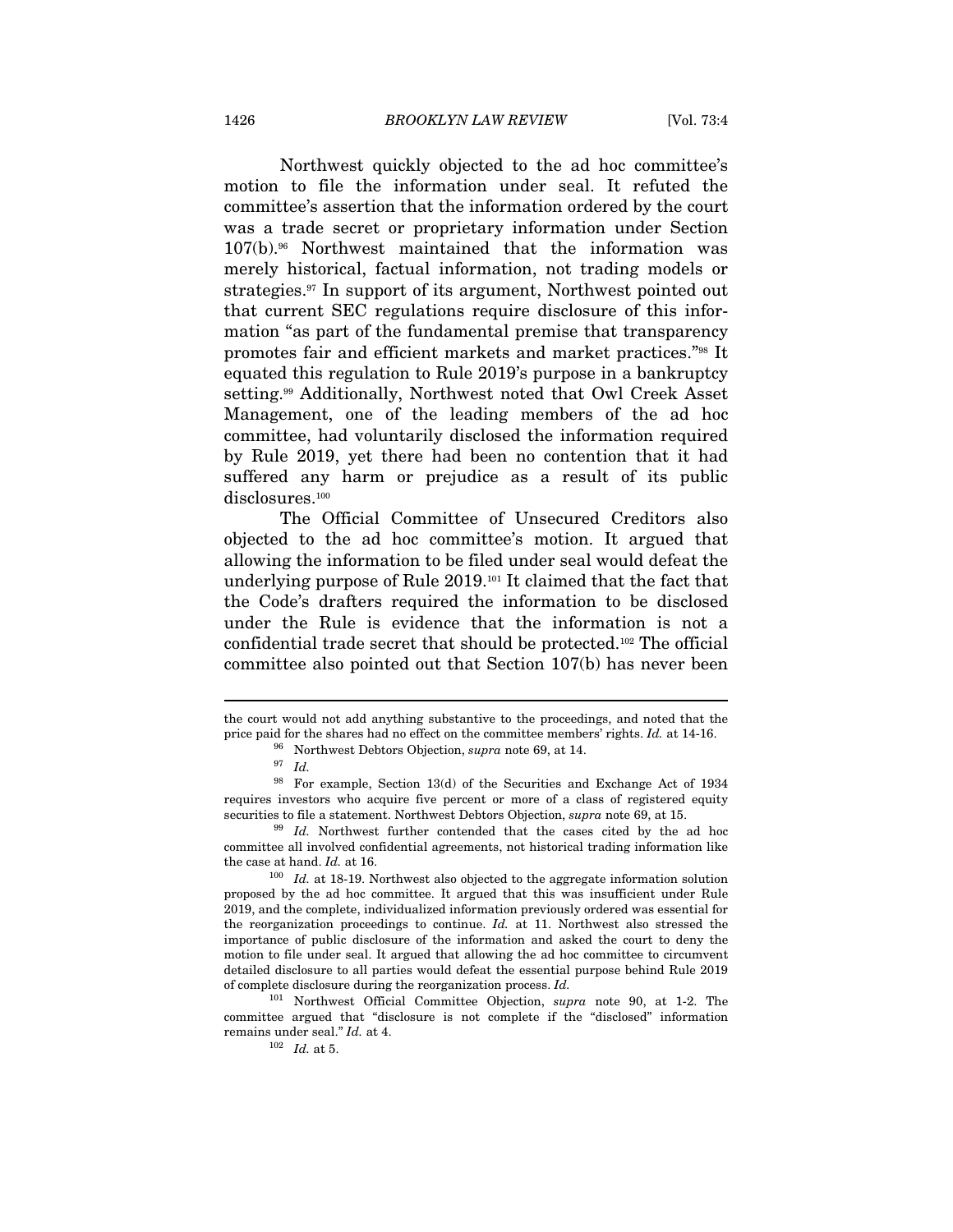used to allow Rule 2019 disclosures to be filed under seal.<sup>103</sup> Furthermore, it argued that the ad hoc committee had not proven the existence of "an extraordinary circumstance or compelling need" that is required for a seal request to be granted.104

Bloomberg News105 also moved to intervene so that it could ensure that the public had access to all the information regarding the bankruptcy proceedings.106 It also opposed the ad hoc committee's motion to seal, pointing to the importance of transparency in bankruptcy proceedings, the presumption of public access mandated by Section 107 of the Bankruptcy Code, and the constitutional right of access to judicial proceedings and court documents.<sup>107</sup>

The U.S. Trustee<sup>108</sup> also weighed in prior to the court's decision, filing a response to the ad hoc committee's motion. It argued that the committee's aggregate claims solution was insufficient to satisfy Rule 2019.109 It also noted that public access to court documents is favored in bankruptcy cases and that the denial of public access was only appropriate in very limited circumstances, which were not met in this case.<sup>110</sup>

 $\overline{a}$ 

effort to ensure that the public has a full and accurate understanding of the events occurring in this Chapter 11 proceeding, including the motivations and interests of the players who seek to control an important public company." Id.

107 Bloomberg argued that there was a strong public interest in the role that hedge funds play in the financing of distressed companies, which could not be ignored. Bloomberg also noted that while hedge funds have become an important part of the U.S. economy, they have also been largely unregulated, and the public (including current and former employees of Northwest) had a critical interest in learning about the role that these funds would play in the reorganization of Northwest. Bloomberg ultimately stressed the importance of the disclosure, and the public harm that would result if the Rule 2019 statement were filed under seal. Id. at 2-3.  $108$  The U.S. trustee is responsible for overseeing the administration of

bankruptcy cases and private trustees. 28 U.S.C. § 586 (2000). <sup>109</sup> U.S. Trustee Motion, *supra* note 90, at 6.

 $110$  *Id.* at 6-9. The Trustee also concluded that before the court could order a seal, the ad hoc committee had to prove that the trading information constituted strategies that were confidential information or trade secrets, and that the public

<sup>103</sup> Id.

 $104$  See In re Orion Pictures Corp., 21 F.3d 24, 26 (2d Cir. 1994) (noting that "a judge must carefully and skeptically review sealing requests to insure that there really is an extraordinary circumstance of compelling need."). Like Northwest, the official committee also pointed out that Owl Creek had already publicly disclosed the same information even though it was not required to do so under any SEC regulation.<br>Northwest Official Committee Objection, *supra* note 90, at 6-7.

 $105$  Bloomberg is currently the largest leading financial news and data company in the world. It reports on political, legal, financial and business events worldwide.<br><sup>106</sup> Bloomberg Motion to Intervene, *supra* note 90, at 1. The motion was "an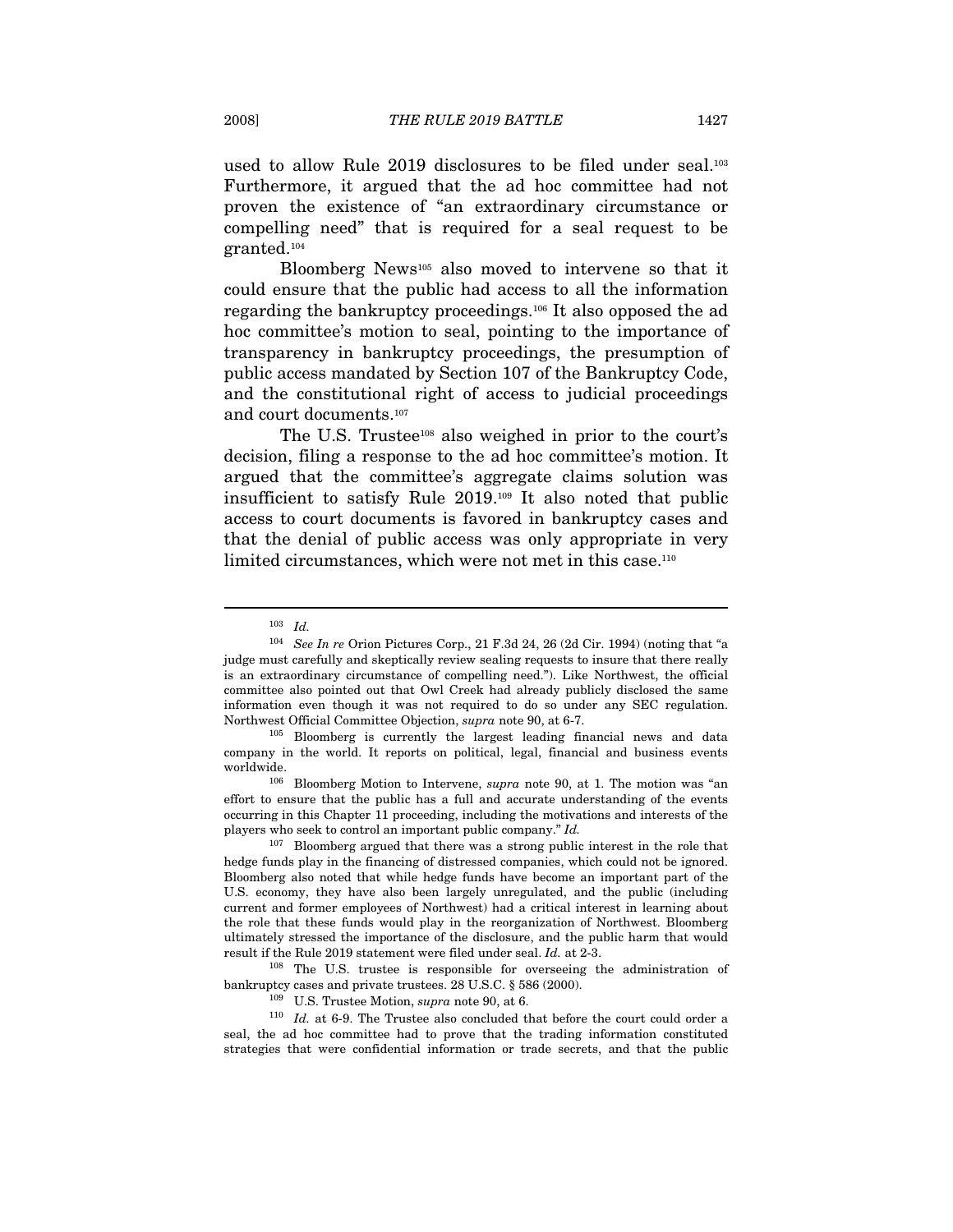#### 3. The Court Decides Again: Disclosure Trumps Privacy

After consideration of the parties' motions and a hearing on the issue, Judge Gropper issued his ruling denying the ad hoc committee's motion to file the disclosure statement under seal.111 The court rejected the argument that the committee members' trading practices constituted commercial information under Section 107(b).112 It concluded that the committee's contention that the information would allow its competitors to determine its trading strategies was unfounded.113 Additionally, the court pointed out that the Douglas Report considered the importance of public disclosure in drafting Rule 2019, which is inconsistent with filing the information under seal.<sup>114</sup>

The court was especially critical of the fact that the committee members chose to act as a group to gain leverage in the reorganization proceedings, while simultaneously pointing to the possibility of individual financial losses that they may incur by revealing the information.115 Nevertheless, it concluded that even if the committee members had valid individual interests in keeping the information private, Congress had subordinated those interests to those advanced by Rule 2019.<sup>116</sup> For example, Rule 2019 is designed to protect equity holders who are not members of any committee and who rely on the disclosures to understand the motivations of the committee members.117 The court concluded that even if the ad hoc committee did not accept a fiduciary responsibility to the other shareholders, the purpose of Rule 2019 was to provide those shareholders with sufficient information so that they could decipher whether that committee would advance their interests, or whether they should form their own committee.<sup>118</sup>  $\overline{a}$ 

 $^{118}\;$   $Id.$ 

disclosure already made by Owl Creek did not remove them from the protection of Section 107(b). Id. 111 Northwest II, 363 B.R. 704, 709 (Bankr. S.D.N.Y. 2007).<br>112 Id. at 706-07.

<sup>&</sup>lt;sup>113</sup> Id. at 707. In fact, the court noted that at oral argument counsel agreed that the "trading strategies" of his clients were not at issue. Id.

 $^{114}\;$  Id. at 708. The Douglas Report stated that the information required by the rule would "provide a routine method of advising the court and all parties of interest of the actual economic interest of all persons participating in the proceedings." Id.

 $115$  *Id.* The court pointed out that by acting as a group, the committee members "subordinated to the requirements of Rule 2019 their interest in keeping private the prices at which they individually purchased or sold the Debtor's securities.' Id.

 $\frac{116}{117}$  *Id.* at 709.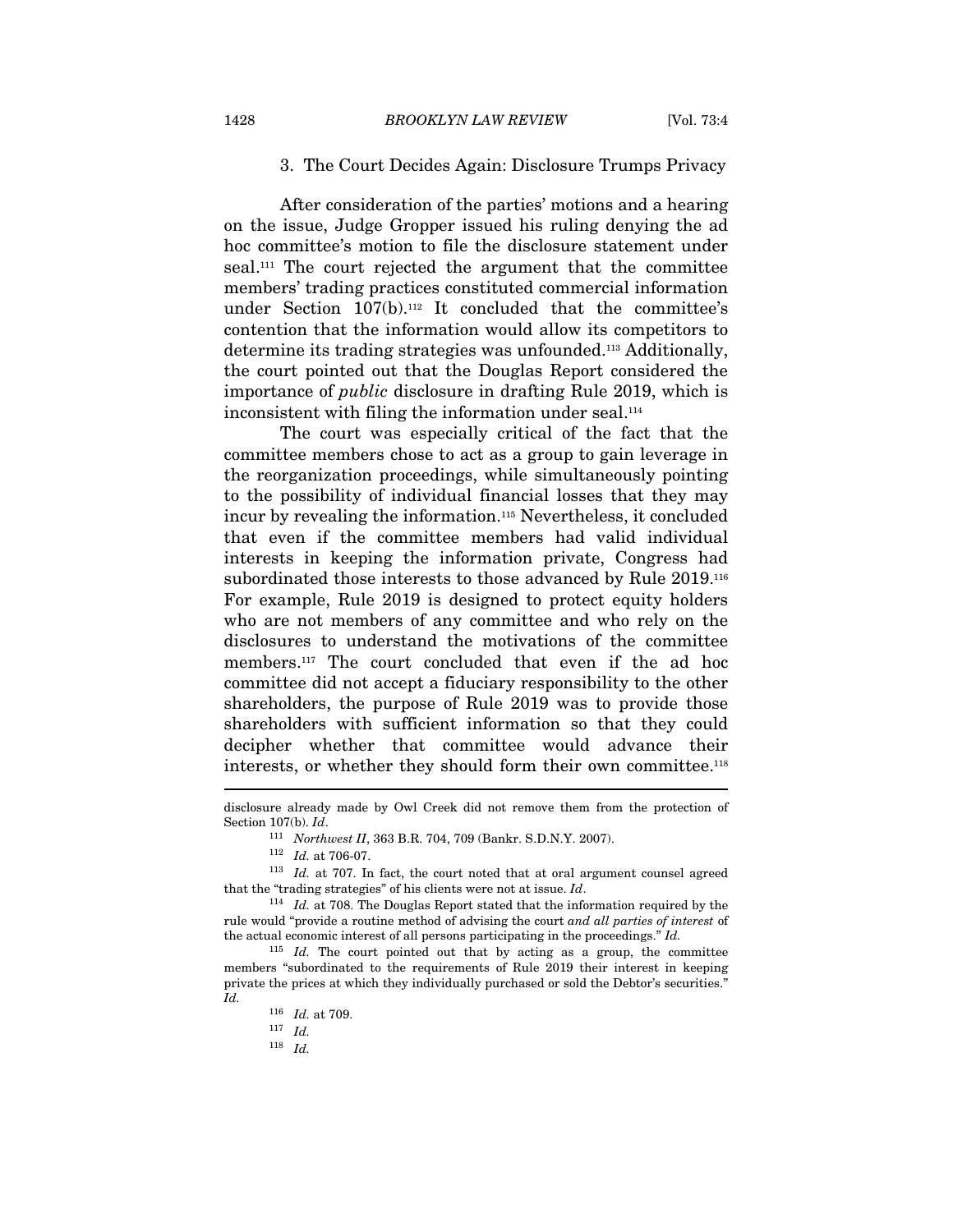Overall, the disclosures also would allow all parties involved in the reorganization to assess the credibility of a group that would ultimately play an important role in the case.<sup>119</sup>

The court pointed to two facts in the current case that emphasized the importance of Rule 2019 disclosures to the other shareholders.120 First, the ad hoc committee had already "disclosed that committee members own[ed] a very significant amount of [Northwest's] debt, as well as stock."121 The court concluded that shareholders had a right to know whether the debt and stock were purchased concurrently, which would raise issues about conflicts of interest.122 Second, three committee members had already admitted that they might sell their stock at any time, which would potentially leave other similarly situated shareholders without representation.<sup>123</sup> The court noted that one function of Rule 2019 is to provide other members in a class "the right to know where their champions are coming from."124

After the court's ruling denying the seal, three hedge funds that were members of the ad hoc committee filed a motion for reconsideration of the court's initial decision.125 The Loan Syndications and Trading Association ("LSTA"), and the Securities Industry and Financial Markets Association ("SIFMA") filed a brief in support of the motion arguing that the court's decision would discourage many sophisticated stakeholders from participating in future bankruptcy cases.<sup>126</sup> The court denied this motion. Nine of the thirteen members of the ad hoc committee later complied with the court's order and

 $^{119}\,$   $Id.$ 

 $^{120}\;$   $Id.$ 

 $121 \quad Id.$ 

 $122$  *Id.* 

<sup>123</sup> Id.

 $^{124}$   $\,$   $Id.$  Based on these facts, the court concluded that "[g]ranting the motion to seal would scuttle the Rule."  $Id.$ 

 $125$  Motion of Certain Equity Holders, Pursuant to 11 U.S.C. § 105(a), FED. R. CIV. P.  $59(e)$  and  $60(b)$ , and L.R. Bankr. P.  $9023-1(a)$  for Reconsideration of Memorandum of Opinion and Order Granting Debtors' Motion for an Order Compelling Ad Hoc Committee to File a Verified Statement Pursuant to Bankruptcy Rule 2019(a), at 1, Northwest I, 363 B.R. 701 (Bankr. S.D.N.Y. 2007) (No. 05-17930). 126 Joinder of Loan Syndications and Trading Association and Securities

Industry and Financial Markets Association As Amici Curiae to Motion of Certain Equity Holders, Pursuant to 11 U.S.C.  $\S$  105(a), FED. R. CIV. P. 59(e) and 60bB), and L.R. Bankr. P. 9023-1(a) for Reconsideration of Memorandum of Opinion and Order Granting Debtors' Motion for an Order Compelling Ad Hoc Committee to File a Verified Statement Pursuant to Bankruptcy Rule 2019(a), at 3, Northwest I, 363 B.R. 701.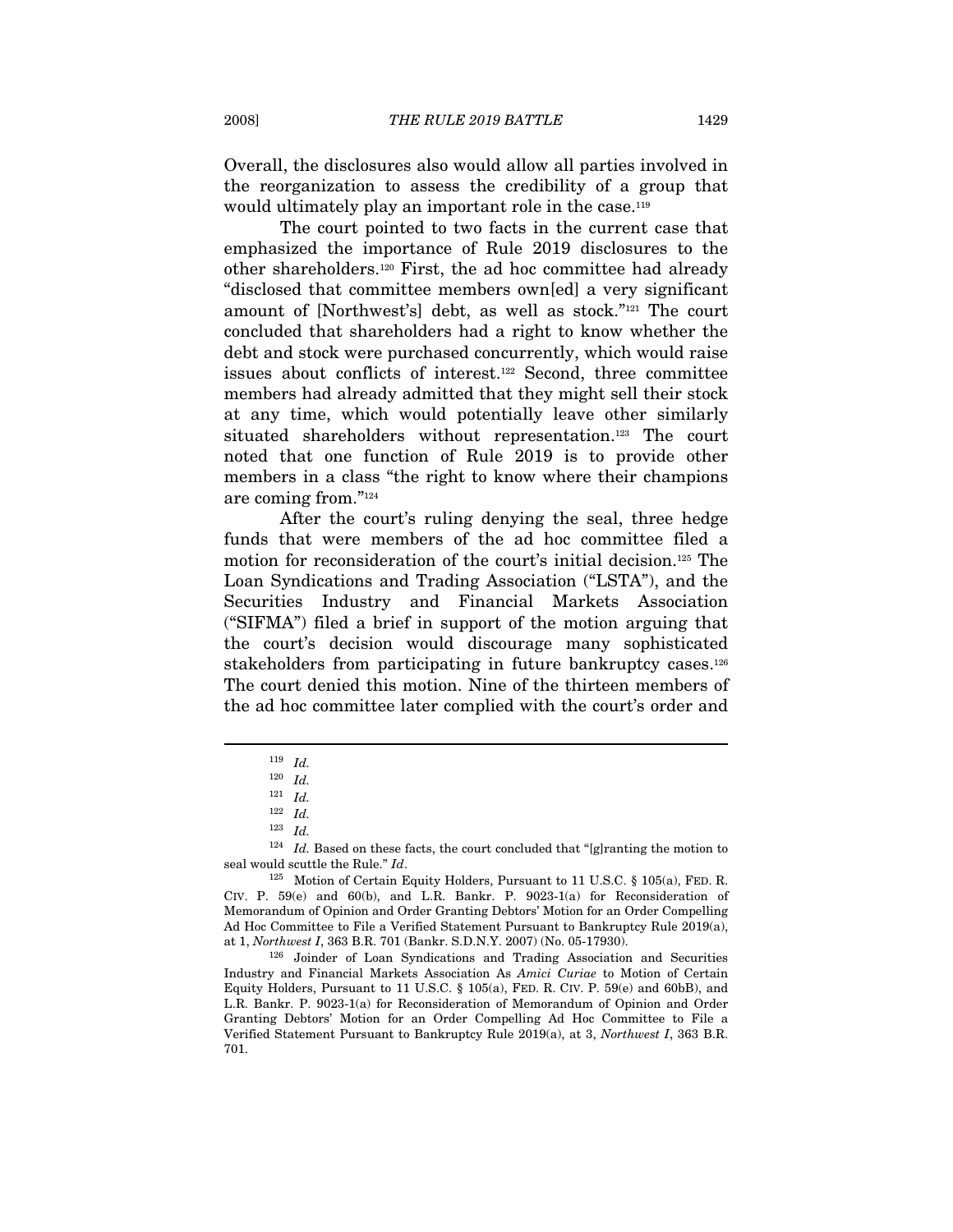filed an amended statement providing the amount of stock they held, when the stock was purchased, and the amounts paid.<sup>127</sup> The remaining four members presumably dropped out of the case.

# B. In Re Scotia Development LLC: Hedge Funds Win Round II

In January 2007, Scotia Pacific filed a voluntary petition for relief under Chapter 11 of the Bankruptcy Code.128 The ad hoc committee in Scopac (referred to as the "Noteholder Group") was present from the beginning of the bankruptcy proceedings, and in February 2007, it filed a statement pursuant to Rule 2019.129 The equity held by the committee consisted of "timber notes," which were traded publicly, but were secured obligations of Scopac.130 The statement filed by the committee included the names of the committee members and their aggregate note holdings, which totaled 90%.131 Like the original Rule 2019 statement in Northwest, it did not include detailed information about each committee member's holdings, when they were acquired, or the price paid for the holdings.

#### 1. Scopac and the Noteholder Group Disagree

In March 2007, not long after the final ruling in Northwest, Scopac filed a motion for an order compelling the ad hoc committee to disclose all the information required under Rule 2019(a).132 Scopac argued that Rule 2019 applied to the

<sup>&</sup>lt;sup>127</sup> Verified Amended Statement of the Ad Hoc Committee of Equity Security Holders Pursuant to Bankruptcy Rule 2019(a), at 2, Exhibit A, Northwest I, 363 B.R.

<sup>701. 128</sup> Scotia Pacific Company LLC's Motion for an Order Compelling the Ad Hoc Committee to Fully Comply with Bankruptcy Rule 2019(a) by Filing a Complete and Proper Verified Statement Disclosing Its Membership and Their Interests at 3, In re Scotia Dev. LLC, No. 07-20027-C-11, 2007 WL 2726902 (Bankr. S.D. Tex. Apr. 18,

<sup>2007) [</sup>hereinafter Scopac Debtor's Motion].<br>
<sup>129</sup> *Id.* at 3, 7.<br>
<sup>130</sup> *Id.* at 4.<br>
<sup>131</sup> Verified Statement of Bingham McCutchen LLP and Gardere Wynne Sewell LLP Pursuant to Bankruptcy Rule 2019 at 1-2, In re Scotia Development, 2007 WL 2726902.<br><sup>132</sup> Scopac Debtor's Motion, *supra* note 128, at 1. Scopac noted in its motion

that while the committee claimed to currently represent 90% of the outstanding timber notes in its initial statement, at various times it also stated that it represented 97% and 99% of the notes, but no revised statement was ever received. Id.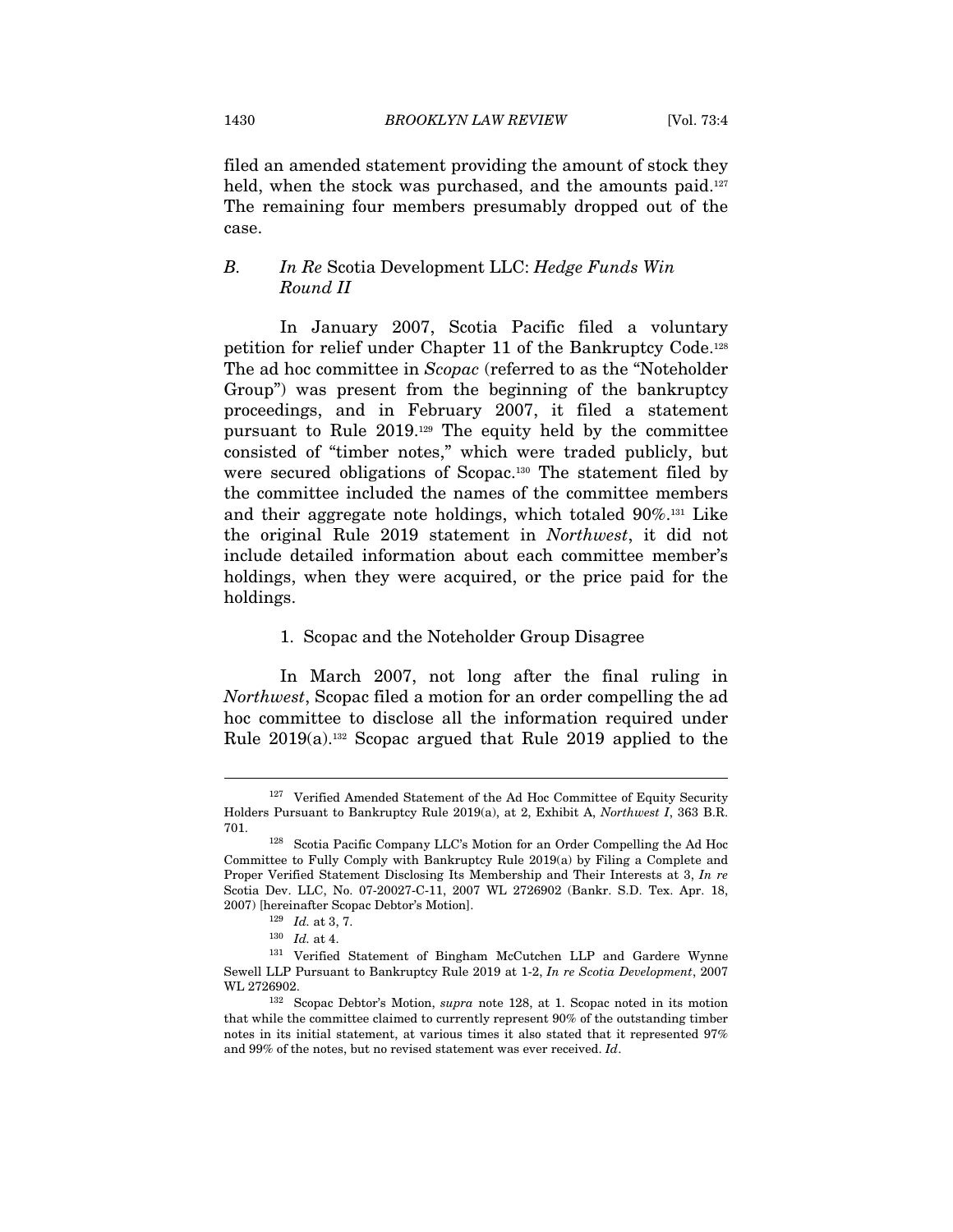committee since it admittedly represented the majority of note holders.<sup>133</sup> It relied heavily on the recent Northwest decision, including the court's conclusion about the history and purpose of Rule 2019.134 In addition, Scopac argued that unless the committee fully complied with the requirements of Rule 2019(a), the court should prohibit it from further participation in the proceedings.135

The Noteholder Group objected to Scopac's motion, arguing that Rule 2019 did not apply to it for four reasons: (1) it was not a committee; (2) it did not represent any creditors or equity security holders; (3) it did not have any instrument; and (4) it was not empowered to act on behalf of creditors.136 The Noteholder Group then addressed the purpose of Rule 2019. It pointed to the Douglas Report<sup>137</sup> and argued that it was meant to apply to protective committees that were organized and controlled by the debtor and other inside groups.138 It concluded that the term "committee" in Rule 2019 applied only to committees that were fiduciaries, and had the authority to bind the creditors they represented.<sup>139</sup> Furthermore, it pointed out that nothing suggested that the Rule should apply to informal groups like theirs, which sought merely to share expenses, speak collectively and only represent the interests

<sup>&</sup>lt;sup>133</sup> Id. at 8-9.<br><sup>134</sup> See supra Part II.A.<br><sup>135</sup> Scopac Debtor's Motion, *supra* note 128, at 11.<br><sup>136</sup> First, the Noteholder Group examined the legal definition of a "committee" and argued that it was merely a group, not a committee, since it was self-elected and did not speak for anyone other than itself. As a group, it argued that it was not a committee within the meaning of Rule 2019. Second, the Noteholder Group argued that it did not represent more than one creditor or equity security holder as required by Rule 2019. Again it looked to the legal definition of representative, which means someone who represents or has the authority to act for someone else. It pointed out that the members of the group did not represent anyone other than themselves. Third, the Noteholder Group argued that there was no instrument or agreement that specified the group's authority to act on behalf of the note holders. Noteholder Group's Objection to Scotia Pacific Company LLC's Motion for an Order Compelling the ad Hoc Committee to Fully Comply with Bankruptcy Rule 2019(a) by Filing a Complete and Proper Verified Statement Disclosing Its Membership and Their Interests at 1-13, In re Scotia Development LLC, No. 07-20027-C-11, 2007 WL 2726902 (Bankr. S.D. Tex. Apr. 18, 2007) [hereinafter Noteholder Group Objection].<br> $^{137}$  See supra notes 48-57 and accompanying text (discussing the Douglas

Report). 138 The Noteholder Group noted that in the post-Depression era, these

protective committees often solicited deposit agreements from small investors, who as a result gave up control in the proceedings. Thus, Congress adopted the Rule because it wanted to control abusive behavior by protective committees, who were fiduciaries to the investors they represented. Noteholder Group Objection, supra note 136, at 13-14.  $^{139}$  Id. at 16.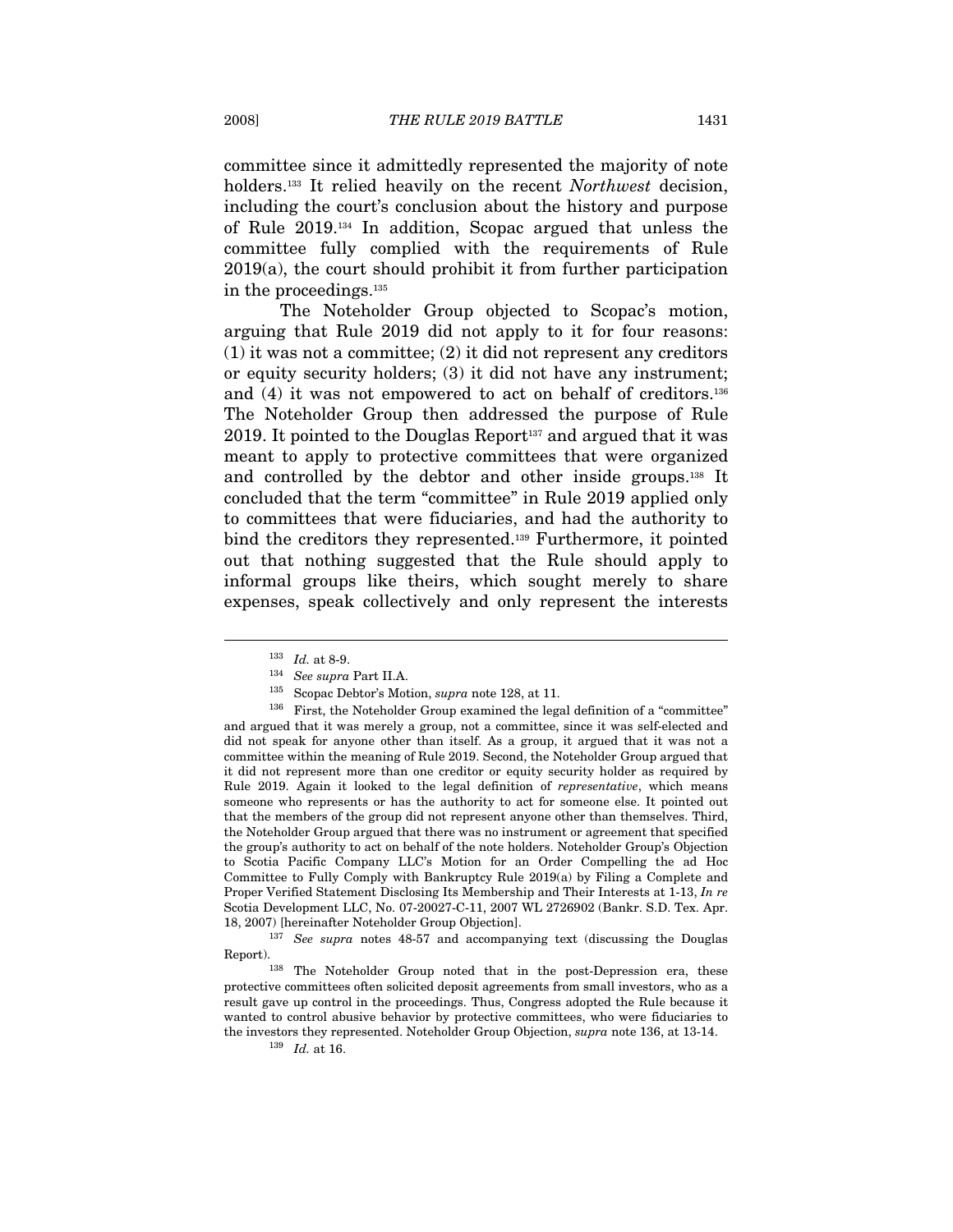of the members in the group.140 The Noteholder Group also criticized Northwest, arguing that the court incorrectly interpreted the meaning of Rule 2019.141

Scopac filed a response to the Noteholder Group's objection, arguing that the plain language of the Rule applied.142 It pointed out that the group was in fact very similar to the ad hoc committee in Northwest because it filed a notice of appearance as a committee, retained counsel as a committee, compensated counsel as a committee, litigated issues in the bankruptcy proceedings as a committee, and gave instructions to counsel as a committee.143 Thus, Scopac concluded that the Noteholder Group could not argue that it was not a committee under the meaning of Rule 2019 solely to avoid disclosure.<sup>144</sup>

Scopac also responded to the Noteholder Group's arguments that it was not a fiduciary and no instrument existed that governed the group. It relied on Northwest for the proposition that a committee need not be a fiduciary to be required to comply with Rule 2019.145 Perhaps Scopac's

Objection to the Motion for an Order Compelling the Ad Hoc Committee to Fully Comply with Bankruptcy Rule 2019(a) by Filing a Complete and Proper Verified Statement Disclosing Its Membership and Their Interests at 1-5, In re Scotia Development LLC, No. 07-20027-C-11, 2007 WL 2726902 (Bankr. S.D. Tex. Apr. 18, 2007). Scopac pointed out that although the group had called itself a "committee" since March 2005, it changed its title to a "group" soon after the motion seeking disclosure under Rule 2019. Scopac argued that this naming convention was irrelevant since the Noteholder Group never changed anything other than its name, and continued to % operate in the same way that it did since its formation. Id. 143 Id. at 1-2. 144 Id. at 2. 145 Scopac's brief quoted the Northwest II court:

I'm not saying that these individual funds can't take action in their own interests; I'm just saying that Rule 2019 says that, if they're a group that wants to affect this case—and they certainly do—that they've got to file certain basic information that I didn't make up. I didn't create the requirement. It's on the books, it should be filed.

<sup>140</sup> Id.

 $141$  *Id.* at 17. The Noteholder Group also argued that the Northwest decision was distinguishable in the following ways: (1) the ad hoc committee in Northwest, unlike the Noteholder Group, initially tried to be appointed as an official committee; (2) the Northwest committee held only 27% of the securities, but the Noteholder Group held 95% of the timber notes; (3) some of the members of the Northwest committee owned both stock and debt, but the members of the Noteholder Group owned nothing but timber notes; (4) the Northwest committee sought to negotiate for the entire class of shareholders whereas the Noteholder Group only represented themselves; (5) Northwest was insolvent and the shareholders were fighting for recovery, but Scopac was solvent and the note holders were entitled to full recovery; and (6) the court in Northwest concluded that public disclosure would provide information to the other shareholders, but the members of the Noteholder Group were the substantial majority of the note holders. Id. at 18-20.<br><sup>142</sup> Scotia Pacific Company LLC's Response to the Noteholder Group's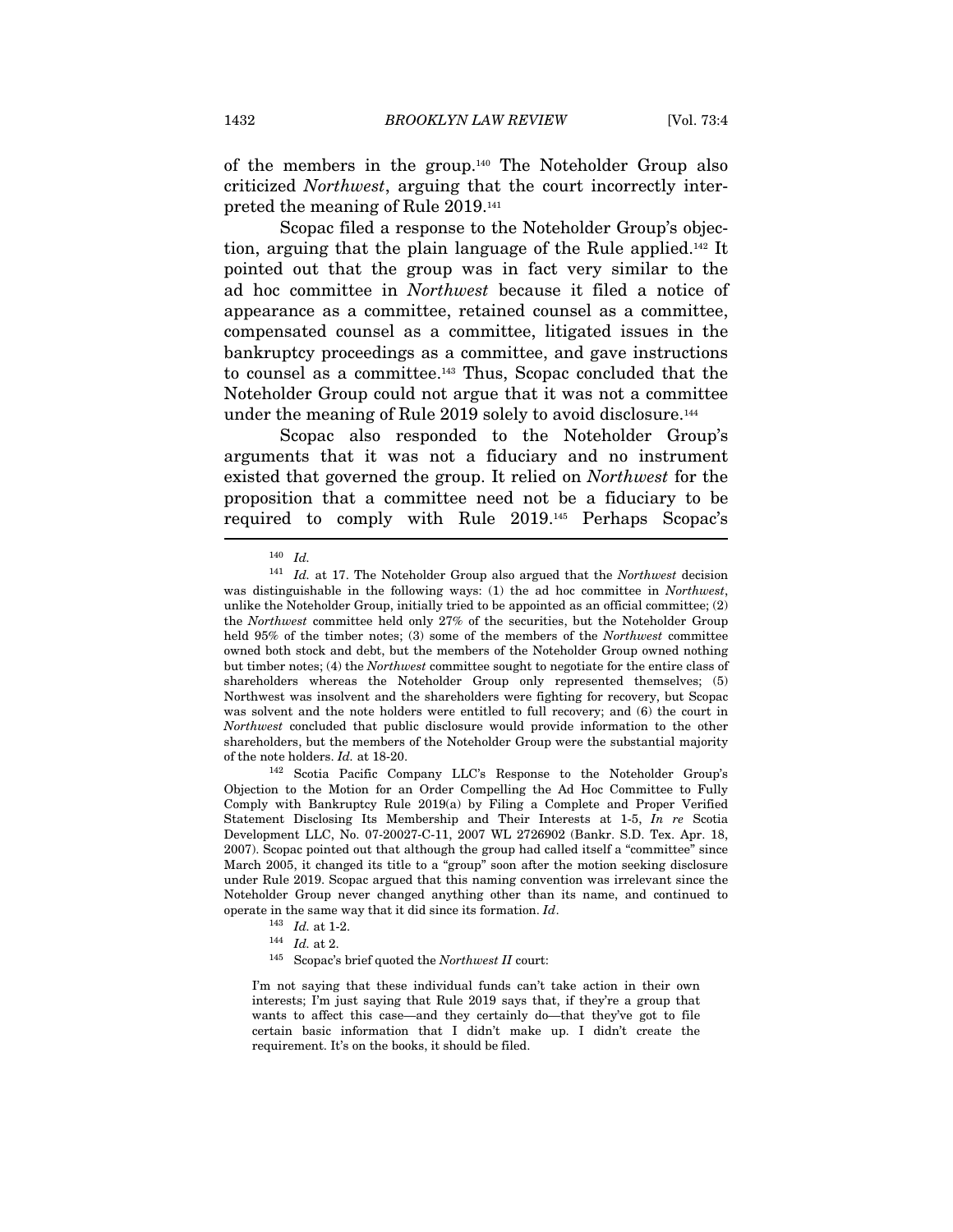strongest argument for disclosure was that the timber notes held by the Noteholder Group were still publicly traded.<sup>146</sup> As a result, if any member of the group sought to trade the timber notes, potential purchasers should have access to the information required under Rule 2019 so that they could make relevant decisions about the group.147

# 2. Friends of the Court Point Out the Implications of Disclosure

Just as they had done in the Northwest case, the LSTA and the SIFMA filed an amicus curiae brief opposing Scopac's motion. They argued that Rule 2019 disclosure would have "detrimental impacts" on the trading markets for distressed companies, as well as the willingness of sophisticated stakeholders to participate in corporate bankruptcy proceedings.<sup>148</sup> They pointed out that the practical effect of compelling disclosure is that creditors would choose to act on their own instead of engaging in collective action, the former of which is more efficient and cost-effective for all parties involved in the reorganization proceedings.149

# 3. The Court's Decision: This Time Privacy Trumps Disclosure

On April 18, 2007, Judge Richard Schmidt of the United States Bankruptcy Court for the Southern District of Texas issued an order denying Scopac's motion to compel disclosure of the trading information that it alleged was required under Rule 2019.150 The order was two pages long and simply stated

Id. at 6 (quoting Transcript of Motions on March 15, 2007 at 45, Northwest II, 363 B.R. 704 (Bankr. S.D.N.Y. 2007) (No. 05-17930)). Scopac also argued that the absence of an instrument did not mean that the group did not fall under the Rule, which requires that "a verified [Rule 2019] statement include a copy of the [authorizing] instrument, if any . . . ." Id. at 8 (quoting FED. R. BANKR. P. 2019).<br>
<sup>146</sup> Id. at 12.<br>
<sup>147</sup> Id.

 $^{148}\;$  Motion of Securities Industry and Financial Markets Association and Loan Syndications and Trading Association for Leave of Court Pursuant to 11 U.S.C. § 1109(b) or, Alternatively, Fed. R. Bankr. P. 2018(a) and 11 U.S.C. § 105(a), to Appear as Amici Curiae, File Brief and Make Oral Argument in Support of Noteholder Group's Objection to Scotia Pacific Company LLC's Motion for Order Compelling Ad Hoc Committee to Fully Comply with Bankruptcy Rule 2019(a) by Filing Complete and Proper Verified Statement Disclosing Its Membership and Their Interests at 2, In re Scotia Dev. LLC, Case No. 07-20027-C-11 (Bankr. S.D. Tex. Apr. 18, 2007).<br><sup>149</sup> Id. at 12-14.<br><sup>150</sup> In re Scotia Development, 2007 WL 2726902, at \*1-2.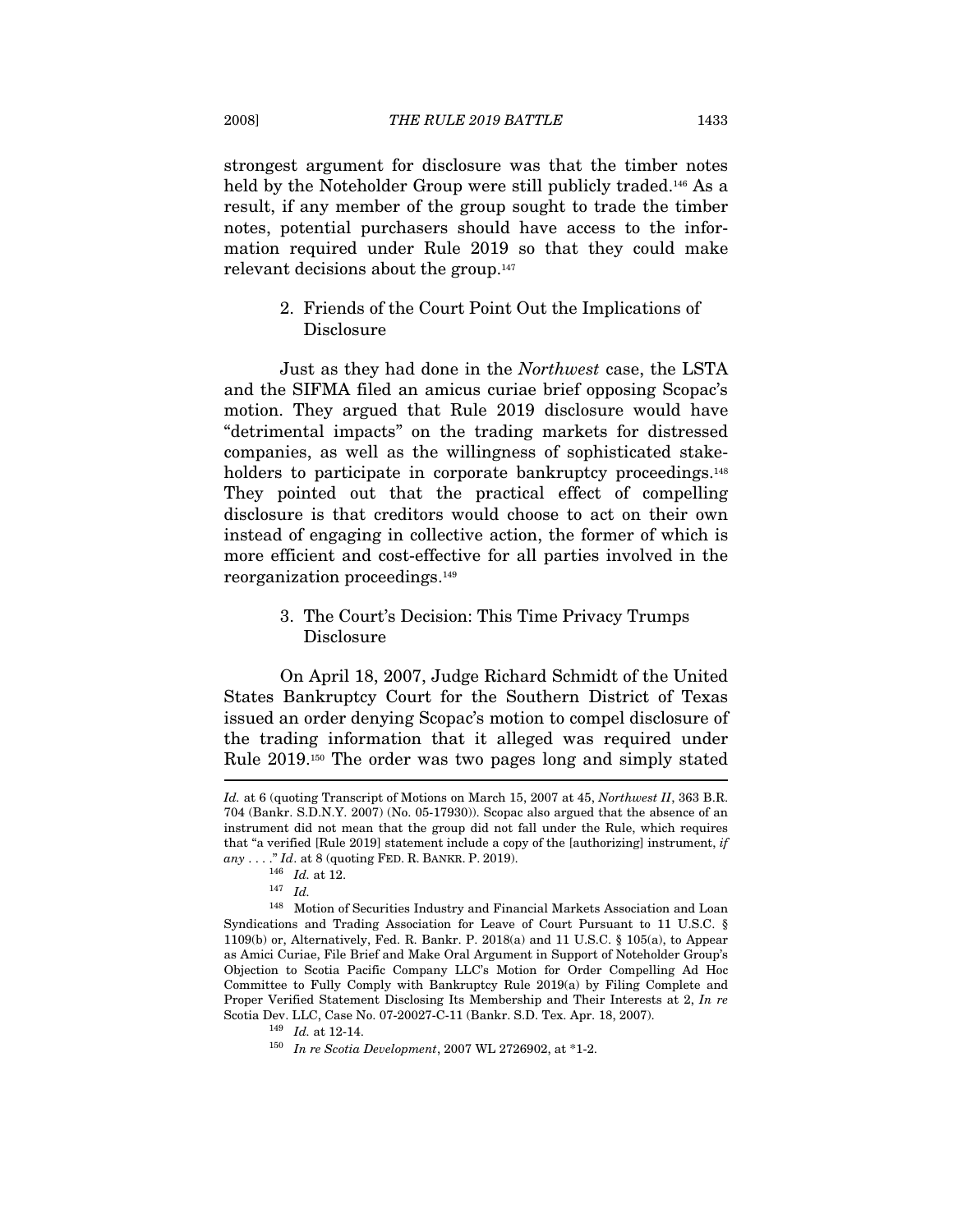that the Noteholder Group was not a committee within the meaning of Rule 2019 and therefore the disclosure requirements of the Rule did not apply.151

During the hearing on the Rule 2019 motion, Judge Schmidt elaborated a little more on his rationale. He reasoned that the Noteholder Group was not a committee but was merely a group of creditors represented by a single law firm.<sup>152</sup> He did point out, however, that there was an opportunity for conflicts of interest to arise among the group. As such, he noted that counsel for the Noteholder Group should ensure that everyone understood the potential conflicts and waived them accordingly.153

Scopac filed a motion for reconsideration shortly after the initial denial; however, the court also denied this motion. During the hearings held on the reconsideration motion, Judge Schmidt noted that he made a "practical" decision: while the information that Scopac requested was important, it was far more important that such disclosure might negatively affect the trading market for distressed securities.154 He also concluded that the Northwest court's interpretation of Rule

 $\overline{a}$ 

I think that he [counsel] needs to be also careful that his, and this is just, this is not a ruling, but I suspect that there could well be situations where his representation of this group of people could have some conflicts of interest. And thereby, it would be important that all of the parties that he represents understands those conflicts in order to waive them . . . . I'm not suggesting there are any at the present time. I'm just saying, obviously, if one of the claimants happen to have a large unsecured claim as well as a secured claim, there could be a conflict in the position taken with respect to—to all of his representation.

 $Id.$  at 5.  $$\rm{Judge}$  Schmidt stated:

I suspect technically you should file the specific amounts of the claims of each of the—of your people you represent . . . . I know that this is one of those things that everybody finds important. I think it's far more important in the sense of the impact it might have on the trading of claims and the distressed claims market. And that's the reason I—I made sort of a practical decision when I made the decision.

Transcript of Hearing on May 22, 2007 at 19, In re Scotia Development, 2007 WL 2726902.

 $^{151}\,$   $Id.$ 

<sup>&</sup>lt;sup>152</sup> Transcript of Hearing on April 17, 2007 at 4-5, In re Scotia Dev. LLC, No. 07-20027-C-11, 2007 WL 2726902 (Bankr. S.D. Tex. Apr. 18, 2007). Judge Schmidt stated, "I'm going to take an approach, a practical approach, and find that is not a committee, that this is—at this point that this is just one law firm representing a bunch of creditors."<br><sup>153</sup> Judge Schmidt stated: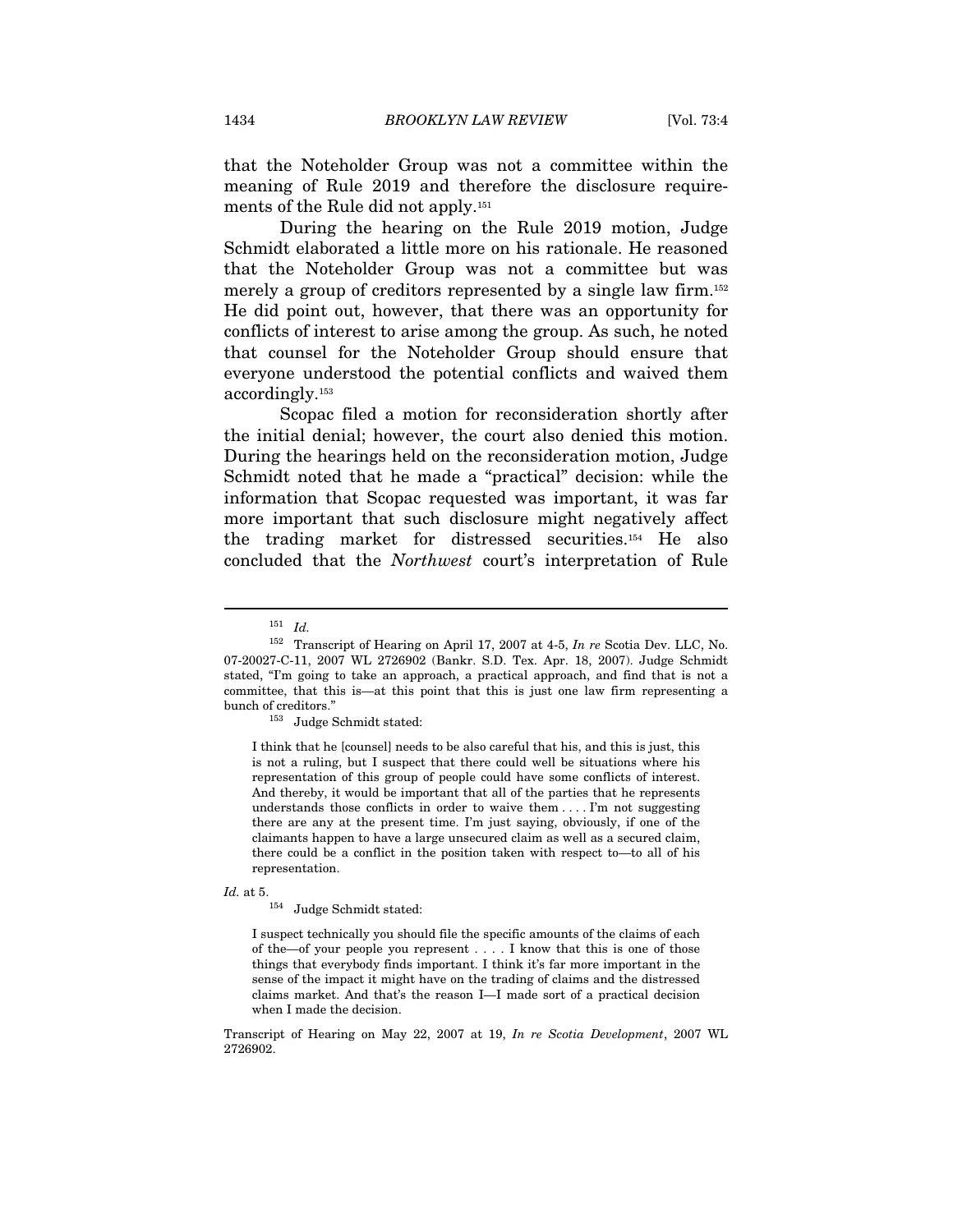2019 was not what the drafters intended.155 In support of this conclusion, he noted that the Rule was enacted as a result of the Douglas Report, and the committees that existed then were not the same as the committees that exist today.156

This decision appears to be inconsistent with Rule 2019. However, Judge Schmidt chose to ignore the plain meaning of the Rule in favor of a results-oriented decision that emphasized the effects on disclosure. Specifically, Judge Schmidt seemed especially concerned about the implications of disclosure on future claims trading. The next Part explores this tension between the transparency required under the Bankruptcy Code and the secrecy that is purportedly necessary for a functioning marketplace.

#### III. THE RULE 2019 TENSION: TRANSPARENCY V. LIQUIDITY

As the Northwest court held, Rule 2019 on its face applies to ad hoc committees. In addition, certain disclosures are necessary to achieve successful results in bankruptcy cases. However, applying the Rule in its current form to require disclosure of the complete trading history of committee members has implications on claims trading of distressed securities. This Part discusses the implications of the Northwest and Scopac decisions and concludes that they create a tension between transparency and liquidity. Additionally, it discusses and analyzes two Delaware cases that present a "middle ground" to help resolve this tension. This discussion will help to develop a framework for a proposed amendment to Rule 2019 in Part IV of this Note.157

#### A. The Northwest Approach: The Implications of Disclosure

The Northwest decision requires that each member of an ad hoc committee disclose the information specified in Rule 2019. While disclosure is one of the hallmarks of the Bankruptcy Code, and is important to successful corporate

 $155$  *Id.* at 19 ("In any event, I also understand that—that this is one of those things that—that, I mean, you can't fault the reasoning of the New York Court. I just don't think that was what was intended by the statute originally.").

<sup>&</sup>lt;sup>156</sup> Id. ("I think the statute went back to the old Douglass group and whatever that—those—that group, the study of—of committees as they existed bank then, and not committee in the sense that we talk about them now. And so what's [sic] why I sort % of drew that line."). <br>  $$^{157}$   $\,$  See in<br>fra Part IV.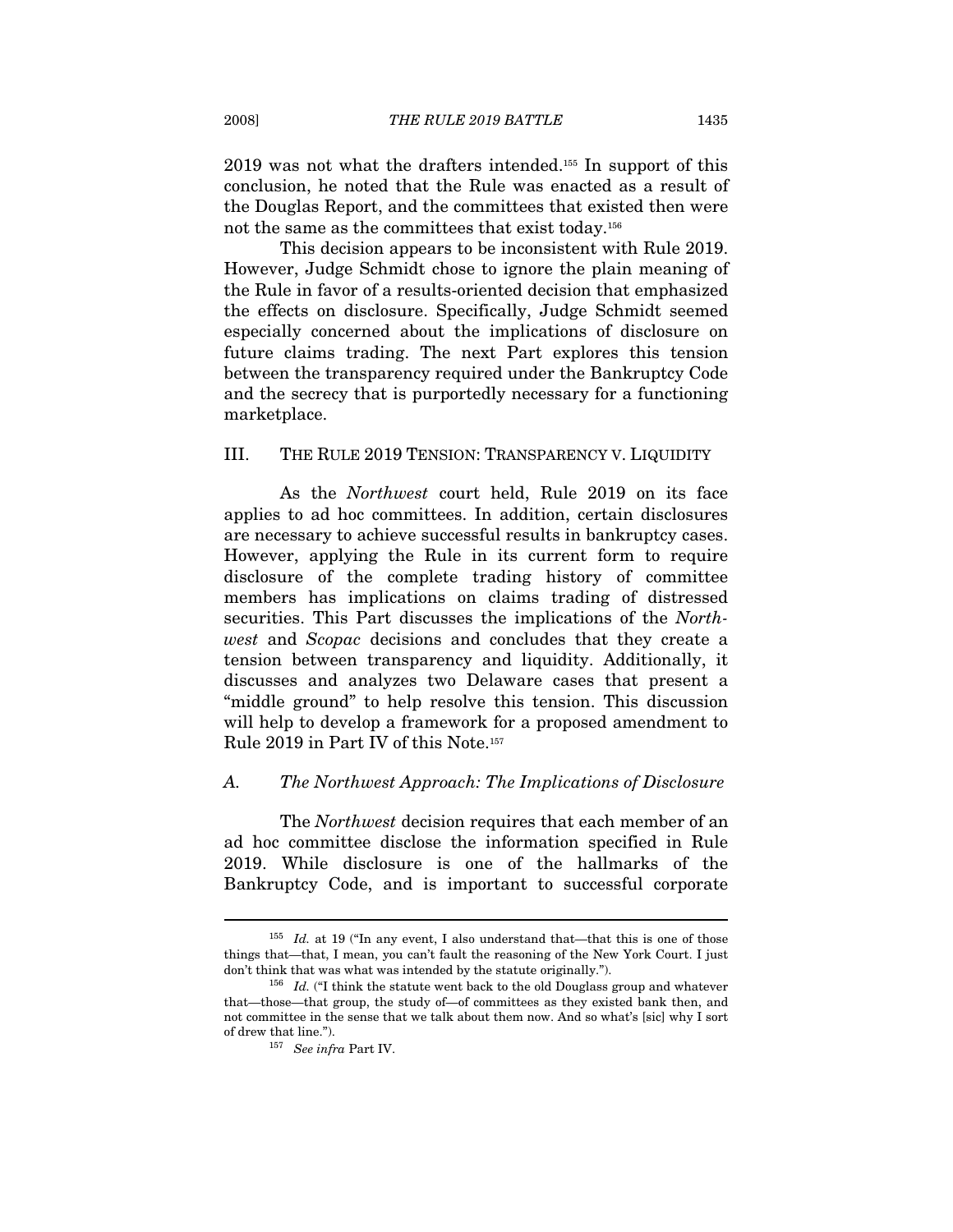reorganization,158 there are two other major implications to be considered. One is the effect that disclosure will have on liquidity in the trading markets for distressed claims and securities. The second is the effect that disclosure will have on the participation of experienced stakeholders, like hedge funds, in future bankruptcy litigation. These two implications were discussed in amici curiae briefs filed by the LSTA and the SIFMA in the Northwest and Scopac cases.159 Additionally, in Scopac, Judge Schmidt noted that while the committee was technically required to file individual disclosures, he made his decision because of the potential impact that disclosure would have on claims trading in the market for distressed securities.<sup>160</sup>

#### 1. Liquidity

One of the major arguments against requiring disclosure is that it will decrease the liquidity of the trading markets for distressed claims. Liquidity refers to the ability to convert claims and securities by buying and selling.161 The trading of distressed claims is often beneficial to both the buyer and the seller.

Buyers of distressed claims and equity seek to acquire securities in reorganizing debtors for various reasons. Unlike sellers, buyers view these claims as being undervalued and seek to gain by taking a risk on the investment.162 They are willing to purchase these claims and accept the risk because they feel that they understand the true value and can gain above-average returns. Many distressed investors sometimes hold debt in the company and seek to bundle these claims with the debt that they hold.163 Specifically, in our marketplace today, many hedge funds have begun making direct "secondlien" loans to struggling companies and want to hedge their investment by acquiring equity in the company.164 They may

<sup>&</sup>lt;sup>158</sup> See supra Part I.B.<br>
<sup>159</sup> See supra note 126 and accompanying text; supra Part II.B.2.<br>
<sup>160</sup> See supra note 154.<br>
<sup>161</sup> Forbes Media, *Investopedia*, http://www.investopedia.com/terms/l/liquidity

<sup>.</sup>asp (last visited Mar. 23, 2008). 162 Presentation by the Loan Syndications and Trading Association Continuing Legal Education Seminar, Legal Issues and Trends Related to Claims Trading, at 6, June 14, 2007 [hereinafter LSTA Presentation] (on file with author). 163  $Id$ .

 $^{164}$  LEMKE ET AL.,  $supra$  note 15,  $\S$  1:2.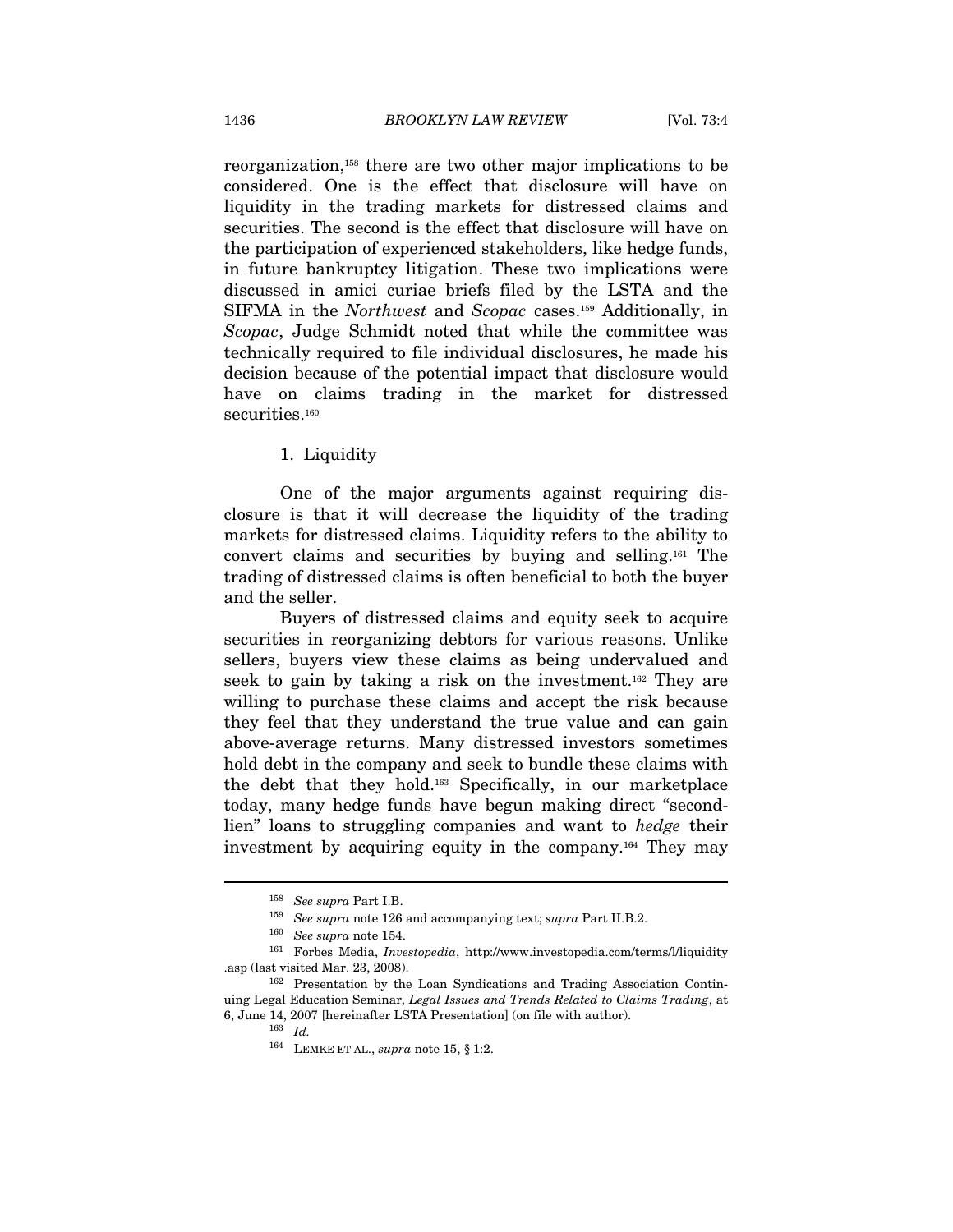want to influence the reorganization process by taking an active role in the repayment plan or even by taking over the company.165 Since sellers are eager to get rid of their claims in light of the financial performance of the company, buyers can often obtain the debtor's securities at significantly discounted prices.166 Despite the discounted prices at which they acquire distressed claims, investors like hedge funds can offer sellers much needed liquidity.

On the other hand, sellers of distressed claims usually need cash immediately and cannot wait for the company to reorganize before receiving some kind of payment.167 The reorganization process is typically long, and it may take holders of claims some time before they receive consideration for their equity holdings. In fact, equity holders are unlikely to receive anything because they are the residual claimants. Additionally, sellers may not want to participate in the restructuring proceedings themselves, which are expensive and timely.168 Specifically, active participation in restructuring cases sometimes requires significant expenses such as counsel and litigation fees. Sellers may value liquidity when they need money to meet their own debt obligations or to pay current creditors or employees. The financial affairs of the company may also lead sellers to believe that the claims they hold are overvalued, and thus they may want to "cash out" before the value of their investment decreases even more.<sup>169</sup>

In particular, many institutional investors like insurance companies and pension plans are forced to quickly dispose of distressed securities because their portfolio holdings are often subject to credit quality and rating limitations.170 Alternatively, the seller may also be a customer or supplier who has a valuable relationship with the debtor and does not want to jeopardize that long-term relationship by participating in what might turn out to be an antagonistic bankruptcy case.171 Overall, for a variety of reasons, sellers of distressed claims want out, and they want out relatively quickly. Though  $\overline{a}$ 

<sup>&</sup>lt;sup>165</sup> LSTA Presentation, *supra* note 162, at 6.<br><sup>166</sup> LEMKE ET AL., *supra* note 15, § 1:2.<br><sup>167</sup> LSTA Presentation, *supra* note 162, at 6.<br><sup>168</sup> Id.

 $^{169}$   $\,$   $Id.$   $^{170}$   $\,$  LEMKE ET AL.,  $supra$  note 15, § 1:2.

 $171$  Paul M. Goldschmid, More Phoenix Than Vulture: The Case for Distressed Investor Presence in the Bankruptcy Reorganization Process, 2005 COLUM. BUS. L. REV. 191, 207 (2005).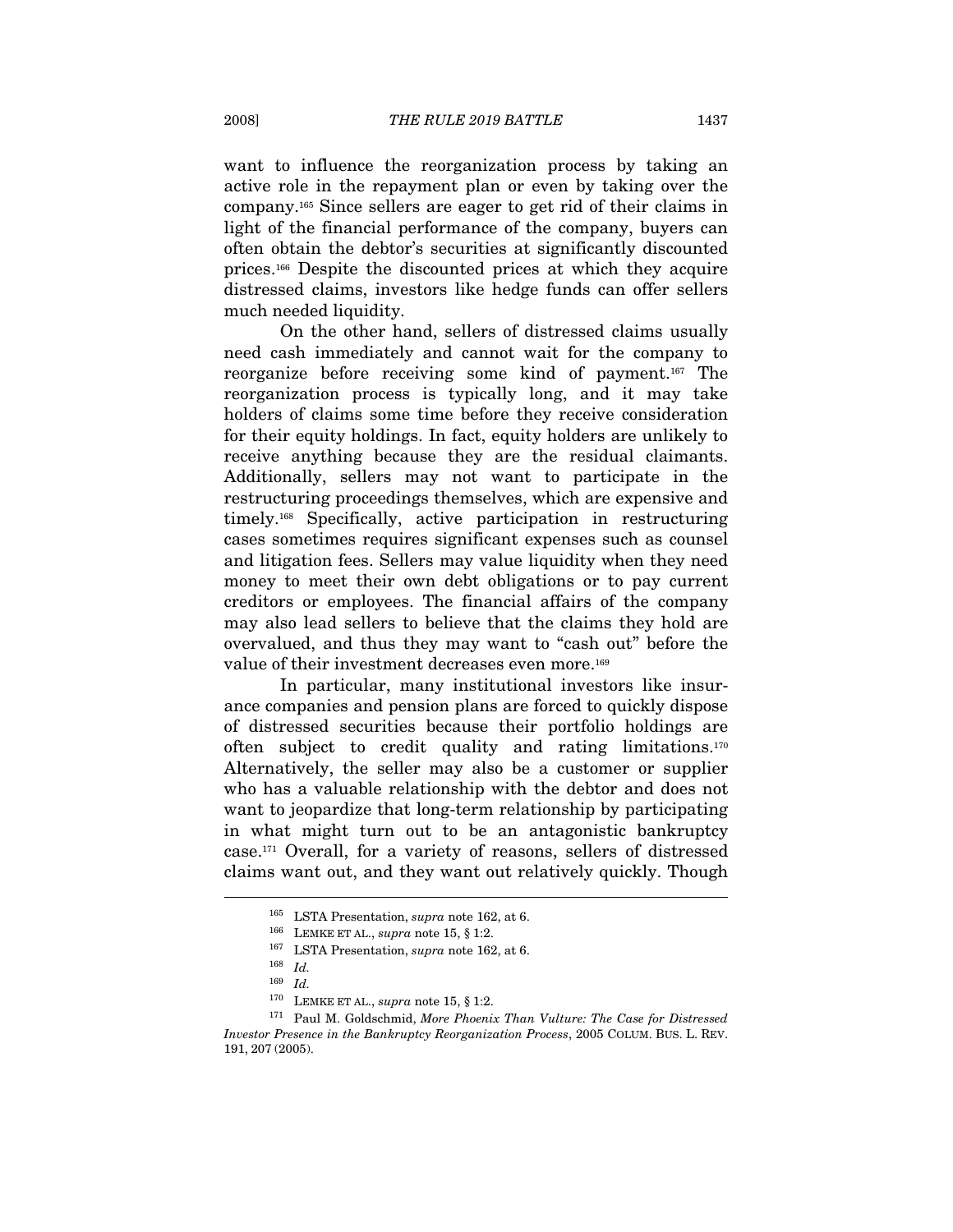this generally leads to a discounted selling price, sellers are willing to accept this in light of their motivations. They value the liquidity that distressed investors provide to the market because it allows them to accomplish their goals.

Disclosure under the Northwest approach threatens this liquidity because the majority of distressed investors are hedge funds that rely on secrecy for their success.172 Hedge funds are specifically formed in such a way as to avoid regulations that require them to disclose how they conduct their business.173 More than anything, they seek to keep their trading information private. If forced to disclose this information, including the price and date that they acquired their claims, it is highly possible that hedge funds will no longer invest in distressed claims and securities. This decrease in the trading markets will in turn prevent holders of distressed claims from liquidating their claims prior to the conclusion of the bankruptcy case.

#### 2. Participation in Bankruptcy Proceedings

The second implication of disclosure is that it will provide a disincentive for hedge funds to actively participate in bankruptcy cases. It is important to note that hedge funds may continue to participate but simply choose not to join ad hoc committees. However, this may very well mean that small hedge funds will refrain from participating altogether for fear that they would not be able to afford the litigation costs. The implication of disclosure on participation is therefore twofold.

First, disclosure under Rule 2019 discourages hedge funds from forming ad hoc committees and participating collectively in bankruptcy cases since individual creditors are not required to comply with the Rule.174 This will lead to inefficiencies and cause delays in the resolution of cases since debtors will be forced to negotiate with individual creditors, rather than with all of them as a group.<sup>175</sup> It may seem that individual creditors are the only ones who benefit from the

<sup>&</sup>lt;sup>172</sup> See supra Part I.A.<br><sup>173</sup> See supra Part I.A.<br><sup>174</sup> See FED. R. BANKR. P. 2019 (specifying that only "committees" or "entities"

are required to comply with the rule). 175 Evan D. Flaschen & Kurt A. Mayr, Ad Hoc Committees and the Misuse of Rule 2019, 16 J. BANKR. L. & PRAC. 6 (2007). ("[T]he quickest and most effective reorganizations are typically accomplished on a consensual basis, and debtors should welcome the participation of a sophisticated group of creditors that collectively has substantial voting power rather than seeking to fight those creditors at every turn.").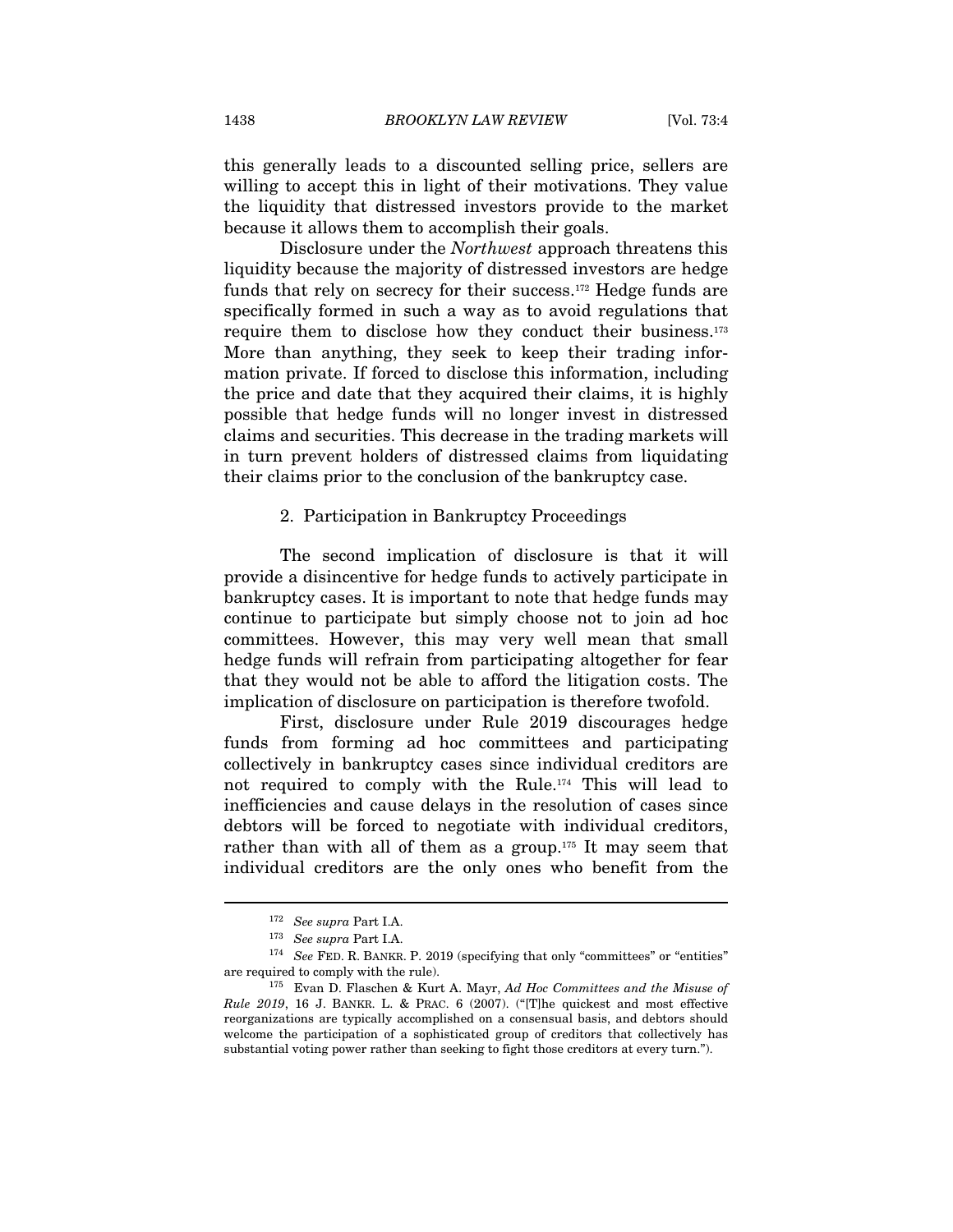formation of ad hoc committees because they can share litigation costs and exert greater influence on the case. However, collective participation benefits both creditors and debtors because it prevents delays and duplication of efforts.176 In addition, because ad hoc committees can pool their resources to cover litigation expenses, they can retain experienced, sophisticated professionals to negotiate with debtors. If certain creditors are discouraged from participating in ad hoc committees and forced to act individually, they may no longer have the financial resources to retain these professionals, who arguably bring more expertise to the cases and help negotiate more effective reorganization plans for both parties.

Second, disclosure discourages participation by smaller hedge funds because of the time and expense required. One of the reasons that creditors form ad hoc committees is in an effort to share the litigation expenses.177 Some small investors may not have the resources to retain counsel and incur the litigation expenses, whereas others may simply choose not to do so because the expense outweighs the benefit based on their stake in the company. As a result, these creditors will essentially have their interests restructured by larger creditors who can afford to participate in the case. The LSTA and SIFMA argue that this result is contrary to the broader intent of enacting Rule 2019, which was to prevent the investors from having their claims restructured on terms that were negotiated by larger stakeholders, who did not adequately represent their interests.178

# B. The Scopac Approach: The Implications of Non-Disclosure

The Scopac decision does not require that each member of an ad hoc committee disclose the information required by

<sup>&</sup>lt;sup>176</sup> Whereas debtors only had to negotiate with representatives acting on behalf of a group of creditors, if hedge funds choose not to form ad hoc committees to avoid disclosure, debtors will be forced to negotiate with counsel for each individual creditor. Coordination is extremely beneficial in reorganization cases. As the Seventh Circuit stated in another context, "coordination is especially common in bankruptcy, which often is described as a collective proceeding among lenders." United Airlines v. U.S. Bank, 406 F.3d 918 (7th Cir. 2005).<br><sup>177</sup> Eisenbach, *supra* note 77.<br><sup>178</sup> Brief of Amici Curiae of Securities Industry and Financial Markets

Association and Loan Syndications and Trading Association at 8, In re Scotia Dev. LLC, No. 07-20027-C-11, 2007 WL 2726902 (Bankr. S.D. Tex. Apr. 18, 2007).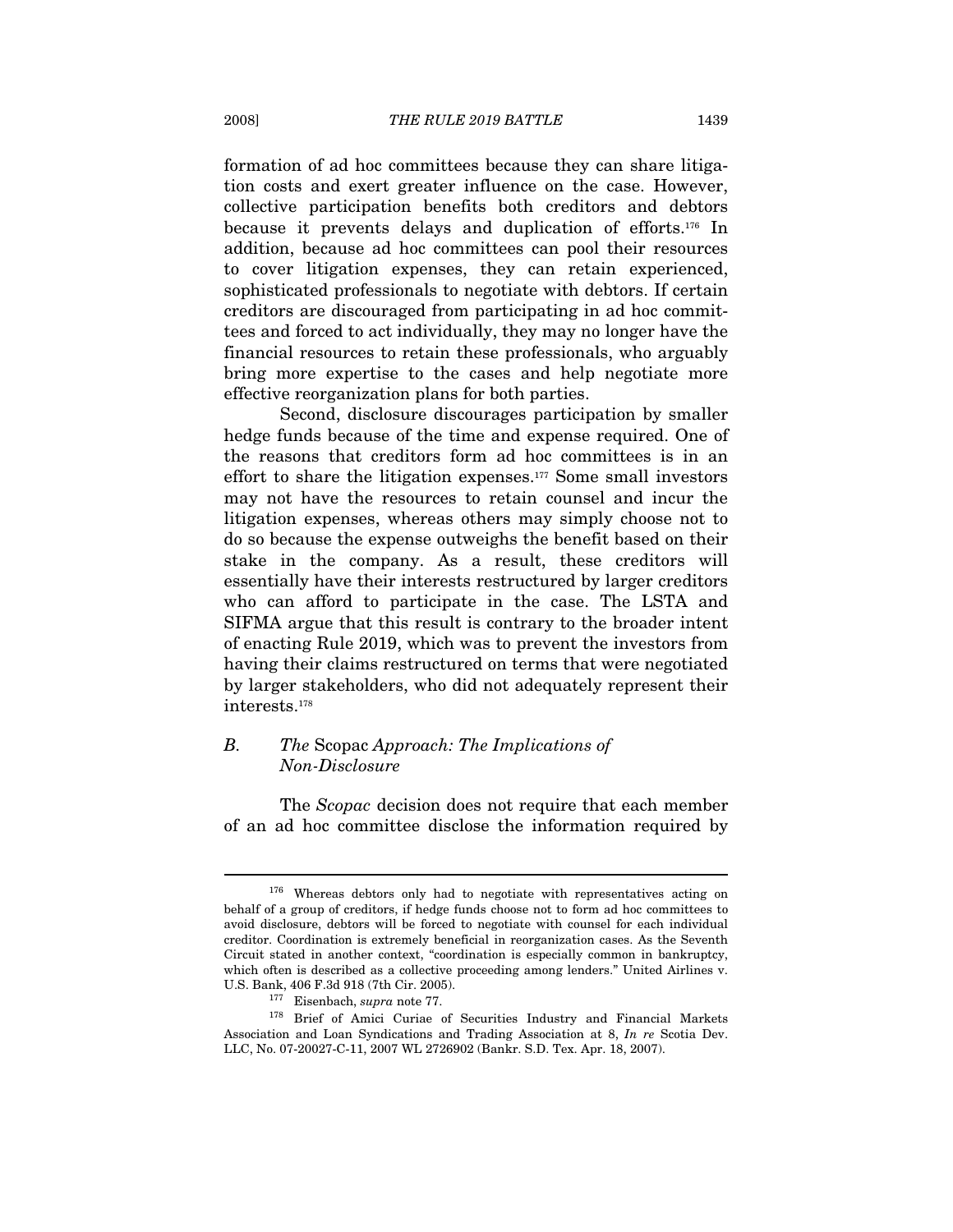Rule 2019.179 Instead, it allows ad hoc committees to simply file a statement identifying the members of the committee and stating the aggregate claims held by its members.180 Prior to the recent Rule 2019 litigation, ad hoc committees usually provided this information on a voluntary basis.181 As discussed in Part II.B.3, supra, the Scopac court's decision was motivated by the potential impact that disclosure would have on claims trading. The LSTA and SIFMA also filed amici curiae briefs in that case and testified during the hearings that the two main implications of disclosure are the effects on liquidity in the distressed securities market and participation in bankruptcy cases. However, while these implications are important, the Scopac decision has implications of its own. Specifically, while liquidity is important, transparency is equally important in bankruptcy cases in order to ensure an effective reorganization. This Part argues that the *Scopac* decision does not adequately consider the importance of transparency in bankruptcy cases. There are two main implications of not requiring disclosure from individual committee members. First, non-disclosure has the potential to result in an uneven playing field for the parties of interest in a bankruptcy case. Second, it prevents the debtor, and other parties involved in the case, from understanding the motivations of the ad hoc committee, exposing the debtor and others to potential harms.

#### 1. An Even Playing Field

An "even playing field" is where all parties involved in bankruptcy litigation are held to the same standards. The first potential consequence of non-disclosure is that it can create an uneven playing field because it allows members of the ad hoc committee to participate without meeting disclosure requirements. Transparency is the very essence of bankruptcy proceedings, and by not holding hedge funds to this standard, the scales are tipped in their favor. Regular participants in bankruptcy cases have borne this burden of full disclosure in order to reap the benefits of participation. For example, if debtors want to reap the benefits of the automatic stay as well as the ability to discharge their debts, they must disclose all

 $\begin{aligned} \text{^{179} } \textit{See supra Part II.B.} \\ \text{^{180} } \textit{See supra Part II.B.} \\ \text{^{181} } \textit{See supra Part I.B for discussion of Rule 2019} \textit{litigation prior to the} \end{aligned}$ Northwest and Scopac cases.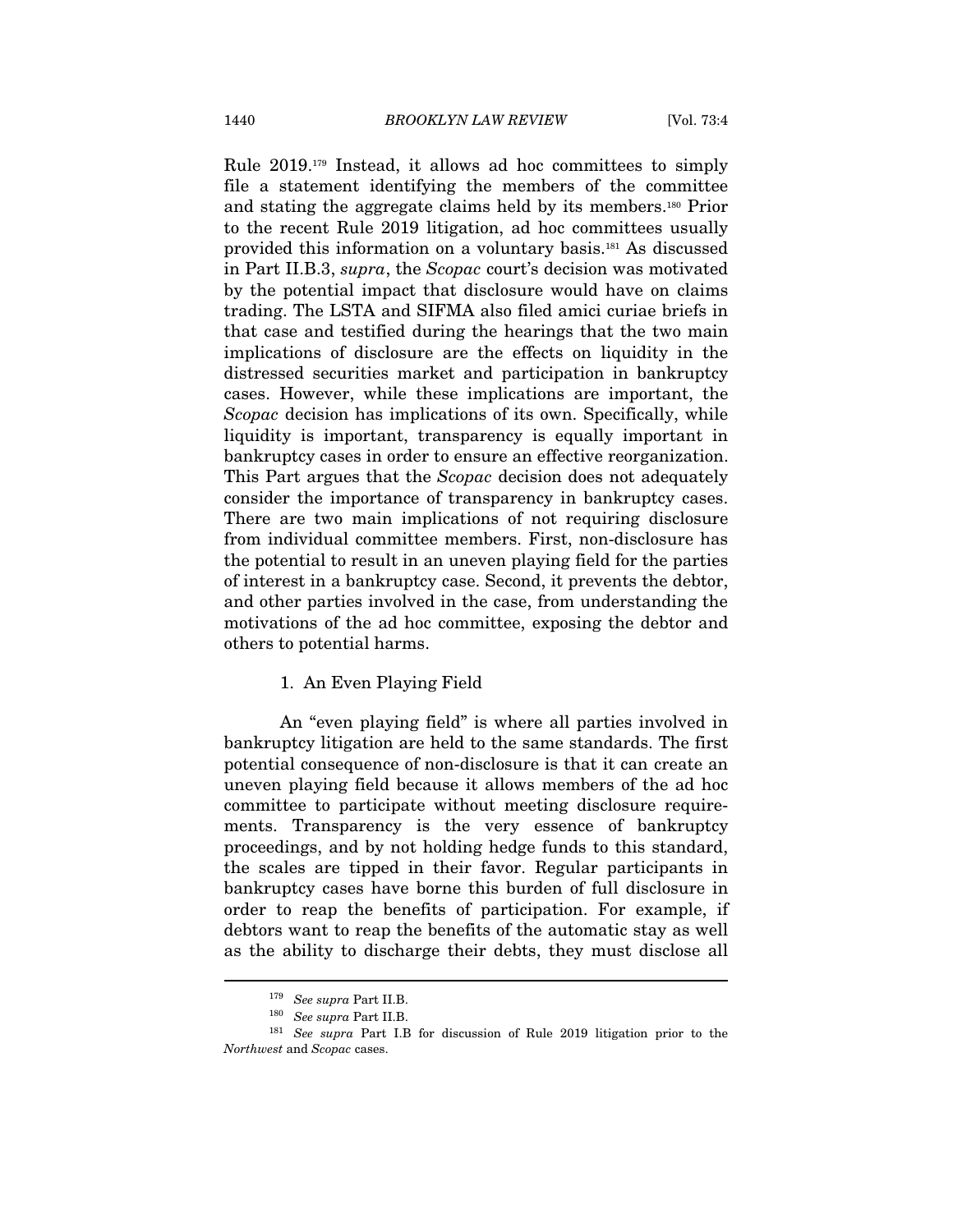pertinent information, including assets, liabilities, and business affairs.182 Their management is also subject to scrutiny so that creditors can make an informed decision about their plan of reorganization.183 If secured lenders want to reap the benefits of debtor-in-possession lending or exit financing, court approval is required and other creditors have an opportunity to object.184 Similarly, ad hoc committees who want to reap the benefits of collective participation should bear the burden of complying with the disclosure rules and accepting a fiduciary obligation to the class that they represent.185 Under the Scopac approach, ad hoc committees are allowed to ignore their burden of disclosure under Rule 2019, while still reaping the benefits of participation.

#### 2. Potential Harms to Other Parties

One party that may be harmed by non-disclosure is the group of other creditors or equity holders in the class. For example, in Northwest, the ad hoc committee only held about 27% of the shares in the company. The other outstanding shareholders represented other equity holders in the class. As discussed in Part II.A, supra, the court in Northwest was concerned about harm to these shareholders if the ad hoc committee was not forced to comply with Rule 2019.

Non-disclosure can harm the other shareholders in a number of ways. First, it prevents them from being able to assess the motivations of the committee. The dates that the committee members purchased their claims and the price at which they acquired them will allow the other creditors to understand their goals in the bankruptcy case. For example, in Northwest, it was disclosed that some of the committee members held both debt and equity in the company.186 Rule 2019 disclosure allows shareholders to determine whether such debt and equity claims are purchased at around the same time, which may be evidence of a conflict of interest.<sup>187</sup>

Second, non-disclosure prevents other creditors from making informed decisions as to whether an ad hoc committee

<sup>&</sup>lt;sup>182</sup> 11 U.S.C. § 541 (2000); *see also* Berman, *supra* note 39, at 64.<br><sup>183</sup> Berman, *supra* note 39, at 64.<br><sup>184</sup> Id.

<sup>185</sup> Id.

<sup>&</sup>lt;sup>186</sup> Northwest II, 363 B.R. 704, 709 (Bankr. S.D.N.Y. 2007).<br><sup>187</sup> See supra text accompanying notes 121-122.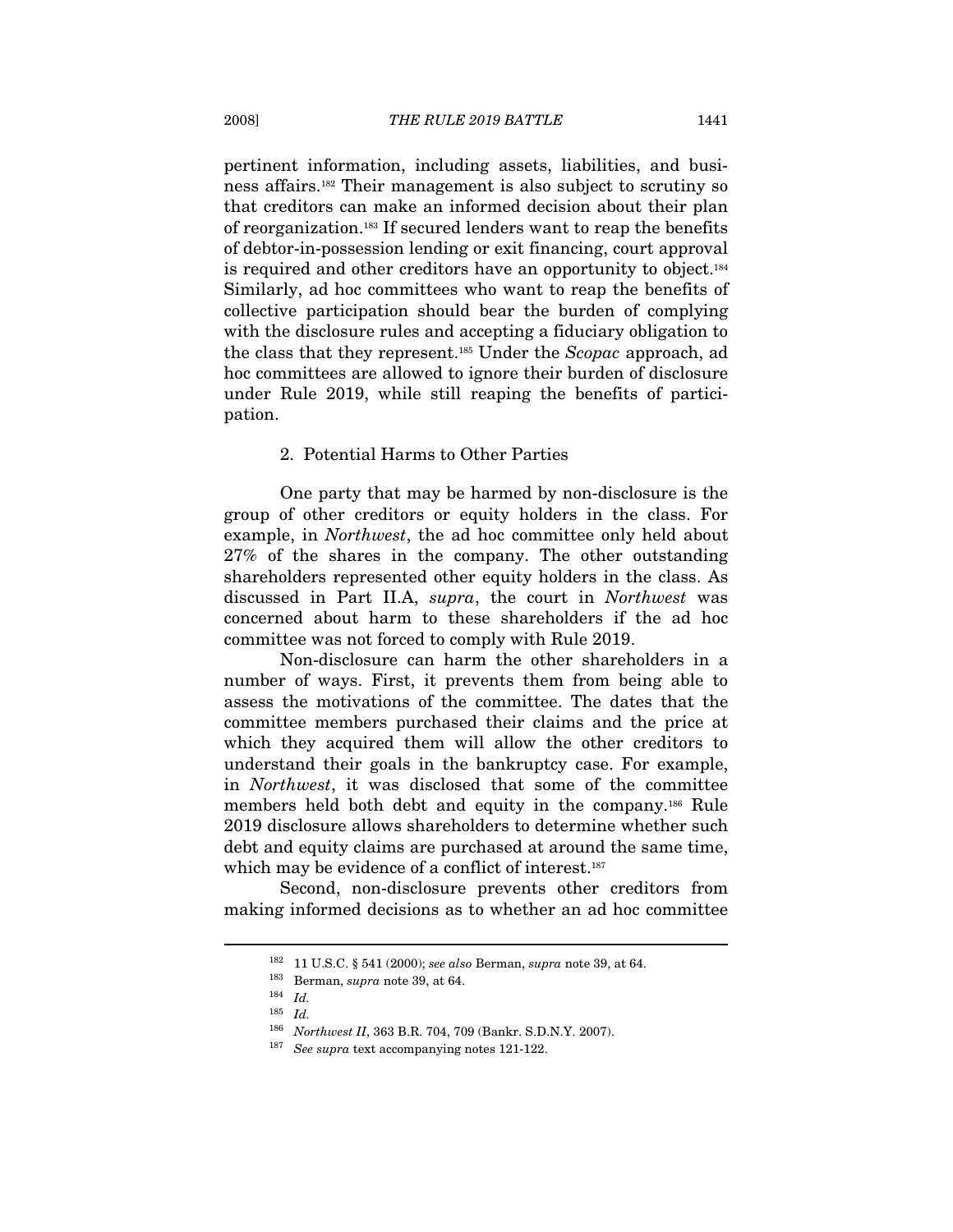will adequately represent their interests or if they should form a committee of their own. For example, if the Northwest shareholders were not aware that some of the committee members owned both debt and equity, they may have mistakenly believed that the ad hoc committee represented their interests since they were in the same class.

Third, non-disclosure of subsequent sales of claims prevents the other creditors from knowing when a committee member is no longer involved in the case. If the committee members are allowed to sell their claims without disclosure, this may leave other creditors who thought that the committee was representing their interests without representation. For example, in Northwest it was disclosed that several members of the committee intended to sell their claims.188 Rule 2019 would force the committee members to disclose subsequent sales of the claims and keep everyone informed. Non-disclosure of this information would have allowed committee members to sell their claims and leave the bankruptcy negotiations, which could leave other shareholders without representation.

Another party that may be harmed by non-disclosure is the debtor. The debtor, like other parties in a bankruptcy case, needs to know with whom they are negotiating. The debtor cannot effectively negotiate with the committee unless it understands its individual members and their holdings in the company. For example, in the Northwest case, the ad hoc committee filed a notice of appearance and immediately began serving document subpoenas and notices of depositions to parties involved in the case.189 The ad hoc committee sought specific information regarding the debtor, including valuations, potential mergers, consolidations, and other sales involving the debtor.190 The debtor, however, had no information about the committee members or their holdings, which led the debtor to file the motion requesting disclosure under Rule 2019.191

## C. The Owens Corning Approach: A Middle Ground

While the option of allowing creditors to file their Rule 2019 disclosures under seal was rejected by the Northwest court, the United States Bankruptcy Court for the District of

<sup>188</sup> Northwest II, 363 B.R. 704, 708 (Bankr. S.D.N.Y. 2007).

<sup>&</sup>lt;sup>189</sup> Northwest Debtors Objection, *supra* note 69, at 7.<br><sup>190</sup> Id.

 $^{191}\,$   $Id.$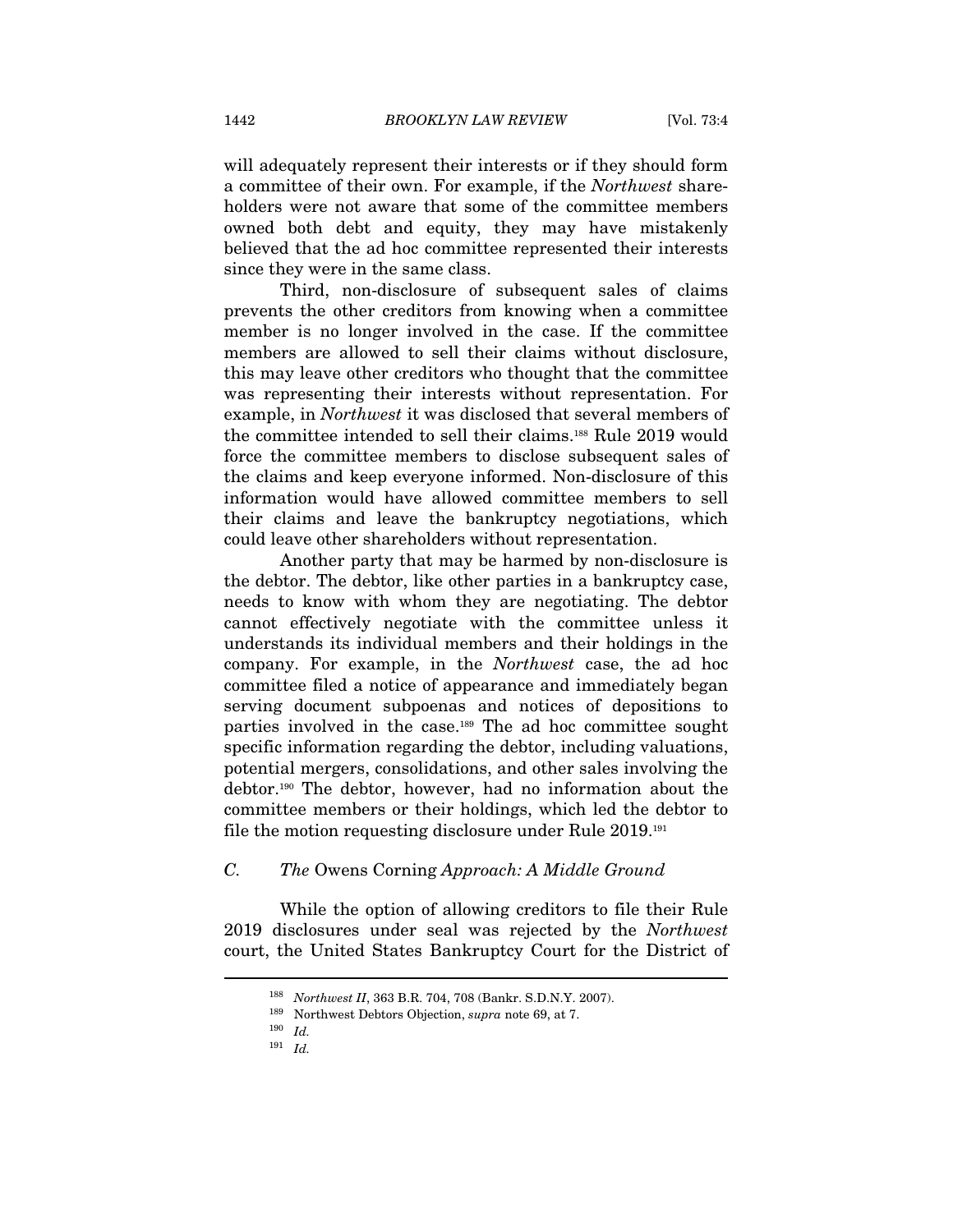Delaware was more receptive to this approach. In In re Owens Corning, Judge Judith K. Fitzgerald was the first to institute a procedure designed to require disclosure while still protecting creditors' privacy rights.192 She allowed parties to file their Rule 2019 disclosure statements privately. Information submitted to the court was unavailable on the public docket, and a party seeking to obtain the information had to receive the court's permission.193 Several parties challenged the order, arguing that they were entitled to the information under Rule 2019, that it should have been made public, and that it was inappropriate to require court permission for access to Rule 2019 statements.194 Judge Fitzgerald defended her order on the ground that it adequately balanced the privacy rights of creditors with the public's competing interest in full disclosure.195

This identical approach was followed by the bankruptcy court in In re Kaiser Aluminum Corp. and later upheld by the Delaware district court.196 The parties challenging the bankruptcy court's decision argued that the procedure unfairly restricted their rights to access the information.197 They also argued that it required them to incur additional expenses to access the information disclosed under Rule 2019 since they had to file a motion before the bankruptcy court.<sup>198</sup> The district court disagreed stating that the purpose of Rule 2019 was "to ensure that plans of reorganization are negotiated and voted upon by people who are authorized to act on behalf of the real parties in interest."199 Therefore, it concluded that the bankruptcy court had struck an appropriate balance between complying with the requirements of the Rule and considering the complexities of the case.<sup>200</sup>

These Delaware court decisions present another alternative for the current Rule 2019 conflict: filing the Rule 2019

 $\overline{a}$ 

 $^{200}\;$   $Id.$ 

 $192$  Heightened Rule 2019 Disclosure Obligations for Committee Members after Decisions in Northwest Airlines and Owens Corning, ABI COMMITTEE NEWS, Apr. 2007 (citing In re Owens Corning, No. 00-3837 (Bankr. D. Del.)).

 $^{193}\,$   $Id.$ 

<sup>194</sup> Id.

<sup>195</sup> Id. Judge Fitzgerald explained her ruling as follows: "This order, in my view, does everything and probably more than it needs to do. It provides for protection of the parties' rights to ask us [for] this information by simply filing a motion with this Court telling me why you want it . . . . " Id. (emphasis added).<br><sup>196</sup> See In re Kaiser Aluminum Corp., 327 B.R. 554 (D. Del. 2005).<br><sup>197</sup> Id. at 557.

<sup>198</sup> Id.

<sup>199</sup> Id. at 559.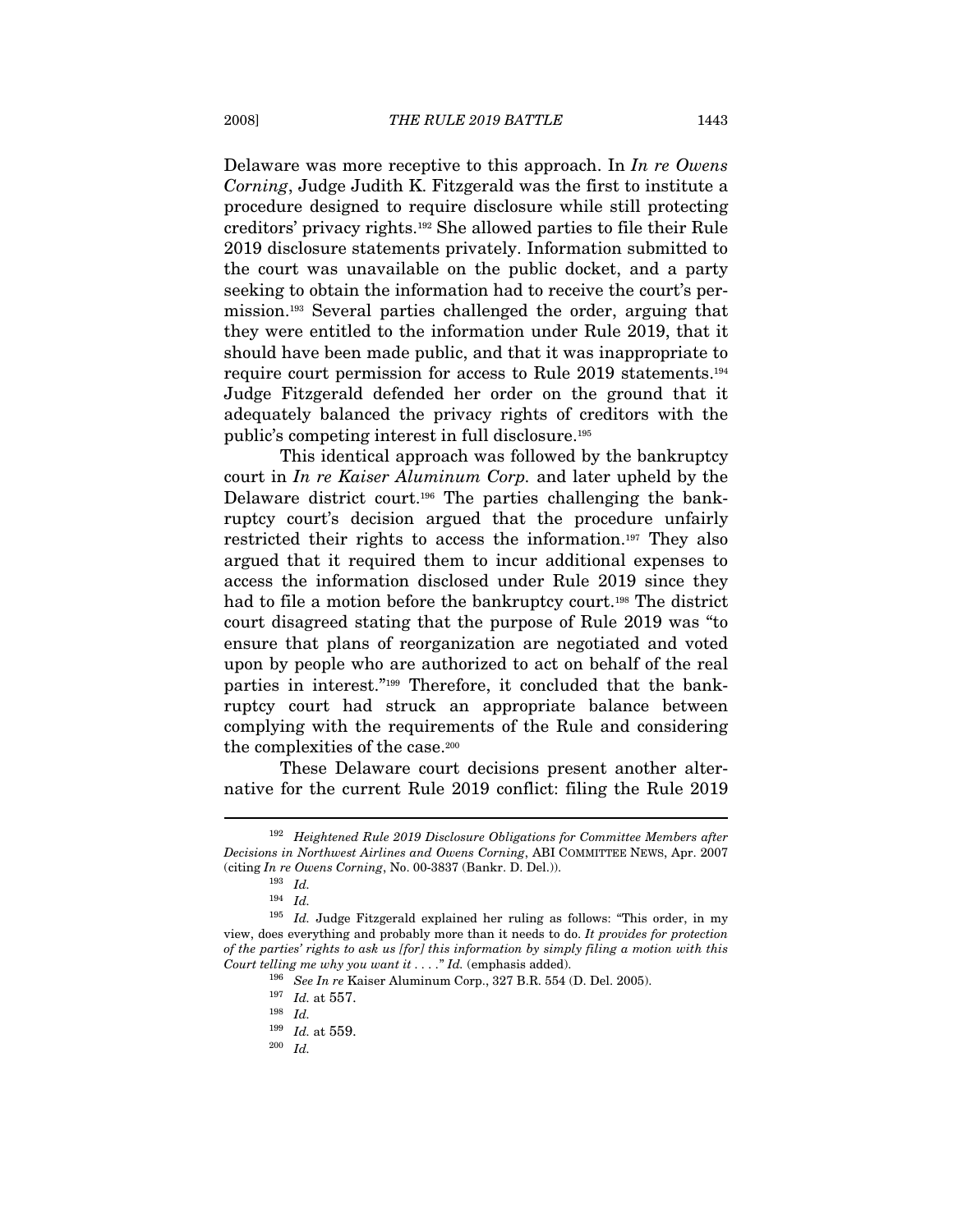disclosures with the court under seal. It is noteworthy that these cases did not specifically allow filing under seal. The information was removed from the electronic docket, but parties could still obtain access by filing a motion with the court and obtaining an order.201 However, the reasoning employed by the court in devising this procedure is similar to the arguments that were presented by the ad hoc committee in the Northwest case when it sought to make its Rule 2019 disclosures under seal.202

At first glance, the approach seems to be a compromise or a "middle ground"—the committee would be required to comply with the disclosure requirements of Rule 2019, but it could avoid having its confidential trading information made public. However, allowing hedge funds to file their trading information with courts under seal is an ineffective approach for the following three reasons. First, as discussed above, one of the aims of the disclosure Rule is to ensure that everyone involved in the case has access to the information. Second, the argument that trading information constitutes "confidential trade secrets" is unconvincing. As the debtor in Northwest pointed out, the information required under the Rule is historical information that is currently required under existing SEC regulations.203 Finally, there is a valid concern that this information should be available not only to the parties involved in the case, but also to the public.

#### 1. Access to the Information

The seal would allow the committee members to submit the information required under Rule 2019 to the court, but keep it from other parties involved in the litigation. In Northwest, the ad hoc committee sought to make its trading information available only to the court and the U.S. Trustee.204 The committee members wanted to keep the information from the public, from the debtor, and from all other creditors and equity holders.205 This simply overlooks the fact that Rule 2019 is an integral part of the disclosure scheme of the Bankruptcy

 $^{201}\;$   $Id.$  at 560.  $^{202}\;$  See supra notes 91-95 and accompanying text.

<sup>&</sup>lt;sup>203</sup>See supra notes 96-100 and accompanying text.<br><sup>204</sup> Northwest Ad Hoc Committee Motion, supra note 92, at 14.<br><sup>205</sup> Id.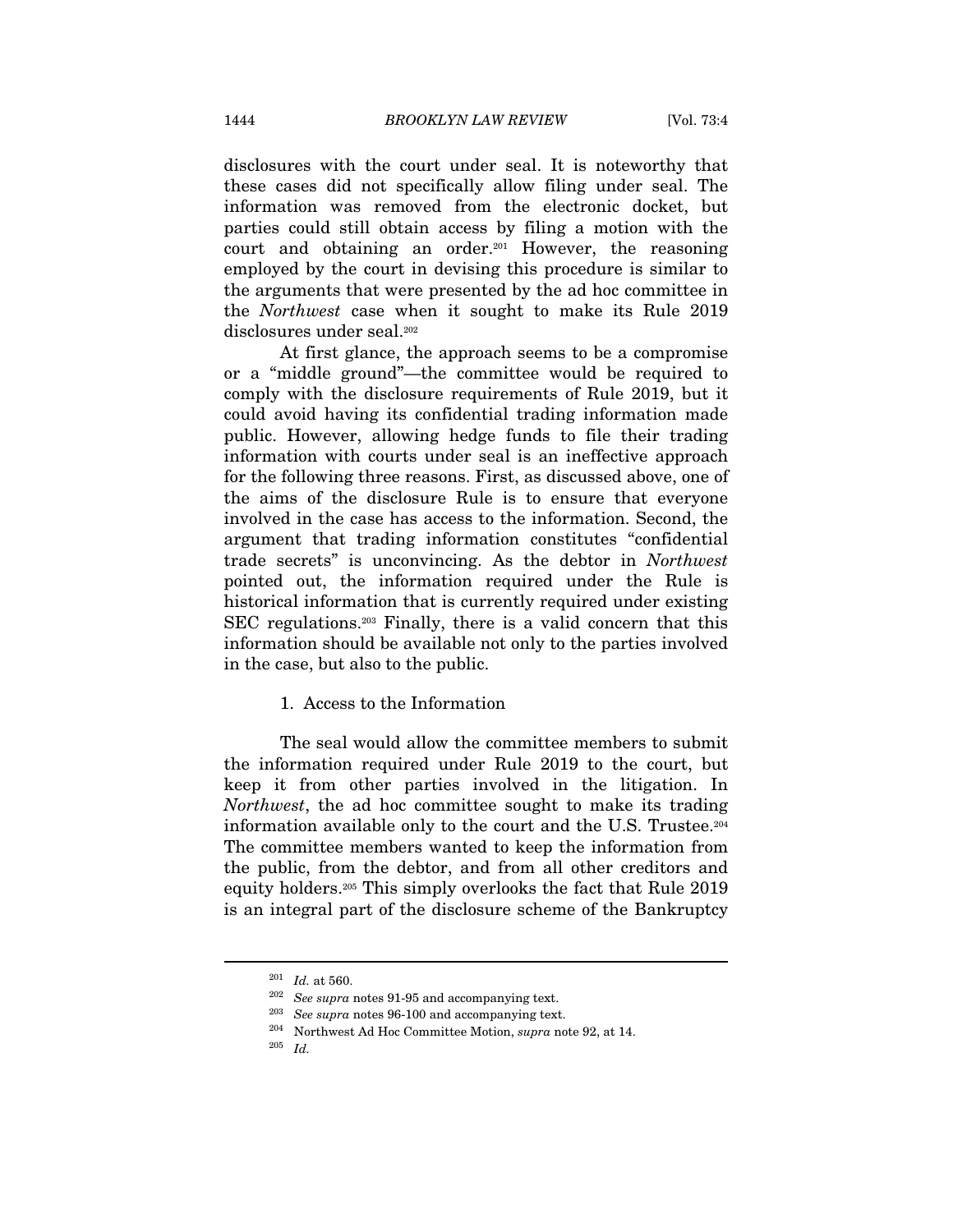Code.206 One of the purposes of the Rule is to ensure that reorganization plans are negotiated both openly and fairly among all creditors.207 By not allowing all parties that are participating in the case to have access to the information, filing under seal seems to run contrary to this purpose of the Rule. Disclosure is important to both the debtors so that they can effectively negotiate with the committee, and to the other creditors to prevent them from being harmed by conflicts of interest. While Rule 2019(b) provides courts with discretion as to what sanctions they can impose for noncompliance, the requirements with respect to the information to be provided and filing procedures under Rule 2019(a) do not allow for discretion.208 There are no exceptions that would allow a committee to file its information with the court under seal.

2. Trade Secrets

The ad hoc committee in Northwest argued that a sealed 2019 statement was justified because the trading information required under Rule 2019 constituted trade secrets protected by Section  $107(b)$  of the Code.<sup>209</sup> It argued that its members trade their securities using complex strategies that comprise proprietary, confidential, and commercial information.210 This Note argues that the court made the correct decision in rejecting this argument. The information to be reported under Rule 2019 is far from complex trading strategies. It is factual, historical trading data, including the prices and dates on which claims were purchased and subsequently traded by the hedge funds.211 The Rule does not seek disclosure of any hedge fund policies, models, investment strategies, or practices. In fact, the information required is usually available publicly for companies that are subject to SEC regulations.212 While hedge

<sup>&</sup>lt;sup>206</sup> See supra Part I.B for background information about Rule 2019 and its purpose in the Bankruptcy Code.<br>
<sup>207</sup> COLLIER ON BANKRUPTCY, *supra* note 2, at §2019.01.<br>
<sup>208</sup> See FED. R. BANKR. P. 2019.<br>
<sup>209</sup> Northwest Ad Hoc Committee Motion, *supra* note 92, at 5-6.<br>
<sup>210</sup> Id.<br>
<sup>211</sup> Northwest

 $212$  For example, Section 13(d) of the Securities and Exchange Act of 1934 requires certain disclosure for investors who obtain more than 5% of a class of publicly traded securities. 15 U.S.C. § 78m (2006). This and other federal securities rules and regulations require full disclosure based on the premise that "transparency promotes fair and efficient markets and market practices." Northwest Debtors Objection, supra note 69, at 15.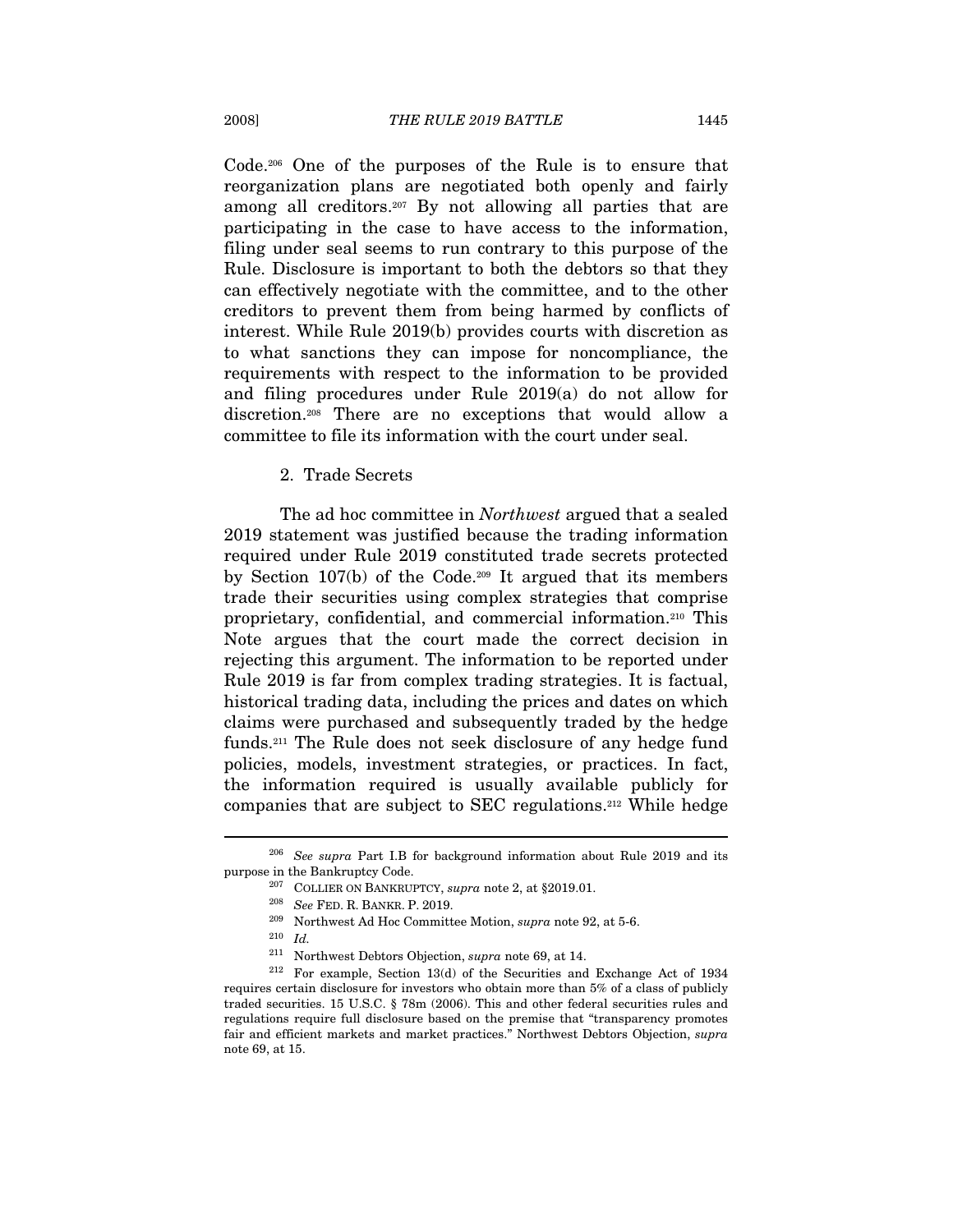funds seek to maintain their privacy and ensure they do not fall under these regulations, these efforts do not turn this routine trading information into proprietary trade secrets. Additionally, bankruptcy rules, if they plainly apply, should not be ignored to cater to a hedge fund's preferred business practices.

#### 3. Public Access

Allowing an ad hoc committee to file its disclosure statement under seal would prevent public access to the information. When a public company files for Chapter 11 bankruptcy, other parties are affected, including employees and pensioners. For example, in the Northwest case, the bankruptcy proceeding affected 30,000 employees, as well as potentially tens of thousands of other pensioners.213 Allowing disclosure under seal would prevent these stakeholders from understanding the motivations of a committee that could play an important role in the restructuring of the company. In addition, Northwest was a large, well-known airline serving nearly 250 cities and 50 million passengers annually, and thus what happened to the company was a matter of general public interest.214

### IV. THE SOLUTION: A PROPOSED AMENDMENT TO RULE 2019

This Part proposes that Congress should amend Rule 2019 to strike a better balance between requiring adequate disclosures in bankruptcy proceedings and maintaining hedge fund investment in distressed claims. First, this Part argues that while there is a need for greater consistency in Rule 2019 litigation, judges should also have some discretion to evaluate committees based on the circumstances presented in a given case. This can be accomplished through a combination of outcome-determinative rules and standards.215 This Part will use the "rules versus standards" approach in constructing a change to Rule 2019, which will be presented in three parts: the factors that should be considered when determining

 $^{213}$  Bloomberg Motion to Intervene,  $supra$  note 90, at 1-2.  $^{214}$   $\,$   $Id$ 

 $215$  See Jack F. Williams, Distrust: The Rhetoric and Reality of Means-Testing, 7 AM. BANKR. INST. L. REV. 105, 119 (1999) (discussing the "rules" versus "standards" approaches as limits on judicial discretion).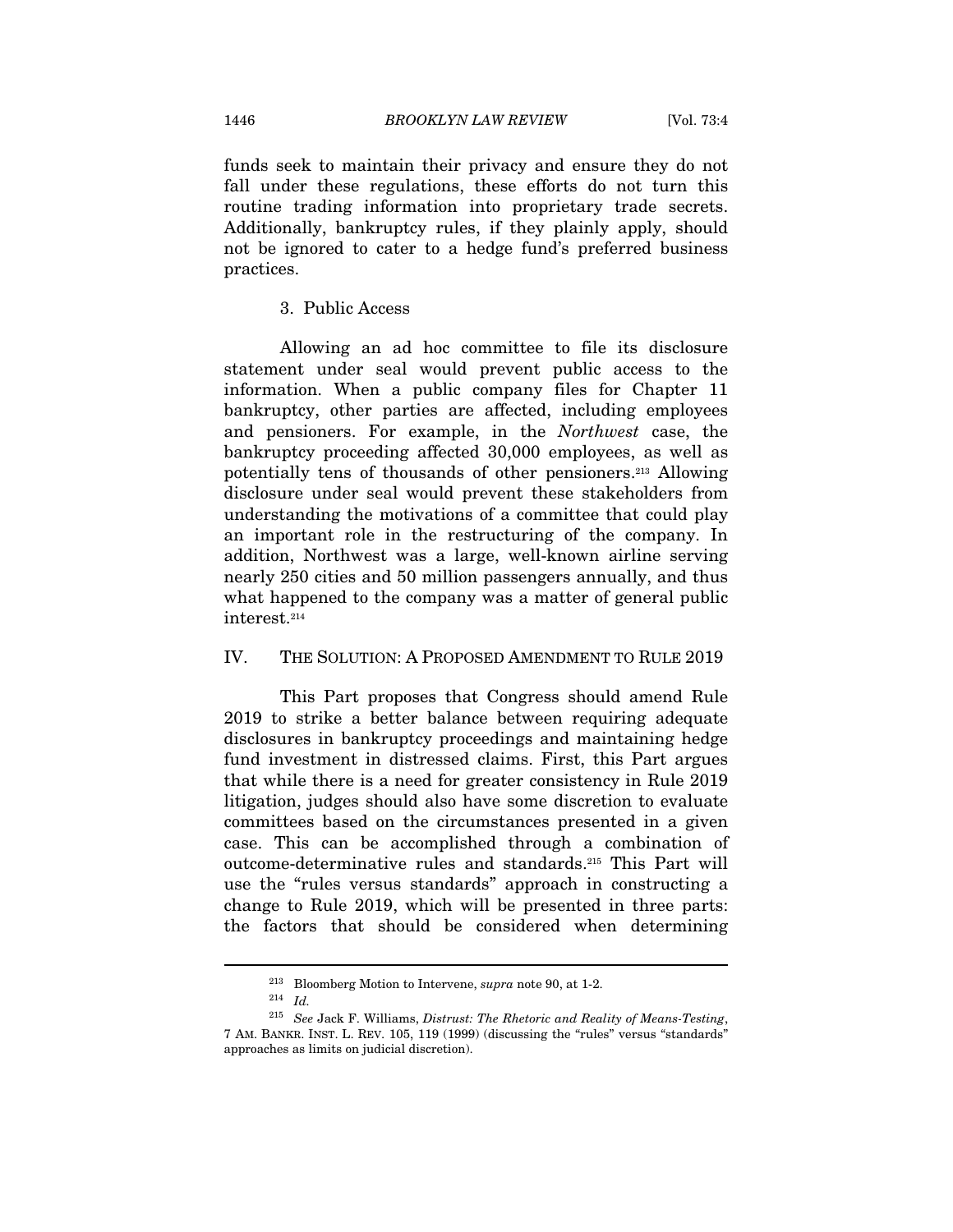whether or not the Rule applies, the information that must be disclosed under the Rule, and the sanctions that should be imposed for noncompliance.

# A. A Delicate Balance: The Need for Consistency and the Need for Discretion

There is a general need for "consistency and certainty" in bankruptcy litigation.216 The Northwest and Scopac decisions were clearly divergent and thus created uncertainty about the future of Rule 2019 litigation. Both courts had to decide whether or not the Rule should apply to the respective ad hoc committees based on factors that they considered important. This divergence is partly attributable to the fact that the current Rule does not contemplate the nature of committees today and partly because it does not adequately address the various factors that should be considered in determining who should disclose. In crafting a rule that achieves consistency, it is necessary to allow judges some discretion. Bankruptcy reorganization practices are constantly evolving; the recent emergence of hedge funds as active participants in these proceedings is an example of this. As new controversial issues emerge, Rule 2019 must allow bankruptcy judges to exercise discretion to give them the flexibility necessary to effectively adapt to new circumstances.

This Note advocates an approach that both promotes consistency and allows judges to react to developments in the financial markets through a careful application of the "rules versus standards approach." Rules and standards are two techniques that are often used to channel judicial discretion.217 The proposed solution to the Rule 2019 conflict employs a combination of rules and standards for judges to follow when deciding cases.

A rule mandates or guides conduct or action in a given type of situation.218 Rules are outcome determinative and require the decision-maker to categorize or classify issues.219

<sup>216</sup> John W. Myers II, Bankruptcy—Associates Commercial Corp. v. Rash: The Valuation Controversy Is Over—Almost, 28 U. MEM. L. REV. 1025, 1039 (1998) (stating that the Supreme Court accepted a case "because of the need for consistency and certainty in the bankruptcy process").  $^{217}$  Williams, *supra* note 215, at 119 ("Rules and standards are tools for

channeling the discretion of a decision-maker.").<br><sup>218</sup> BLACK'S LAW DICTIONARY 1331 (6th ed. 1990).<br><sup>219</sup> Williams, *supra* note 215, at 119.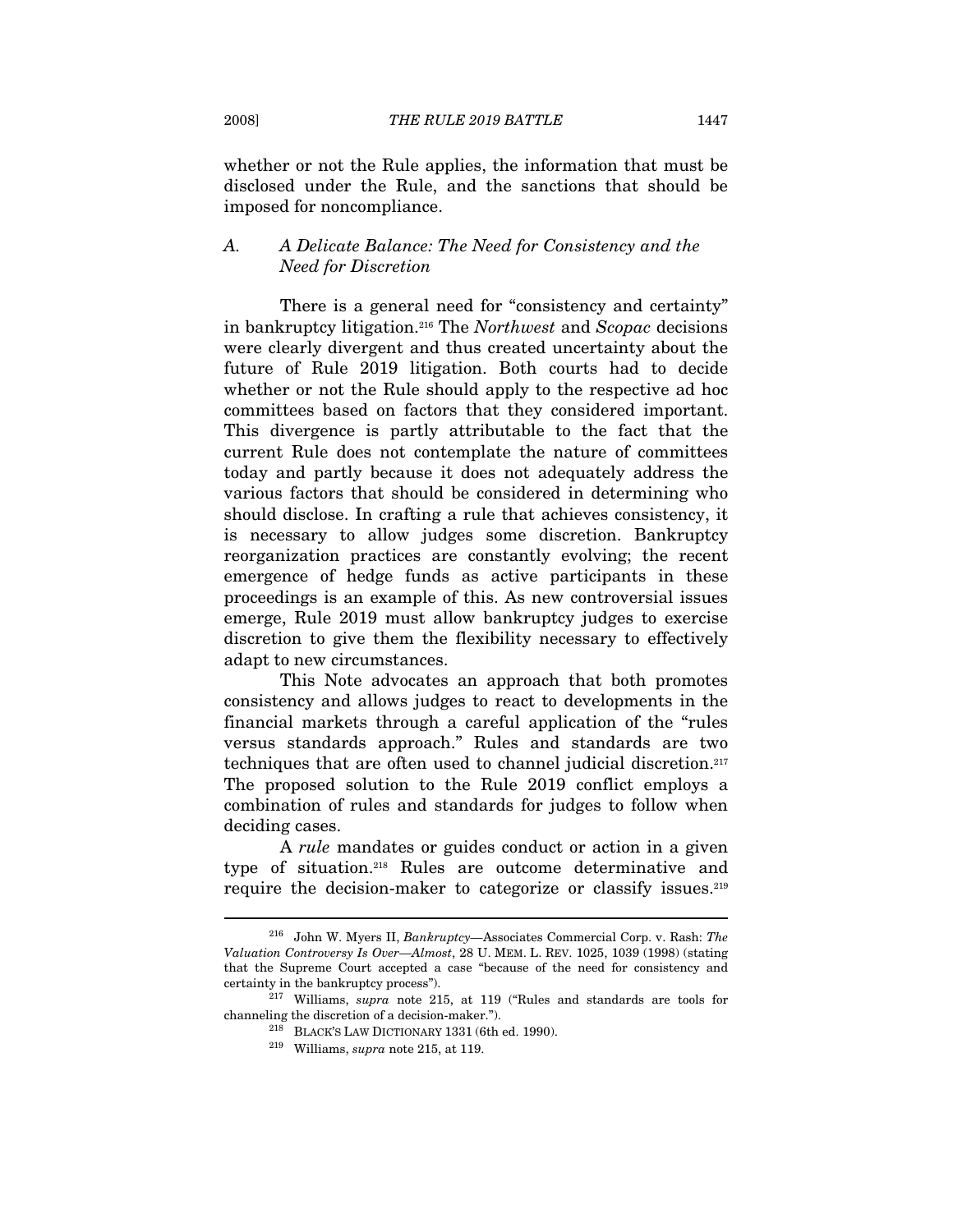They "promote consistency, predictability, and judicial restraint in decision making."220 They effectively provide future litigants with notice of how an issue is to be decided.<sup>221</sup> However, rules do not allow the decision-maker to adapt the law to special circumstances that may arise.<sup>222</sup> They simply require application of the law to a set of facts to produce a result.

On the other hand, standards are indeterminate and require the decision-maker to weigh competing interests.223 They are more flexible than rules and allow a judge more discretion in deciding an issue.<sup>224</sup> Allowing more discretion, though, increases the risk of error due to bias or incompetence.225 While rules and standards each have advantages and limitations, one or the other may be preferable in setting up a statutory scheme, depending on the purpose of the legislative action and the degree of decision-maker discretion that is desirable.

In the context of Rule 2019 litigation, the best approach would use a combination of rules and standards to promote consistency but still allow judges to weigh different factors on a case-by-case basis. With respect to disclosure, the current Rule 2019 takes a purely rule-based approach without the use of any standards. The single question is whether or not Rule 2019 applies, but there are no guidelines to help a court answer this question. This is likely because when the Rule was enacted, it applied to protective committees, which were the only type of committee that existed at the time.<sup>226</sup> Currently, there are so many participants in bankruptcy cases that committees come in many shapes and sizes. In response, judges who believe that a committee should not have to disclose all the information required under the Rule simply conclude that the committee is not covered under Rule 2019.227 How they arrive at this

disclosure on the trading markets. See supra note 154. He therefore concluded that the

 $220$  *Id.* at 120.

<sup>221</sup> Id.

<sup>&</sup>lt;sup>222</sup> Id. at 121 ("A rule is perceived as the death of thought.").<br><sup>223</sup> Id. at 119.<br><sup>224</sup> Id. at 121.<br><sup>225</sup> Id.

 $226$  See supra Part I.B (discussing the Douglas Report). Protective committees solicited deposit agreements from individual creditors and controlled their claims during a reorganization. Id. Because of the nature of these committees and because they were the only unofficial committees that existed at the time, there was no need for judges to decide whether or not the Rule applied.<br><sup>227</sup> For example, in Scopac, Judge Schmidt was concerned about the impact of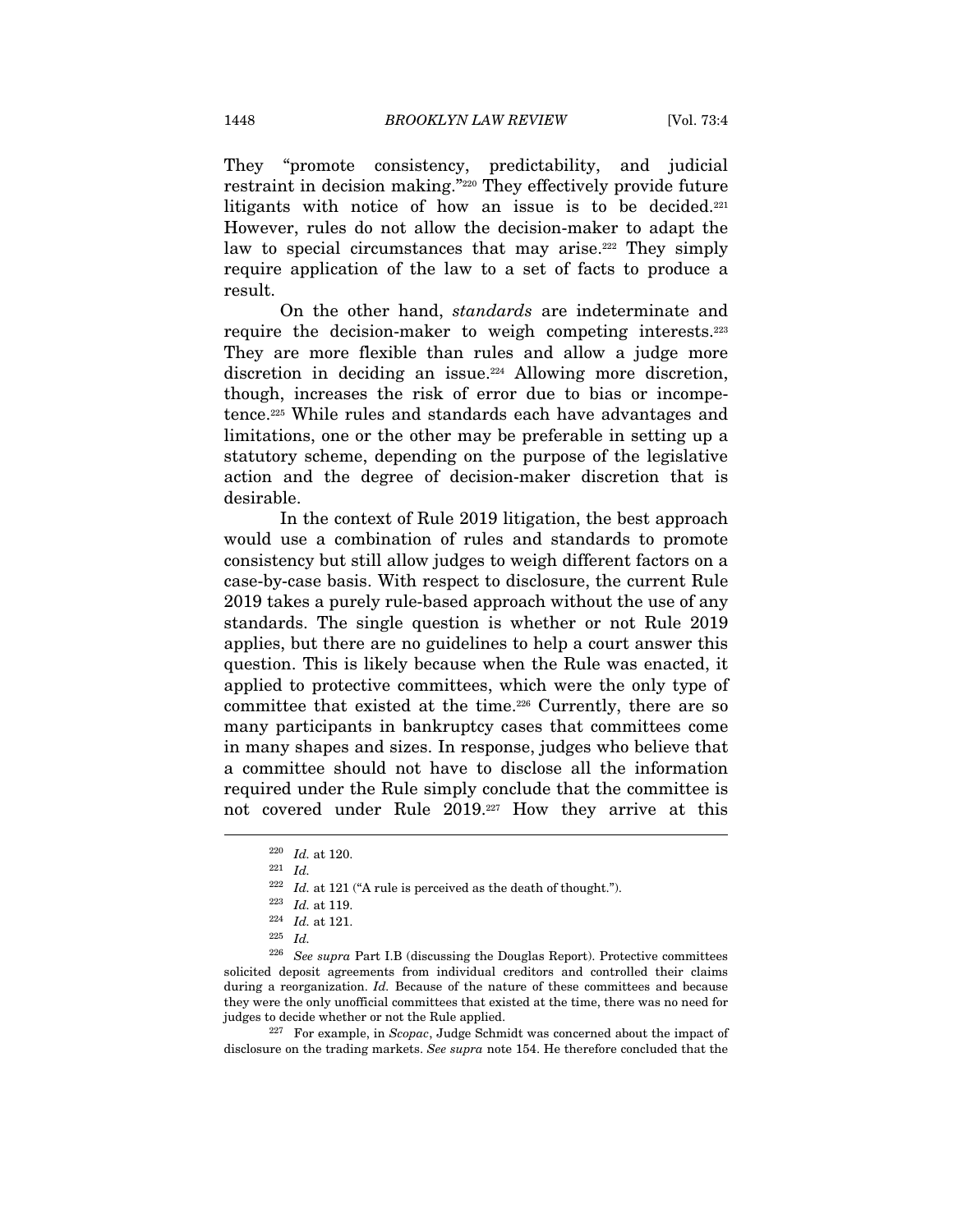decision, however, is left to their discretion. While the nature of bankruptcy cases requires judges to have some discretion to decide the Rule 2019 issue, there is also a need to have clear rules for certain aspects of the decision to promote fairness and prevent uncertainty. As such, the solution presented is a combination of rules and standards.

# B. The Structure of the Rule

There are essentially three questions to be answered in applying the proposed rule. First, is the particular committee in question required to disclose under the rule? If the answer is no, then the inquiry ends. If the answer is yes, then the second question is: what information is that committee required to disclose? And finally, what are the consequences or sanctions for failure to disclose the required information?

Under this framework, the first question suggests a "standards" approach. Since the participants and stakeholders in bankruptcy proceedings can change at any time, the nature of committees can also change. As such, a pure rule-based approach would not be able to adapt to new scenarios or complications that may arise. However, the standard will not give judges complete discretion. Rather, it will provide several factors that the court should consider and weigh in deciding whether or not the committee is required to disclose.

The second and third questions are rule-based approaches. Once the court has decided that the committee falls under the rule and must disclose, the question of what should be disclosed is not open for interpretation or discretion by the court. The rule will provide for specific disclosures that must be made. Similarly, the sanctions that should be imposed for noncompliance are clearly stated to prevent courts from using it as an "out." As long as a committee is required to disclose, and chooses not to, the court cannot excuse it from sanctions for any reason. This is to ensure consistency and fairness in the application of the rule, and to preserve its integrity.

Noteholder Group was not a "committee" within the meaning of the Rule. In re Scotia Dev. LLC, No. 07-20027-C-11, 2007 WL 2726902, at \*1-2 (Bankr. S.D. Tex. Apr. 18, 2007).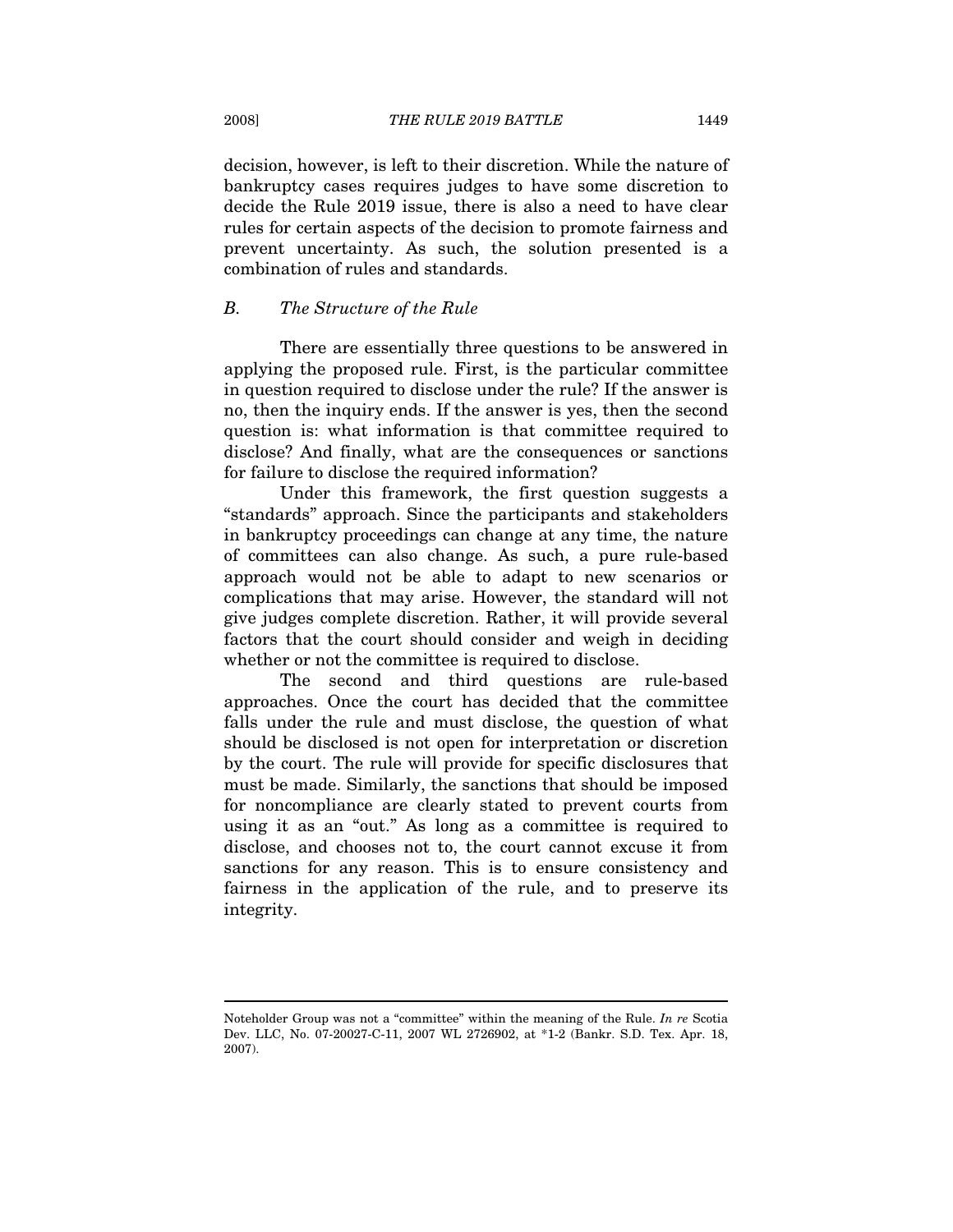# C. Question 1: Is Disclosure Necessary?

The first—and arguably most important—question is whether or not disclosure is required by a particular committee. This decision should not be left to the complete discretion of the judge. Instead, certain factors relating to the circumstances of the case and the members of the committee should be considered. The following three factors are perhaps the most important: the aggregate holdings of the committee members, whether the committee members hold both debt and equity in the debtor company, and whether the claims were acquired pre-bankruptcy or post-bankruptcy. These factors provide judges with a roadmap to guide their inquiry into whether the committee should be required to disclose.

Though the factors are independent of each other, they do not all have to line up for a court to decide a certain way. The court can use its discretion to weigh each factor depending on the circumstances of the case.228 For example, a court can find that a committee holds 100% of a company's stock and acquired all of its claims pre-bankruptcy but still require disclosure because the committee holds significant debt in the company in addition to the stock. Similarly, a committee does not have to meet all three factors to escape disclosure under the rule. These factors merely guide the court through issues that should be considered, but allows them to weigh one or two factors more strongly when making their decision.229 While this may lead to some inconsistency, the nature of bankruptcy litigation calls for some flexibility in the rules.230 Without

<sup>228</sup> This discretionary weighing can be analogized to the "Delaware Block Approach" that is used in the corporate context to value businesses. Under this method, the court uses three different values: values for net assets, earnings, and market price. It gives a weight to each, and then adds them together. The weight given to each element varies from case to case and is discretionary depending on the business being valued. This weighing process may be outcome determinative. See Piemonte v. New Boston Garden Corp., 387 N.E.2d 1145, 1148 (Mass. 1979).<br><sup>229</sup> This weighing technique is currently used in the "Delaware Block

Approach" where the court assigns a weight to each of the valuation techniques based on the case before them. Id. In the Rule 2019 context, the courts would decide which factors should be weighed more prominently based on the committee before them. For example, if a committee held a majority of the class of claims, this would favor nondisclosure. However, this factor may be weighed less than the other two factors if the committee purchased all their claims post-bankruptcy and owned both debt and equity in the company.<br><sup>230</sup> The recent emergence of hedge funds as active participants in bankruptcy

litigation is an example of why flexibility is required. Rule 2019 was drafted to apply primarily to protective committees, which are now a thing of the past. See supra Part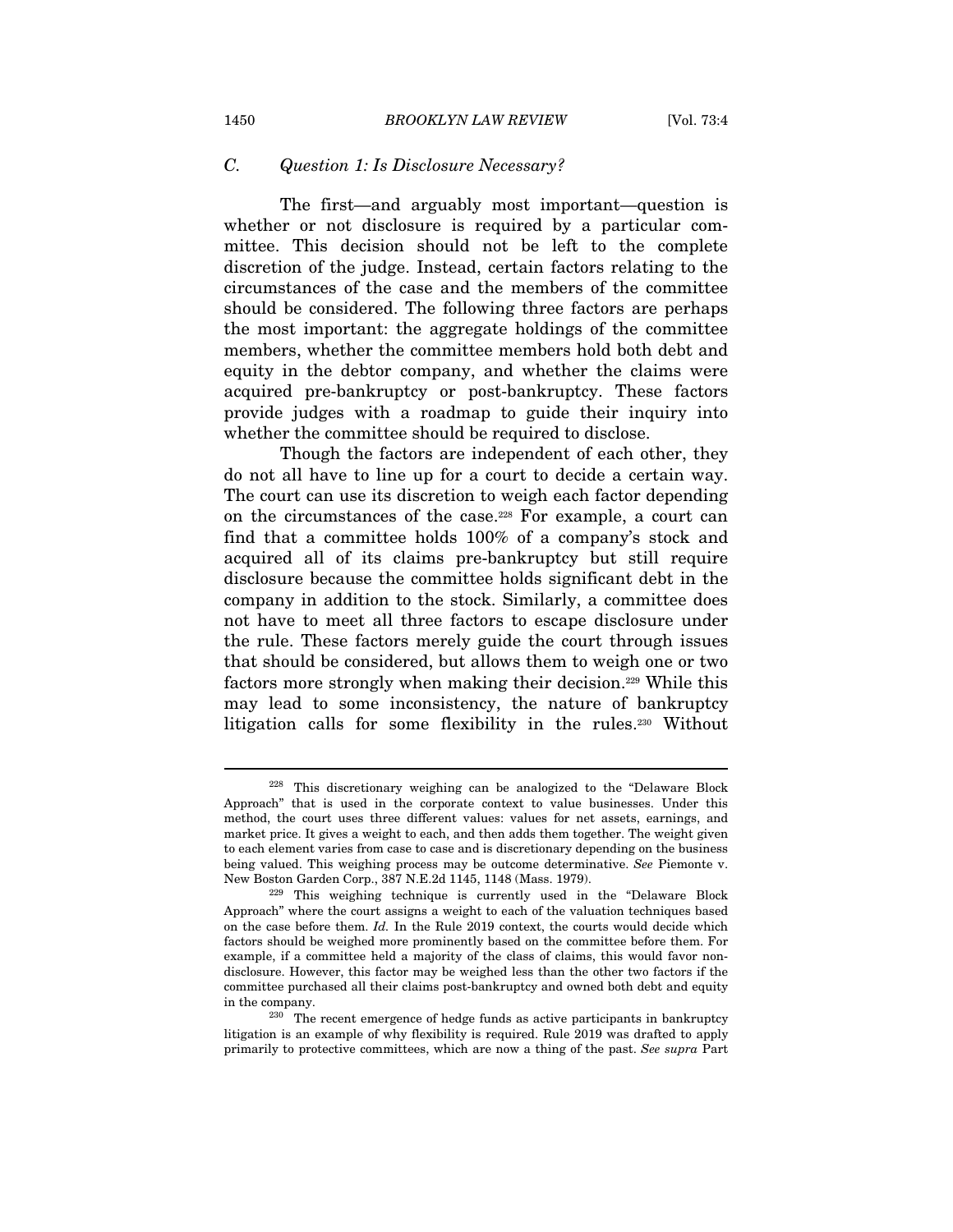allowing this discretion, the rule may end up being overinclusive or under-inclusive, and thus ineffective.<sup>231</sup> At the very least, this approach provides a framework for judges so that they are all considering the same types of factors in making their decisions. It also provides notice to investors, including hedge funds, of what types of inquiries will be made by the court when a Rule 2019 motion is being decided.

#### 1. Aggregate Holdings

One of the factors that should be considered is the aggregate holdings of the committee.<sup>232</sup> This information would allow the court to figure out what percentage of the total holdings is held by the committee. If a committee holds a vast majority of a particular class of securities, the potential for harm to other similarly situated creditors is minimal. For example, the ad hoc committee in Northwest held only 27% of the outstanding stock in the debtor company, whereas in Scopac the ad hoc committee held 95% of the timber notes.<sup>233</sup> Comparing these two particular cases tends to oversimplify the inquiry because 27% versus 95% is a big difference. However, if a court had a committee that represented 60%, for example, the inquiry is not as easy.

To provide a structure for evaluating committees based on their investment in the debtor, this Note suggests the following categorization. First, if a committee represents less than 50% of the total outstanding claims or securities, the

I.B. As such, bankruptcy rules should be drafted with an appropriate balance of

achieving consistency and allowing for flexibility. 231 Without allowing judges some discretion and a clear framework for deciding whether a particular committee should be subject to the rule, judges will either require disclosure or ignore the rule altogether, depending on what they think the outcome of the case should be. Judges would be in the best position to apply the rule effectively if there were specific factors to consider and they had the discretion to weigh each factor depending on the facts of a case.<br><sup>232</sup> This was one of the factors discussed by the *Northwest* court in Part II.A,

supra. This Part argues that the court was correct in considering this factor when

deciding whether or not disclosure was required.<br><sup>233</sup> See Northwest II, 363 B.R. 704, 708 (Bankr. S.D.N.Y. 2007); Noteholder Group Objection, supra note 136, at 1. This difference in holdings is significant for the following reason. In Northwest, 73% of the stockholders were potentially unrepresented in the bankruptcy case. Northwest  $II$ , 363 B.R. at 708. Allowing the ad hoc committee to proceed without disclosure could therefore harm an extremely large percentage of stockholders. However, in Scopac, only five percent of the note holders were not represented by the committee. Noteholder Group Objection, supra note 136, at 1. In that case, allowing the committee to proceed without disclosure could only potentially harm a small percentage of the note holders.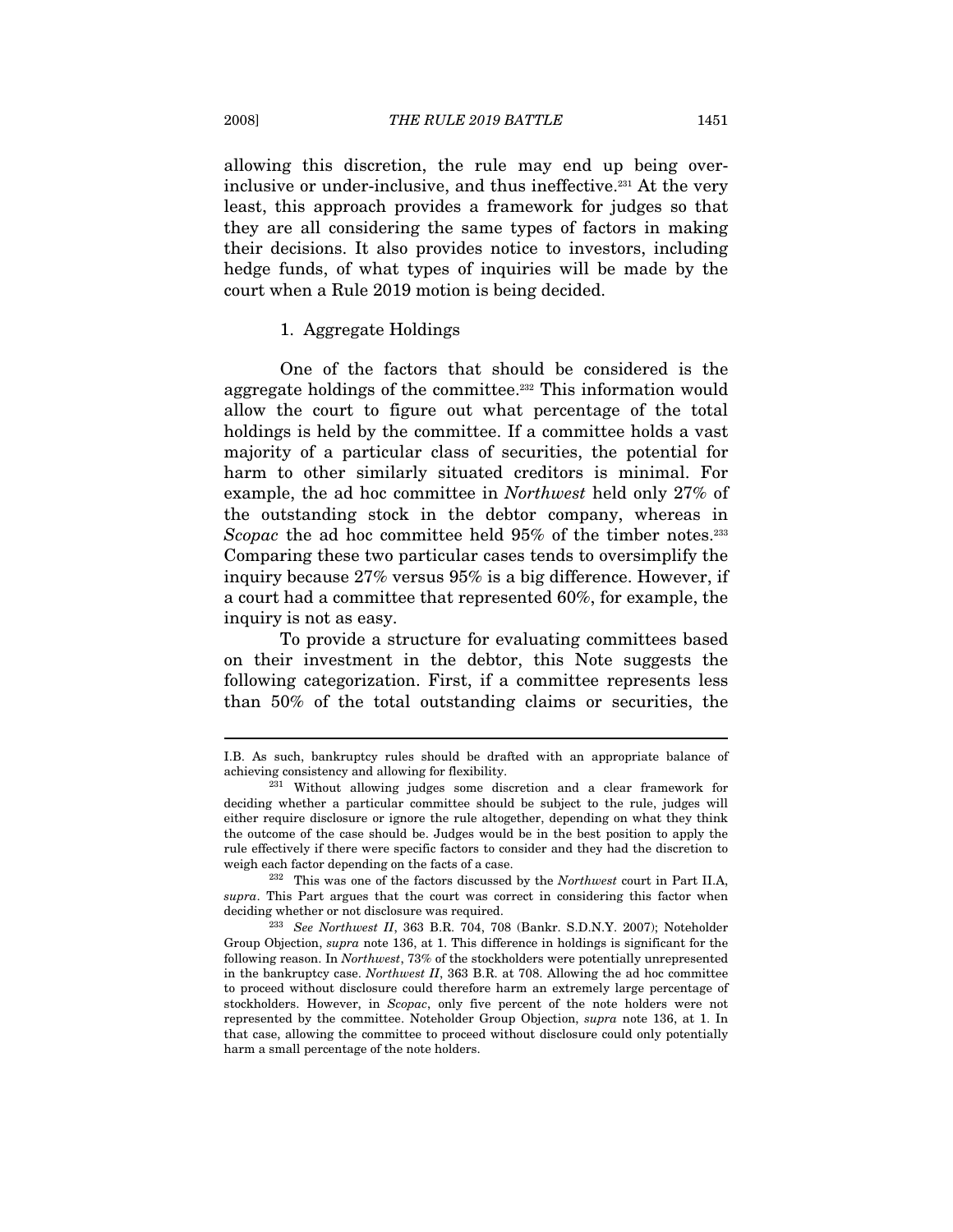assumption is that they should be required to disclose. Such a committee's overall holdings are not a majority, and the interests of other creditors, which represent a substantial percentage of the outstanding claims, should be protected. Second, if a committee represents more than 90% of the total outstanding claims or securities, the assumption is that they are not required to disclose. Such a committee represents an overwhelming majority of that class of investments, and there is a very small percentage of other creditors who may be harmed by the committee's actions. Finally, if a committee represents between 50% and 90% of the outstanding claims or securities, the court may not make any assumptions about disclosure using this factor alone. The court should consider the aggregate holdings in light of the other factors under this part of the rule in making its decision. Aggregate holdings alone will not be sufficient to either require disclosure or avoid disclosure.

#### 2. Debt and Equity Investments

Another factor that should be considered by the court is whether the committee members participate in more than one level of the debtor's capital structure. When committee members own both debt and equity in a company, serious conflicts of interest issues are implicated.234 For example, if the debt and equity were purchased around the same time, this raises an issue about the motivations of the committee member and warns other stakeholders accordingly. Purchasing debt and equity concurrently suggests that the investor is solely interested in maximizing profits. The committee may make decisions that minimize or reduce its recovery for one type of investment while balancing this loss by maximizing its recovery on the other investment. This strategy will allow it to gain overall, but will potentially harm other creditors whose sole recovery depends on the first investment.235 The general

 $234$  See supra Part II.A where the Northwest court also considered this factor when making its decision. Several of the committee members admitted to owning a significant amount of debt in the company in addition to the shares. The court concluded that this created a conflict of interest, and the Rule 2019 disclosures were necessary for the other creditors in the class to make decisions.<br><sup>235</sup> The Douglas Report discussed in Part I.B, *supra*, identified this problem,

which already existed in the 1930s. Although contemporary committees are unlike protective committees of that era, Douglas identified problems that have implications today. Parties that hold both debt and equity in the same company have inherent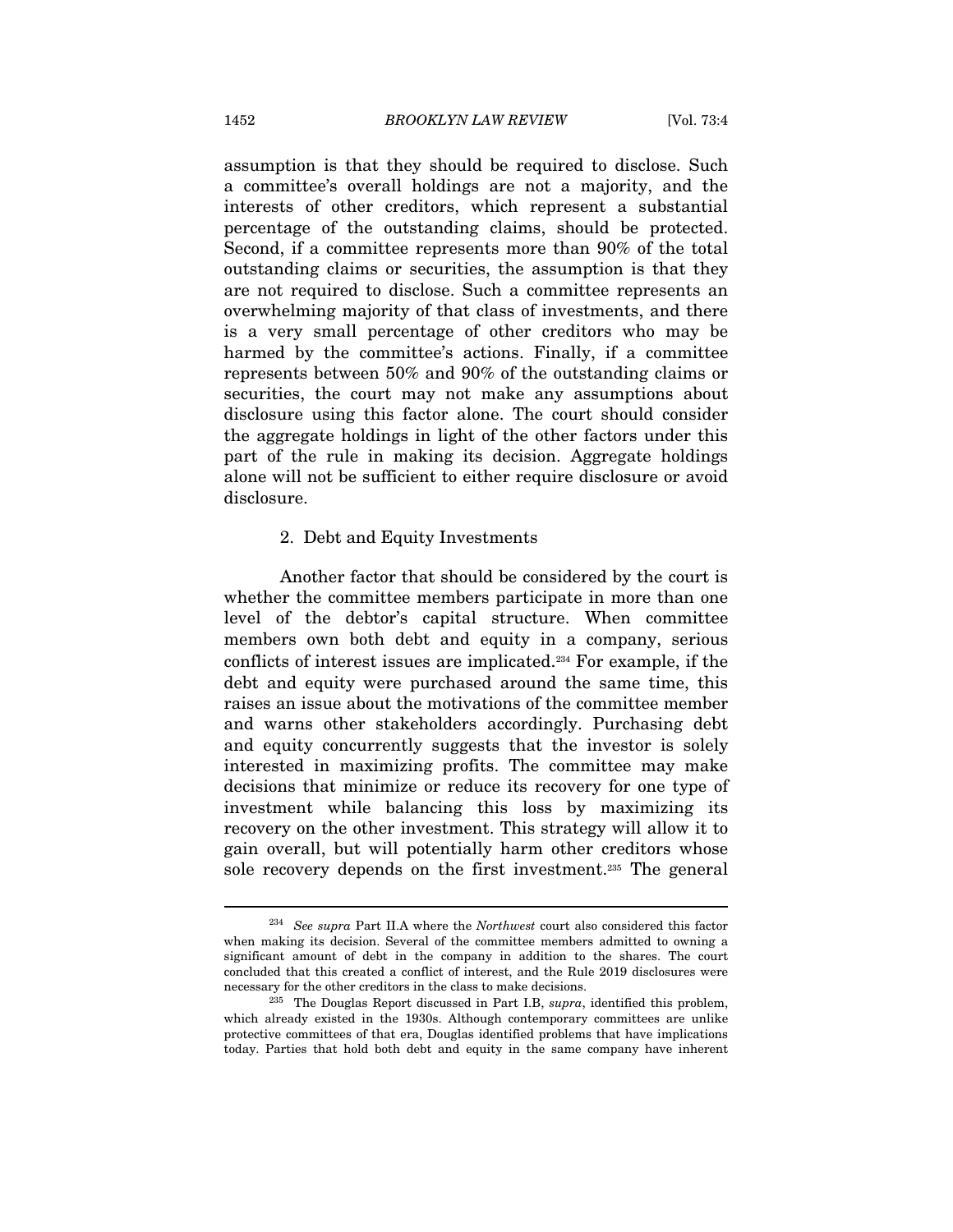idea is that inherent conflicts exist when committee members have alternate interests or motivations that can affect the other members of the class.

Unlike the aggregate holdings factor, this factor is a bright-line issue and does not require a judge's discretion. The inquiry is a simple one: committee members either own both debt and equity or they do not. If they own both debt and equity, the court should favor disclosure, but if they do not own both debt and equity, the court should favor non-disclosure. As discussed previously, this factor is only one in a series that will be considered collectively. It does not operate independently in the overall question of whether disclosure is required. For instance, a committee may own both debt and equity, but own 95% of either the debt or the equity. Though the debt and equity factor on its own favors disclosure, the court should balance all the factors in making its decision.236

#### 3. Pre-Bankruptcy or Post-Bankruptcy

The final factor to be considered is whether the claims were acquired pre-bankruptcy or post-bankruptcy. The goal of this factor is to uncover the motivations and intentions of the committee in the bankruptcy proceedings. For example, claims that are acquired while a company is in bankruptcy will likely be acquired at a discounted price, whereas claims that have been previously acquired may have been purchased at or around face value. A committee member who has purchased a claim for less than face value may be motivated to accept recovery that will not fully compensate someone who has purchased at face value.237 Understanding the timeline would

conflicts of interest, just like the bondholders who served on stockholder committees in

the 1930s.  $^{236}$  For example, consider a committee that owns 95% of the outstanding stock in a debtor company and the committee members own both debt and equity. Under the first factor, the potential for harm to other similarly situated creditors is small. This factor favors non-disclosure since only 5% of the class of creditors is unrepresented. On the other hand, the second factor would favor disclosure because of the potential for conflicts of interest among the committee members. The court would weigh these two factors (along with the third factor discussed in the next part) to decide whether or not disclosure is warranted. In a case like this, the court may decide that disclosure is not warranted because although the committee members own both debt and equity, they

own 95% of the outstanding stock and there is little potential for harm to other parties. 237 See supra Part I.B. This factor was also derived from the results of the Douglas Report. As discussed in Part I.B, Douglas was concerned about the hypothetical case where some committee members had acquired their interests at low prices, and others had acquired it at par value. The pre-versus-post bankruptcy purchase will identify whether this conflict may exist and factor it into the decision.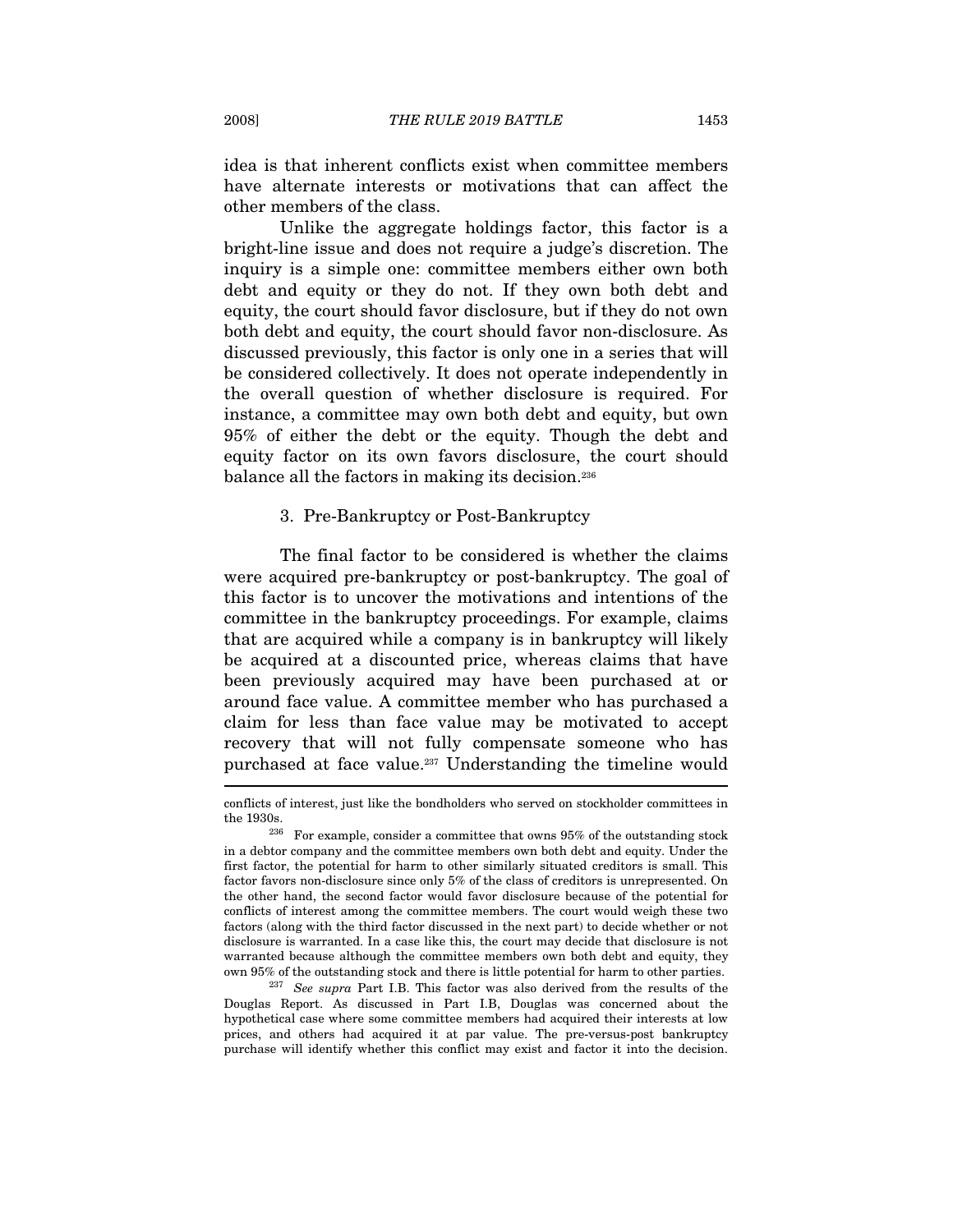expose the motivations of committee members and allow other creditors who may be harmed to protect themselves. This is another bright-line factor. If the claims were acquired before the case was filed, it would favor non-disclosure. However, if the claims were acquired during the bankruptcy case, it would favor disclosure.

#### 4. Summary of Factors

These three factors all seek to divulge different categories of information that will play a role in the court's ultimate decision: position, conflicts, and motivations. The aggregate holdings of the committee indicate the overall percentage of the class that it represents, and therefore its position among the other creditors. The debt and equity investments implicate potential conflicts of interest based on investments in more than one tier of the debtor's capital structure. Finally, the pre-bankruptcy versus post-bankruptcy issue exposes the motivations of the committee or committee members. If taken together, these three factors should provide the court with sufficient information to help it decide whether disclosure is warranted.<sup>238</sup> As stated previously, the court should exercise its discretion in weighing these factors to reach its decision. If the court decides that a committee should not be subject to the disclosure rules, the inquiry ends. If the court decides that disclosure is warranted, it moves to the second part of the analysis.

#### D. Question 2: What Information Is Required?

The second part of the analysis is a rule-based approach. If the court decides that disclosure is warranted for a particular committee, this section applies and the committee members must disclose all the information required under the rule. The court does not have the discretion to tailor the requirements on a case-by-case basis. Thus, if a court decides

Though the dynamics of bankruptcy cases are different today, the main concern that Douglas had was that ulterior motives, conflicts of interest and self-serving actions would cause committees to take advantage of others. This concern is still valid today and should be considered by the court.<br><sup>238</sup> Under the appropriate circumstances, the court may consider other factors,

not mentioned here, that are unique to a particular case. If this occurs, the court should try to classify the additional factors into one of the three categories: position, conflicts, or motivations.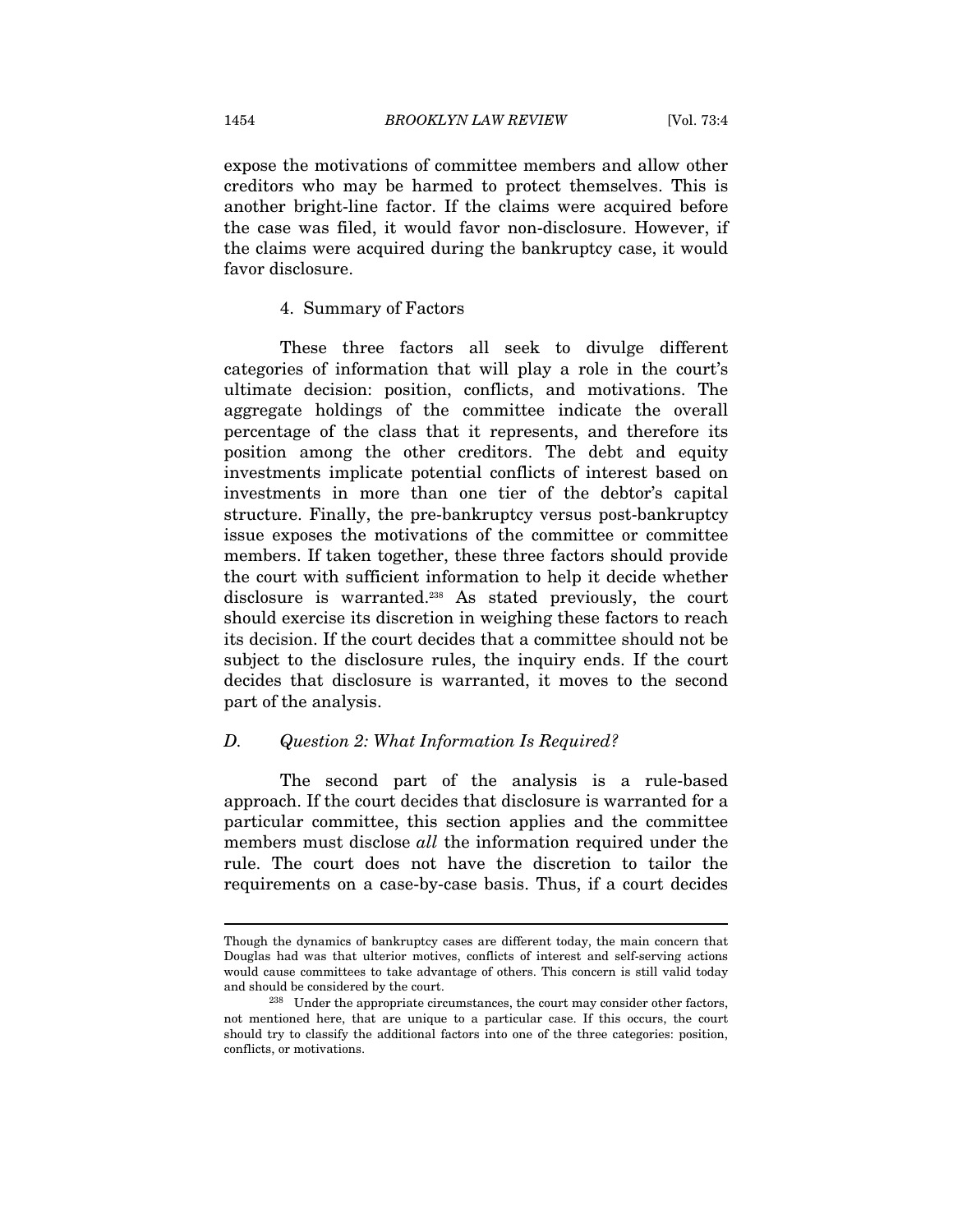that disclosure is required, its discretion ends, and the Rule controls. A committee that is required to disclose should not be excused from disclosure regardless of any special circumstances. This is necessary for several reasons. First, Rule 2019 is the only provision in the Bankruptcy Code that courts can use to regulate ad hoc committees.239 It is important that the Rule be followed in its entirety to promote fairness, equality, and integrity. Second, it will provide adequate notice to committees that all information listed under this part of the Rule is required, and they should be prepared to provide it if necessary.

In presenting the information that should be required under the proposed rule, this Part evaluates the information that is currently required under Rule 2019 and concludes whether or not it should remain in the rule. The first three requirements listed below have been generally undisputed by parties involved in bankruptcy litigation. The last four requirements, however, have been the subject of much controversy and debate. As will be explained in greater detail below, this Note advocates that all information currently required under the Rule should remain the same, except for the price at which the claim was acquired. Under the proposed approach, the price acquired would be removed from the current Rule 2019 disclosure requirements.

1. Names and Addresses of Creditors

The names and addresses of the creditor or equity security holder should continue to be required under the rule. This information informs everyone who the parties of interest are and their contact information. In the past, this information has been voluntarily provided by committees participating in bankruptcy cases and thus should not be an issue in future litigation.

2. Nature and Amount of Each Claim

Under the current Rule, the nature and amount of the claim must be disclosed, as well as the time of acquisition, unless the claim was acquired more than one year prior to the filing of the bankruptcy petition. Again, this part of the Rule  $\overline{a}$ 

<sup>&</sup>lt;sup>239</sup> See supra Part I.B (discussing how Rule 2019 fits into the Bankruptcy Code's overall disclosure scheme).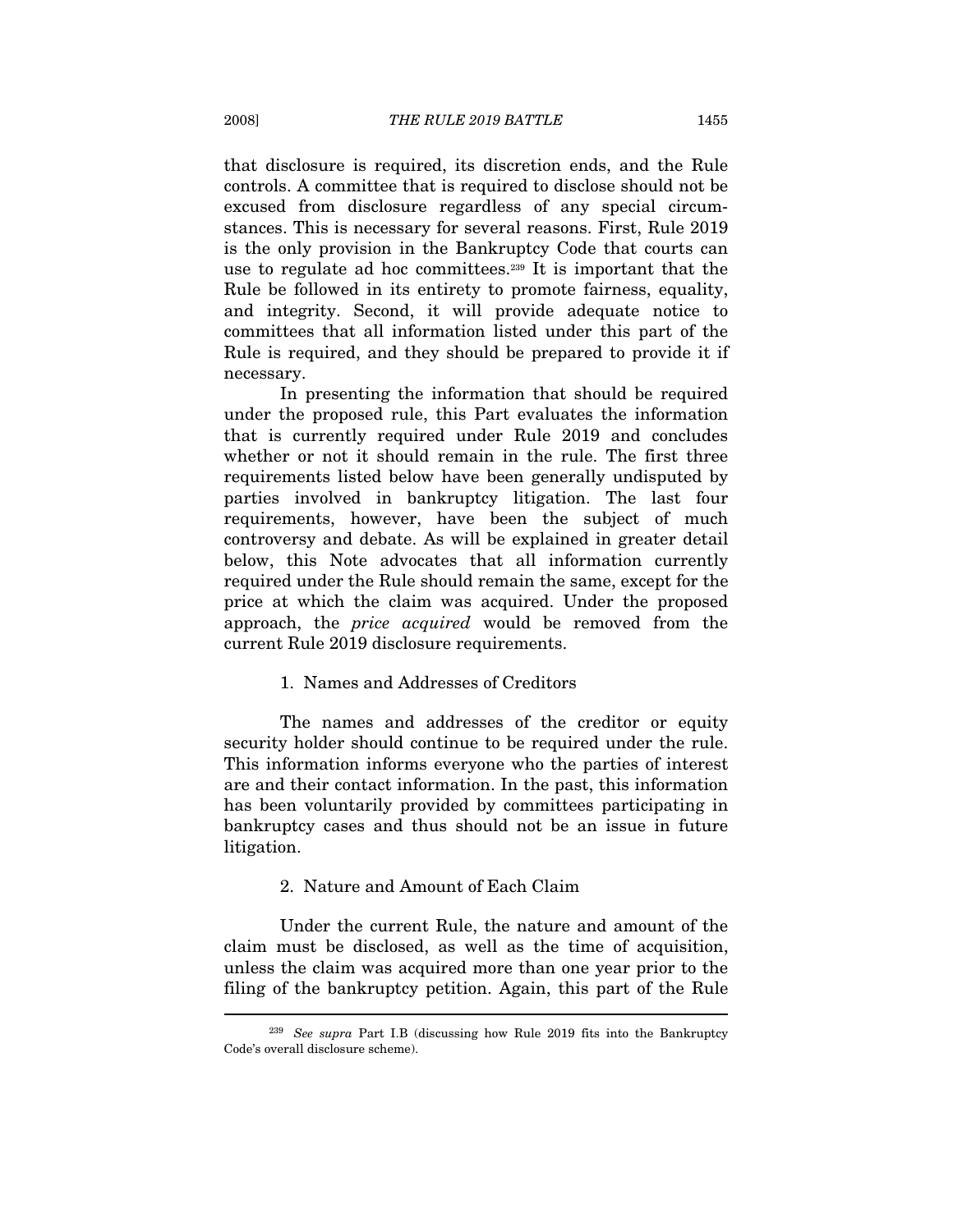has not been controversial or challenged by committees involved in bankruptcy cases. Thus, it should remain in the rule since it serves a valid purpose of informing the debtor and other parties about the nature of the claims that are represented in the case.

#### 3. Information About the Committee

The third requirement involves disclosure of the facts and circumstances related to the formation of the committee, including the names of all parties that arranged formation. This requirement has also been generally complied with in bankruptcy cases. It should remain a part of the Rule since it has been uncontested by committees in the past and provides all interested parties with the important basic information of who organized the committee and whom the committee represents.

#### 4. Amount of Claims Owned by Committee Members

Disclosure of the amount of claims owned by committee members has been met with resistance from ad hoc committees. The current Rule requires each individual committee member to disclose the amount of claims they own. Members of ad hoc committees prefer to, and often voluntarily, disclose the aggregate amount of claims owned by the committee. However, despite the opposition, this requirement should remain a part of the Rule. While disclosure of the aggregate amount is helpful, disclosure on an individual basis is essential so that everyone knows who is involved and what his stake is in the bankruptcy case.

# 5. The Dates Claims Were Acquired by Committee Members

The date that the claims were acquired by the individual committee members is the second most contested piece of information that is currently required under the Rule. Hedge funds in particular have argued that this information is confidential and proprietary. They are very reluctant to make this information public because of a fear that it will result in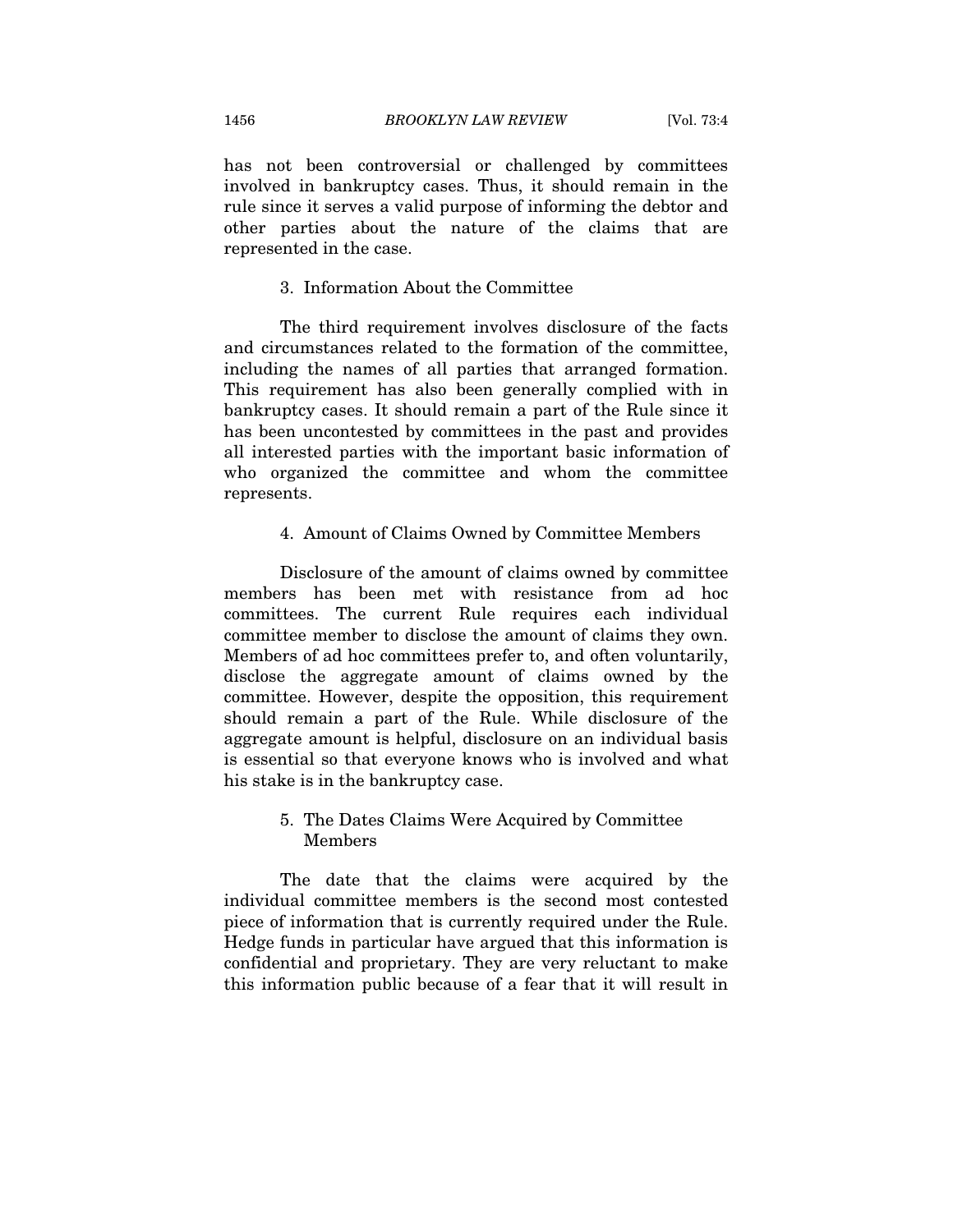loss of leverage and that it will reveal their trading models or strategies.<sup>240</sup>

This information should remain a part of the disclosure requirements for the following reasons. First, the dates that claims were acquired are not trade secrets or proprietary information that exposes business strategies or policies. Although hedge funds are secretive and seek to keep their trading information private, this information is not of such a nature that it will impact their business going forward. Hedge funds are primarily concerned about others being able to replicate their trading strategies.<sup>241</sup> However, the dates on which they acquire their claims will not likely shed any light to outsiders about their strategy for investing. Second, this information is helpful in bankruptcy cases so that other parties can determine the motivations of the committee members and identify any potential conflicts of interest. Particularly when a committee member owns both debt and equity, the dates that these purchases were made could expose potential conflicts.242 When the committee member's interest in keeping the information private is balanced against the importance of the information in bankruptcy, the disclosure interest trumps the privacy interest. Therefore, the dates that the claims were acquired should remain a part of the Rule.

# 6. The Price Paid for the Claims by Committee Members

The price paid by committee members for the claims and interests they hold is undoubtedly the most controversial disclosure requirement under Rule 2019. Hedge funds have repeatedly objected to this requirement for the same reasons they do not want to disclose the dates they acquired the claims. In fact, the price and date combined is what they refer to as confidential trading information. For example, in Northwest, the committee specifically requested that this information be

 $240$  See supra Part II.A.2. The ad hoc committee in Northwest argued that even if they were required to disclose this information, they should be allowed to file it

under seal because it constituted trade secrets under § 107(b).<br><sup>241</sup> See supra Part I.A. <sup>242</sup> As noted in Part IV.C.2, supra, if debt and equity were purchased around the same dates, there may be an inherent conflict of interest that other stakeholders should be aware of.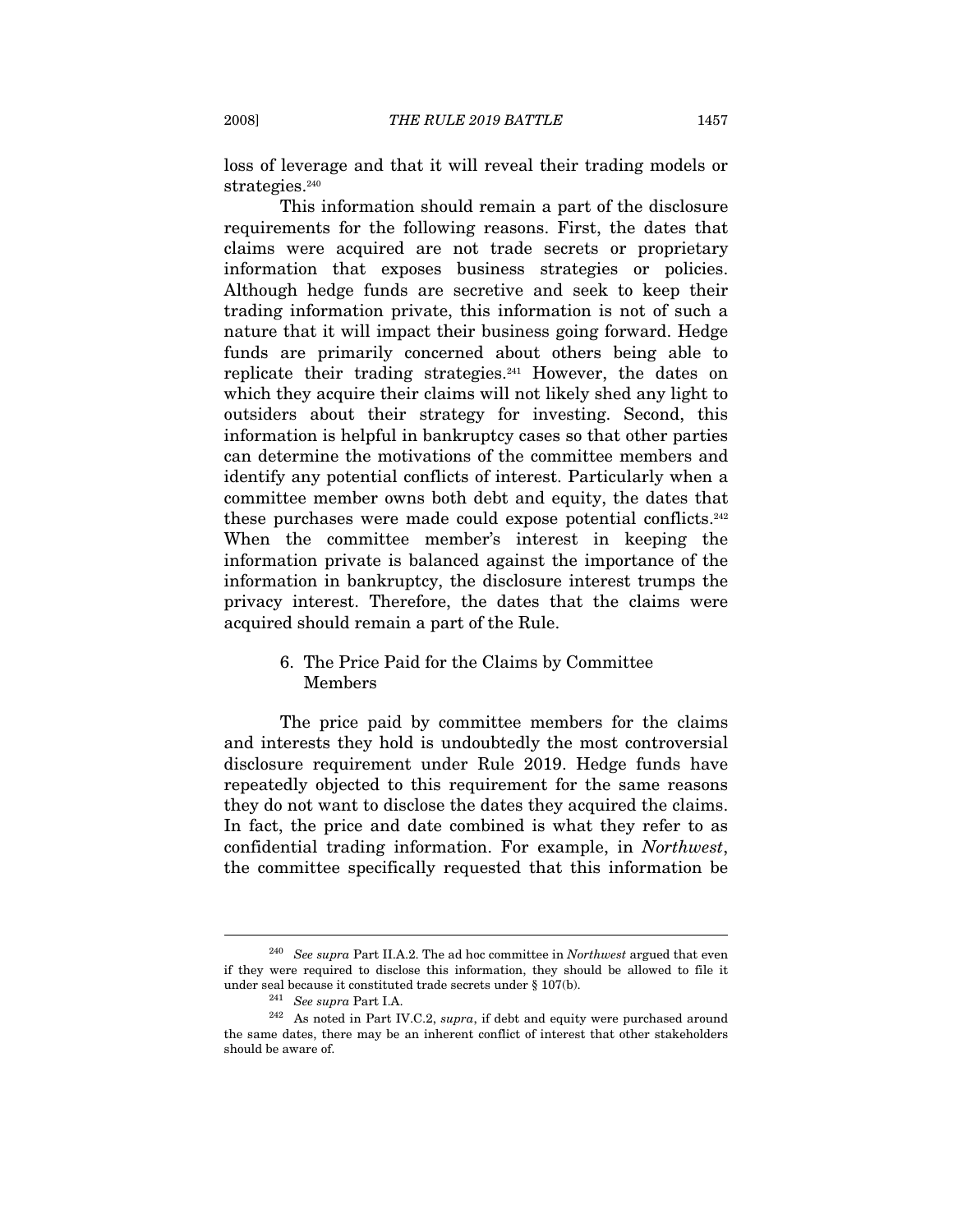filed under seal because they claimed it constituted trade secrets.243

Though this Note rejects that argument, it advocates that the price paid should not be a disclosure requirement under a revised Rule 2019. This is the only piece of required information that should be removed from the current Rule. In arriving at this conclusion, this Note balances the hedge fund's interest in keeping the information private against the need for disclosure in bankruptcy. Presumably, the main reason that hedge funds do not want to disclose the price paid for their holdings is a loss of leverage in future trades. Since the original purchase price would be public knowledge under the current Rule, any potential purchasers would recognize the profit that hedge funds stand to gain as a result of the transaction. Hedge funds are most secretive when it comes to this pricing information, and requiring them to disclose it publicly in order to participate in bankruptcy proceedings will have a detrimental effect on liquidity in the distressed claims market.

On the other hand, this Note also considers the importance of the purchase price in bankruptcy cases. The one benefit of disclosure is that the price may reveal ulterior motivations of hedge funds. For example, if they acquired their claims at a very low purchase price, they may be content with a lower recovery than others who purchased at face value. However, this information can also be easily discerned based on the purchase date. If the claim was acquired just before or during bankruptcy, it was likely purchased at a discount.

More importantly, the purchase price of a claim is not relevant in determining recovery or participation in bankruptcy cases. Courts have consistently held that the price paid for a claim does not have any bearing on recovery.244 A

<sup>&</sup>lt;sup>243</sup> See supra Part II.A.<br><sup>244</sup> The Seventh Circuit has held:

The debtor's obligation is to pay his debts . . . . In the absence of some equitable reason, taking the case out of the ordinary rule, the prices which security holders pay for their securities in no wise affects the measure of their participation in reorganization or their voting power  $\dots$ . To reduce the participation to the amount paid for securities, in the absence of exceptional circumstances which are not present here, would reduce the value of such bonds to those who have them and want to sell them. This would result in unearned, undeserved profit for the debtor, destroy or impair the sales value of securities by abolishing the profit motive, which inspires purchasers.

In re Lorraine Castle Apartments Bldg. Corp., 149 F.2d 55, 57-58 (7th Cir. 1945) (emphasis added). The Ninth Circuit has also held: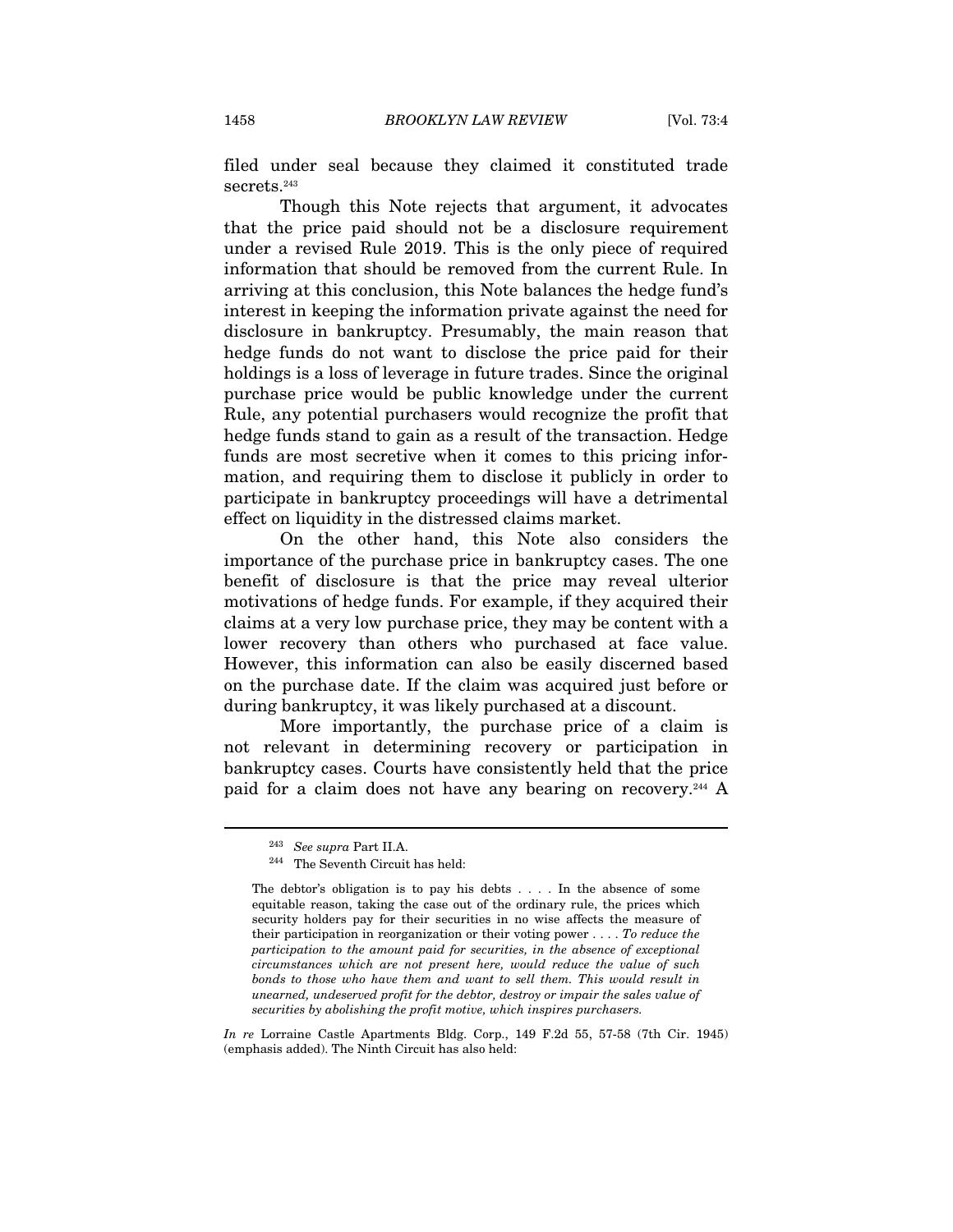successful reorganization is not contingent on this information, and thus the market need to keep this information private outweighs the bankruptcy need to disclose it.

This Note aims to strike a balance in revising the current Rule 2019. The goal is to ensure that the information required in bankruptcy proceedings is disclosed without discouraging future hedge fund investment in distressed securities. The purchase price of the claim presents a critical opportunity to apply this idea. The purchase price is not something that is absolutely necessary in bankruptcy. On the other hand, it is probably a "deal-breaker" when it comes to hedge fund participation, since hedge funds guard this information more closely than anything else. If forced to disclose the purchase price, it is highly probable that they will no longer invest in distressed claims, and the liquidity in the market would decrease significantly.<sup>245</sup> Therefore, this Note proposes that the purchase price no longer be required under the Rule. Moreover, the purchase price is likely to be used aggressively by the debtor to discourage hedge fund participation in bankruptcy proceedings. Since it is well known by all parties that hedge funds are extremely reluctant to provide the purchase price, debtors may bring Rule 2019 motions requiring disclosure as a weapon to force hedge funds out of the bankruptcy case altogether.

#### 7. Any Subsequent Sales of Claims

Under the current Rule, any subsequent sale of claims by individual committee members must also be disclosed. This information is essential to bankruptcy cases and should remain in the Rule. One of the concerns in bankruptcy is whether other creditors may be harmed by actions of the committee. If

Analysis shows the application of such a principle would be grossly inequitable to the holder of the secured debt. It would destroy or impair its sales value. Buyers purchase bonds or other secured indebtedness primarily from the profit motive . . . .He expects to realize out of the purchase more than the purchase price, at the same time running the risk of recovering less. Under the proposed equity, buyer, confined to the maximum of his purchase price, buys nothing but the chance to "break even" or make a loss.

Security-First Nat'l Bank of L.A. v. Rindge Land & Navigation Co., 85 F.2d 557, 563 (9th Cir. 1936) (emphasis added).  $^{245}$  For a discussion of the arguments made by the LSTA and SIFMA that

disclosure will negatively affect the claims trading markets, see supra note 126 and Part II.B.2, supra.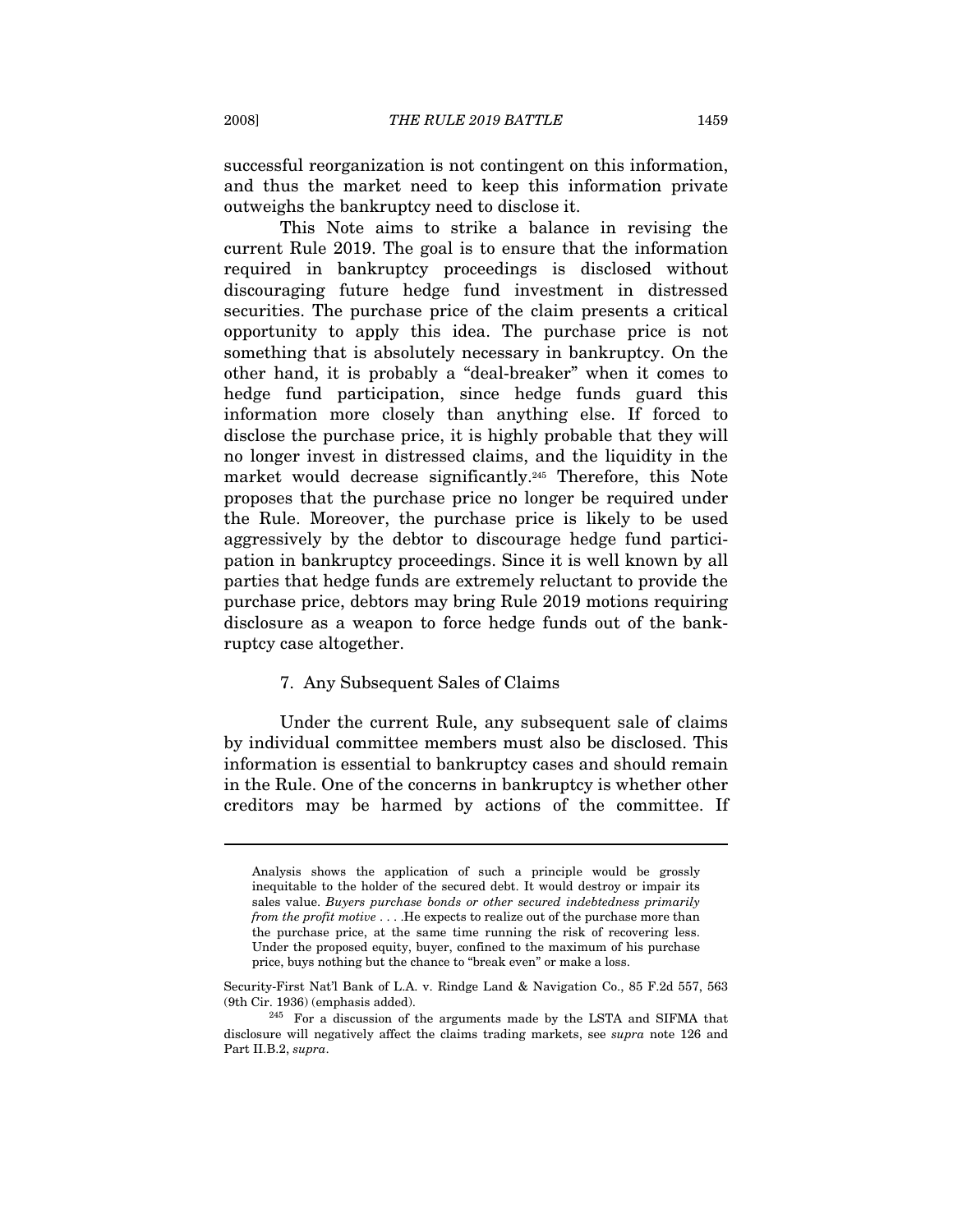committee members were allowed to sell their claims without disclosing the sale, creditors depending on that committee to represent their interests would potentially be harmed. Because there is no countervailing reason to keep this information private, it should remain a part of the Rule.

#### E. Questions 3: What Are the Sanctions for Noncompliance?

The sanctions under this section should follow a strict rule-based approach as well. The sanctions are a key part of Rule 2019 because they serve as a deterrent to parties who are considering withholding information that they have been ordered to disclose. The Rule should be clear—if a party deliberately ignores a court's order to disclose, it will not be permitted to participate in the bankruptcy proceedings. The judge must impose this sanction unless noncompliance was in error or accidental. While this may seem harsh, it puts all parties on notice of the consequences. If judges had more discretion, parties may opt not to disclose and then hope to convince the judge to impose a lesser sanction. However, this would defeat the Rule's purpose and defeat the purpose of having sanctions that seek to deter noncompliance.

#### **CONCLUSION**

Rule 2019 is an important disclosure rule that had essentially been overlooked until the Northwest and Scopac decisions in 2007. The divergence between those decisions raised the question of whether Rule 2019 should be applied to ad hoc committees comprised primarily of hedge funds and other private equity firms.

Although Rule 2019 on its face applies to ad hoc committees, the legislative history indicates that its primary purpose was to address abuses by protective committees in 1930s.246 Protective committees, however, are now a thing of the past. The committees that exist today, like ad hoc committees, are organized by creditors who seek to collectively participate in bankruptcy cases to share costs and increase their leverage.247 The Rule has not been changed in seventy years and does not contemplate the types of committees or investors that exist today. Furthermore, if required to comply with the  $\overline{a}$ 

<sup>&</sup>lt;sup>246</sup> See supra Part I.B.<br><sup>247</sup> See supra Part I.A.